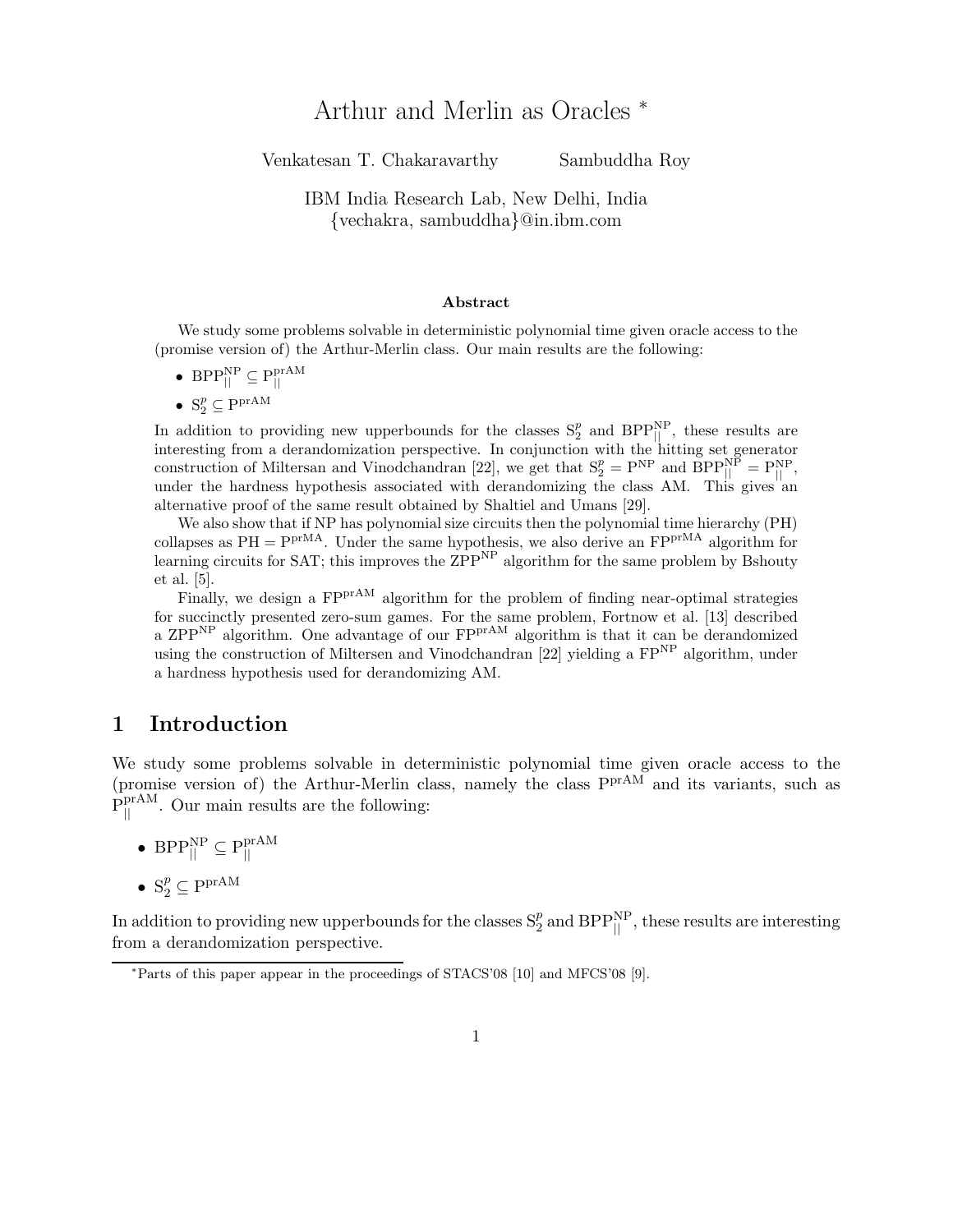Derandomization Perspective: Starting with the classical hardness-randomness tradeoff due to Nisan and Wigderson [25], several complexity classes have been derandomized, under various hardness hypotheses. In this framework, we derandomize a probabilistic class  $\mathcal C$  (such as AM) under a suitable hardness hypothesis. A typical hardness hypothesis assumes the existence of a language L contained in a suitable uniform complexity class (such as  $NE \cap coNE$ ) that cannot be computed by circuits of a specific type of "small" size (such as SV-nondeterministic circuits of size  $2^{en}$ , for some  $\epsilon > 0$ ). From such a language L, one then constructs an "efficient" pseudorandom generator, which is used to derandomize the class  $\mathcal C$  under consideration. The circuit type in the hypothesis is determined based on the complexity class  $\mathcal C$  that we wish to derandomize.

Working under the above framework, Klivans and van Melkebeek [19] derandomized the class  $BPP_{\parallel}^{NP}$  and showed that  $BPP_{\parallel}^{NP} = P_{\parallel}^{NP}$ , under a hardness hypothesis naturally associated with the class  $BPP_{\parallel}^{NP}$ , which we shall refer to as the  $BPP_{\parallel}^{NP}$ -hypothesis <sup>1</sup>. They also derandomized the class BPP<sup>NP</sup> and showed that BPP<sup>NP</sup> =  $P^{NP}$ , under a hardness hypothesis naturally associated with the class  $BPP^{NP}$ , which we shall refer to as the  $BPP^{NP}$ -hypothesis <sup>2</sup>. They obtained these results by building on the work of Impagliazzo and Wigderson [17]

Cai [6] showed that  $S_2^p \subseteq \mathbb{ZPP}^{NP}$  and it is known that  $P^{\text{NP}} \subseteq S_2^p$  $2^p$  [28]. An important open problem regarding  $S_2^p$  is whether  $S_2^p \subseteq P^{NP}$ . Notice that by combining Cai's result [6] with that of Klivans and Melkebeek [19], we get that  $S_2^p \subseteq P^{NP}$ , under the  $BPP^{NP}$ -hypothesis.

To summarize the discussion so far, we have that  $BPP_{\parallel}^{NP} = P_{\parallel}^{NP}$ , under  $BPP_{\parallel}^{NP}$ -hypothesis and  $S_2^p \subseteq P^{NP}$ , under BPP<sup>NP</sup>-hypothesis. In this context, Shaltiel and Umans [29] obtained an interesting improvement by deriving both the conclusions above, a under weaker hypothesis. They showed that  $BPP_{\parallel}^{NP} = P_{\parallel}^{NP}$  and  $S_2^p \subseteq P^{NP}$ , under a hypothesis which we shall refer to as the AM-hypothesis<sup>3</sup>. The AM-hypothesis is naturally associated with derandomizing the class AM. This hypothesis was introduced by Miltersen and Vinodchandran [22], who showed that  $AM = NP$ , under this hypothesis. Shaltiel and Umans [29], in fact, show that the  $BPP_{\parallel}^{NP}$ -hypothesis and the AM-hypothesis are equivalent. We primarily focus on the following corollaries of the above result:  $BPP_{\parallel}^{NP} = P_{\parallel}^{NP}$  and  $S_2^p \subseteq P^{NP}$ , under the AM-hypothesis. This is surprising, since they derandomize  $BPP_{\parallel}^{\text{NP}}$  and  $S_2^p$ , under a weaker hypothesis associated with the smaller class  $AM \subseteq BPP_{\parallel}^{\text{NP}}$ .

Our main result yields an alternative (and, perhaps more direct) proof of these derandomization results. The alternative proof is obtained by combining our main results with the hitting set generator construction of Miltersen and Vinodchandran [22]. As a direct consequence of the above construction, we get that  $P_{\parallel}^{prAM} \subseteq P_{\parallel}^{prAM} \subseteq P_{\parallel}^{NP}$ , under the AM-hypothesis. Combined with our main results, we get that  $BPP_{\parallel}^{NP} \subseteq P_{\parallel}^{NP}$  and  $S_2^p \subseteq P^{NP}$ , under AM-hypothesis. In this alternative proof, it is interesting to note that the construction of Miltersen and Vinodchandran is used almost as a black-box.

Corollaries of the Main Results: Our result that  $BPP_{\parallel}^{NP} \subseteq P_{\parallel}^{prAM}$  yields the following corollaries. First, we show that  $BPP_{\parallel}^{\text{prAM}} = P_{\parallel}^{\text{prAM}}$ ; this is an unconditional derandomization of the class  $BPP_{\parallel}^{\text{prAM}}$ . Second, we derive that  $BPP_{\parallel}^{\text{NP}} \subseteq P_{\parallel}^{\Sigma_{Z}^{p}}$ , or equivalently  $BPP_{\parallel}^{\text{NP}}[log] \subseteq P_{Z}^{\Sigma_{Z}^{p}}[log]$ . This

<sup>&</sup>lt;sup>1</sup>BPP<sup>NP</sup>-hypothesis: there exists a language L computable in NE ∩ coNE and an  $\epsilon > 0$  such that for sufficiently large n, non-adaptive SAT-oracle circuits of size  $2^{\epsilon n}$  cannot compute  $L \cap \{0,1\}^n$ .

<sup>&</sup>lt;sup>2</sup>BPP<sup>NP</sup>-hypothesis: there exists a language L computable in NE ∩ coNE and an  $\epsilon > 0$  such that for sufficiently large n, SAT-oracle circuits of size  $2^{\epsilon n}$  cannot compute  $L \cap \{0, 1\}^n$ .

<sup>&</sup>lt;sup>3</sup>AM-hypothesis: there exists a language L computable in NE∩ coNE and an  $\epsilon > 0$  such that for sufficiently large n, SV-nondeterministic circuits of size  $2^{\epsilon n}$  cannot compute  $L \cap \{0,1\}^n$ .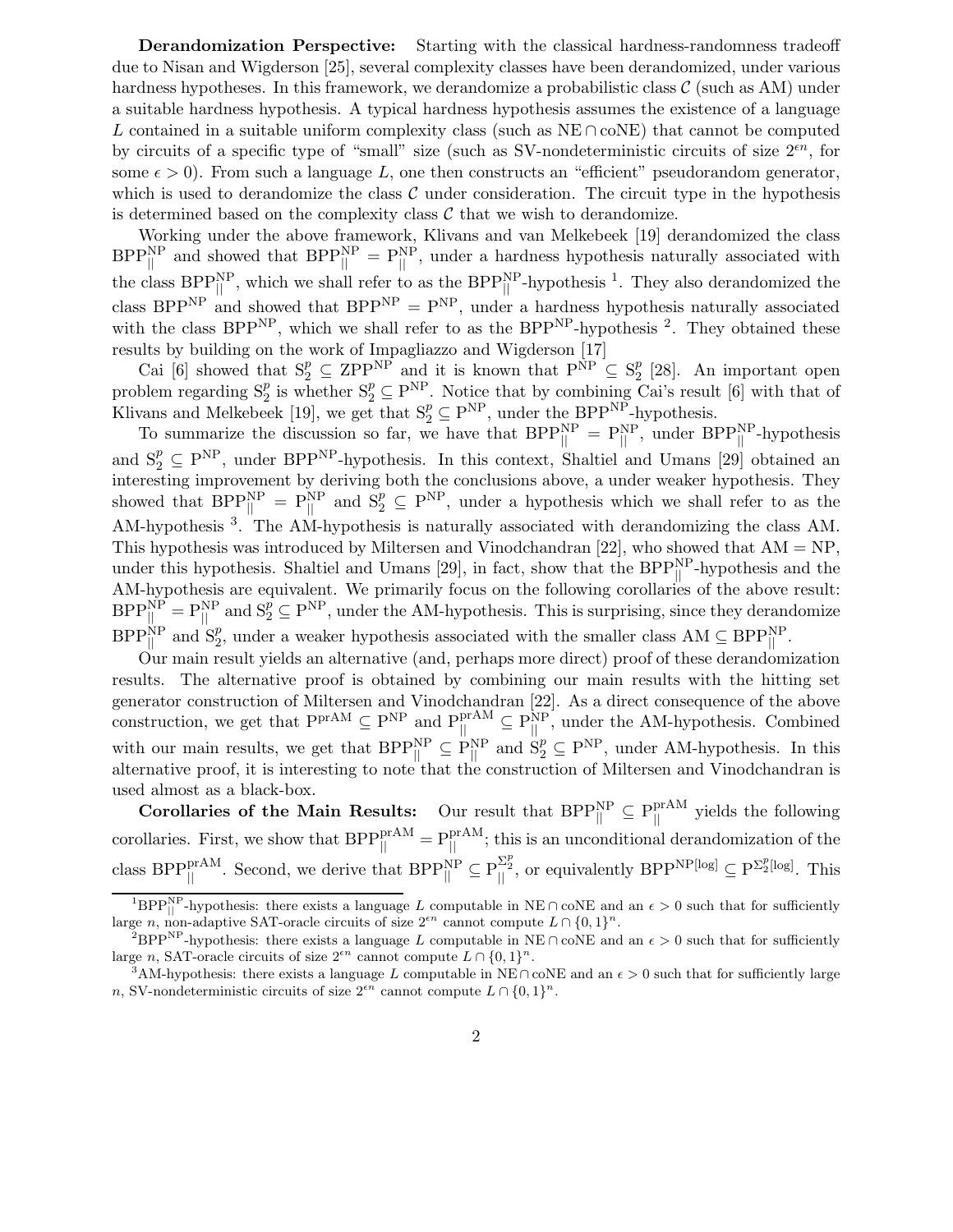may be seen as a baby-step towards resolving the much larger open problem of whether BPP<sup>NP</sup> is contained in  $P^{\Sigma_2^p}$ .

Our result that  $S_2^p \subseteq P^{\text{prAM}}$  (or an application of its proof) yields the following corollaries. The first corollary is regarding the classical Karp-Lipton theorem that deals with the consequences of the assumption that NP has polynomial size circuits. Under this assumption, Karp and Lipton [18] showed that the polynomial time hierarchy (PH) collapses to  $\Sigma_2^p$ <sup>*p*</sup>. Subsequently, their result has been strengthened: Köbler and Watanabe [20] derived the collapse  $\overline{PH} = ZPP^{NP}$ ; Sengupta observed that  $PH = S_2^p \subseteq \text{ZPP}^{\text{NP}}$  (see [6]); recently, the collapse has been further improved as  $\text{PH} = \text{O}_2^p \subseteq \text{S}_2^p$  $_{2}^{p}$  [8]. It has been a challenging open problem to get the collapse down to  $P<sup>NP</sup>$ . We derive a weaker result: if NP has polynomial size circuits, then  $PH = P<sup>prMA</sup>$ .

In the above context, our next result deals with the problem of learning polynomial size circuits for SAT. Under the assumption that NP has polynomial size circuits, Bshouty et al. [5] designed a ZPPNP algorithm that finds a correct circuit for SAT at a given length. For the same problem, we present a FP<sup>prMA</sup> algorithm for the same task. We can show that  $FPP^{\gamma MA} \subseteq ZPP^{\gamma P}$  and hence, our result is an improvement over the result of Bshouty et al.

**Succinct Zero-sum Games:** By extending the ideas from the proof of the result  $S_2^p \subseteq P^{\text{prAM}}$ , we derive an FPP<sup>rAM</sup> algorithm for finding near optimal strategies for succinct two-player zero-sum games.

Zero-sum games have been well explored, due to their diverse applications. The problem of finding the value, as well as optimal and near-optimal strategies of a given game have been wellstudied. In particular, it is known that the value and optimal strategies can be computed in polynomial time (see [26]). We refer to [13] for a brief account of these results and the applications of zero-sum games in computational complexity and learning theory.

In this paper, we deal with computing near-optimal strategies when the payoff matrix  $M$  is presented succinctly in the form of a circuit  $C$ . It is known that computing the exact value of a succinctly presented zero-sum game is EXP-complete (see [12]) and that approximating the value within multiplicative factors is  $\Pi_2^p$ -hard [13]. Lipton and Young [21] showed that near-optimal strategies, within additive errors, of a succinctly presented zero-sum game can be computed in  $\Sigma_2^p$ <sup>p</sup>. Fortnow et. al [13] presented a ZPP<sup>NP</sup> algorithm for the same problem; their algorithm also finds an estimate of the value of the game within additive errors. The above problem generalizes the problem of learning circuits for SAT (assuming such circuits exist) and the problems in the symmetric alternation class  $S_2^p$ . We refer the reader to the paper by Fortnow et. al [13] for a detailed account on these aspects.

Here, our main result is an FP<sup>prAM</sup> algorithm for the above problem, namely the problem of finding near-optimal strategies, within additive errors, of a succinctly presented zero-sum game. The algorithm utilizes ideas from a  $\rm ZPP^{NP}$  algorithm due to Cai [6] for finding "strong irrefutable certificates".

As discussed earlier, the Miltersen-Vinodchandran construction [22] can be directly used to derandomize the FP<sup>prAM</sup> algorithm. Thus, under the AM-hypothesis discussed earlier, we get an FPNP algorithm for finding near optimal strategies. It is not clear whether such a derandomization can be achieved for the  $\text{ZPP}^{\text{NP}}$  algorithm by Fortnow et. al [13].

Alternative Proofs: Using our main results, we derive alternative proofs for the following results: (i) Cai's result [6] that  $S_2^p \subseteq \text{ZPP}^{\text{NP}}$ ; (ii) The result by Bshouty et al. [5] that if NP has polynomial size circuits, then circuits for SAT can be found in ZPPNP; (iii) The result by Fortnow et al. that near-optimal strategies of succinctly represented zero-sum games can be computed in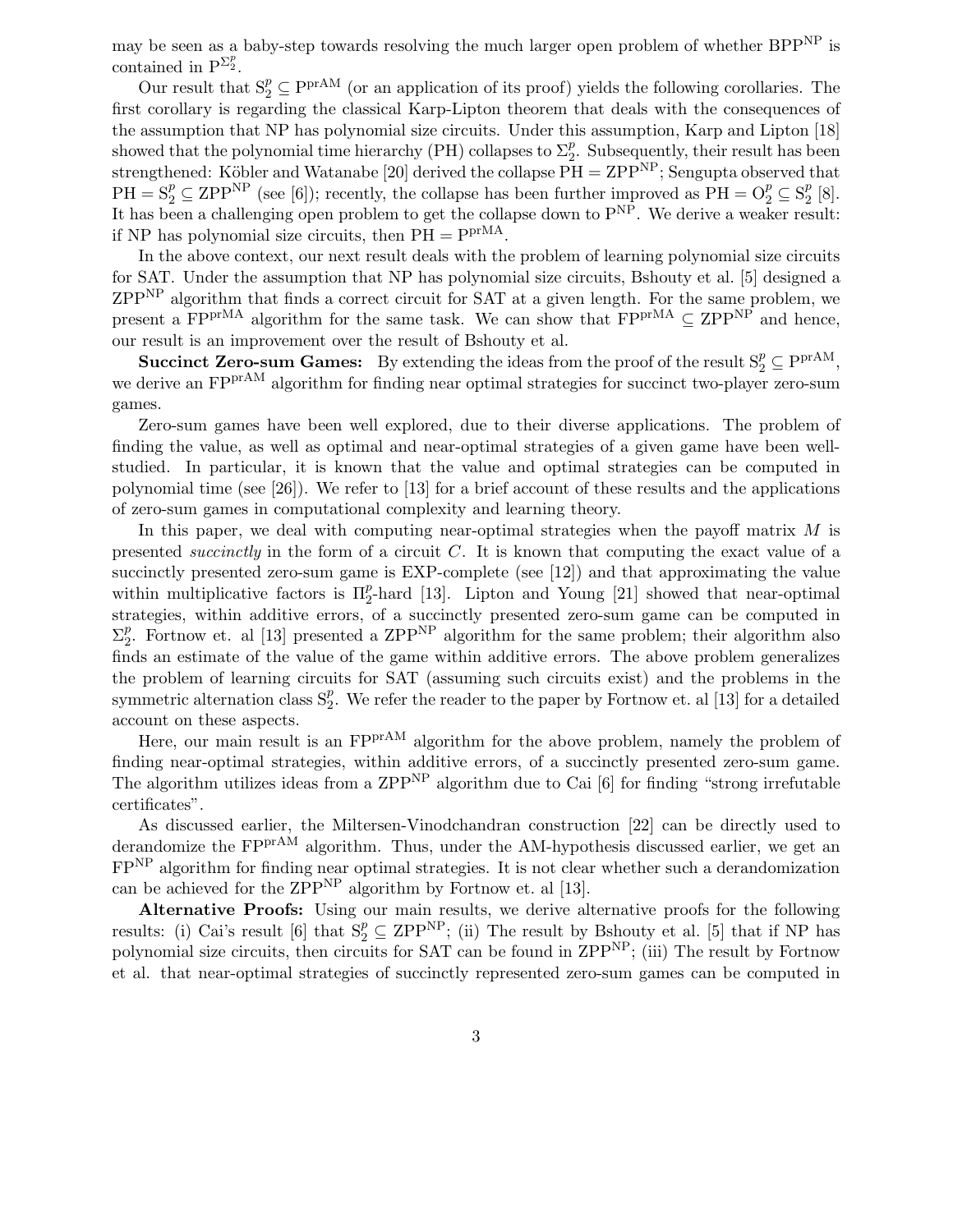$\text{ZPP}^{\text{NP}}$ ; (iv) A lemma by Fortnow et. al [14] that provides a mechanism for proving that SAT does not have small size circuits, if it is the case (see Appendix).

### 2 Preliminaries

In this section, we develop definitions and notations used throughout the paper.

Complexity classes. We use standard definitions for complexity classes such as P, NP,  $P/poly$ , MA, AM, ZPP<sup>NP</sup> and BPP<sup>NP</sup> [11, 27]. Below, we present definitions for promise and function classes central to our paper.

**Promise languages.** A promise language  $\Pi$  is a pair  $(\Pi_1, \Pi_2)$ , where  $\Pi_1, \Pi_2 \subseteq \Sigma^*$ , such that  $\Pi_1 \cap \Pi_2 = \emptyset$ . The elements of  $\Pi_1$  are called the *positive instances* and those of  $\Pi_2$  are called the negative instances. When  $\Pi_1 \cup \Pi_2 = \Sigma^*$ , we get the usual notion of languages.

**Promise MA** (prMA). A promise language  $\Pi = (\Pi_1, \Pi_2)$  is said to be in the promise class prMA, if there exists a polynomial time computable Boolean predicate  $A(\cdot, \cdot)$  and polynomials  $p(\cdot)$  and  $q(\cdot)$  such that, for all x, we have

$$
x \in \Pi_1 \implies (\exists y \in \{0, 1\}^n)(\forall z \in \{0, 1\}^m)[A(x, y, z) = 1],
$$
and  

$$
x \in \Pi_2 \implies (\forall y \in \{0, 1\}^n) \Pr_{z \in \{0, 1\}^m}[A(x, y, z) = 1] \le \frac{1}{2},
$$

where  $n = p(|x|)$  and  $m = q(|x|)$ . The predicate A is called Arthur's predicate.

**Promise AM** (prAM). A promise language  $\Pi = (\Pi_1, \Pi_2)$  is said to be in the promise class prAM, if there exists a polynomial time computable Boolean predicate  $A(\cdot, \cdot)$  and polynomials  $p(\cdot)$  and  $q(\cdot)$  such that, for all x, we have

$$
x \in \Pi_1 \implies (\forall y \in \{0, 1\}^n)(\exists z \in \{0, 1\}^m)[A(x, y, z) = 1],
$$
and  

$$
x \in \Pi_2 \implies \Pr_{y \in \{0, 1\}^n}[(\exists z \in \{0, 1\}^m)A(x, y, z) = 1] \le \frac{1}{2},
$$

where  $n = p(|x|)$  and  $m = q(|x|)$ . The predicate A is called Arthur's predicate.

**Oracle access to promise languages.** Let A be an algorithm and  $\Pi = (\Pi_1, \Pi_2)$  be a promise language. When the algorithm A asks a query q, the oracle behaves as follows: if  $q \in \Pi_1$ , the oracle replies "yes"; if  $q \in \Pi_2$ , the oracle replies "no"; if q is neither in  $\Pi_1$  nor in  $\Pi_2$ , the oracle may reply "yes" or "no". We allow the algorithm to ask queries of the third type. The requirement is that the algorithm should be able to produce the correct answer, regardless of the answers given by the oracle to the queries of the third type.

**Function classes.** For a promise language  $\Pi$ , the notation  $\text{FP}^{\Pi}$  refers to the class of functions that are computable by a polynomial time machine, given oracle access to Π. For a promise class C, we denote by  $\text{FP}^{\mathcal{C}}$ , the union of  $\text{FP}^{\Pi}$ , for all  $\Pi \in \mathcal{C}$ . Regarding  $\text{ZPP}^{\text{NP}}$ , we slightly abuse the notation and use this to mean both the standard complexity class and the function class. The function class ZPPNP contains functions computable by a zero-error probabilistic polynomial time algorithm given oracle access to NP; the algorithm either outputs a correct value of the function or "?", the latter with a small probability.

$$
\mathbf{3}\quad\mathrm{BPP}^{\mathrm{NP}}_{\parallel}\subseteq\mathrm{P}^{\mathrm{prAM}}_{\parallel}
$$

In this section, we prove that  $BPP_{\parallel}^{NP} \subseteq P_{\parallel}^{prAM}$ . We start with the definition of  $BPP_{\parallel}^{NP}$ .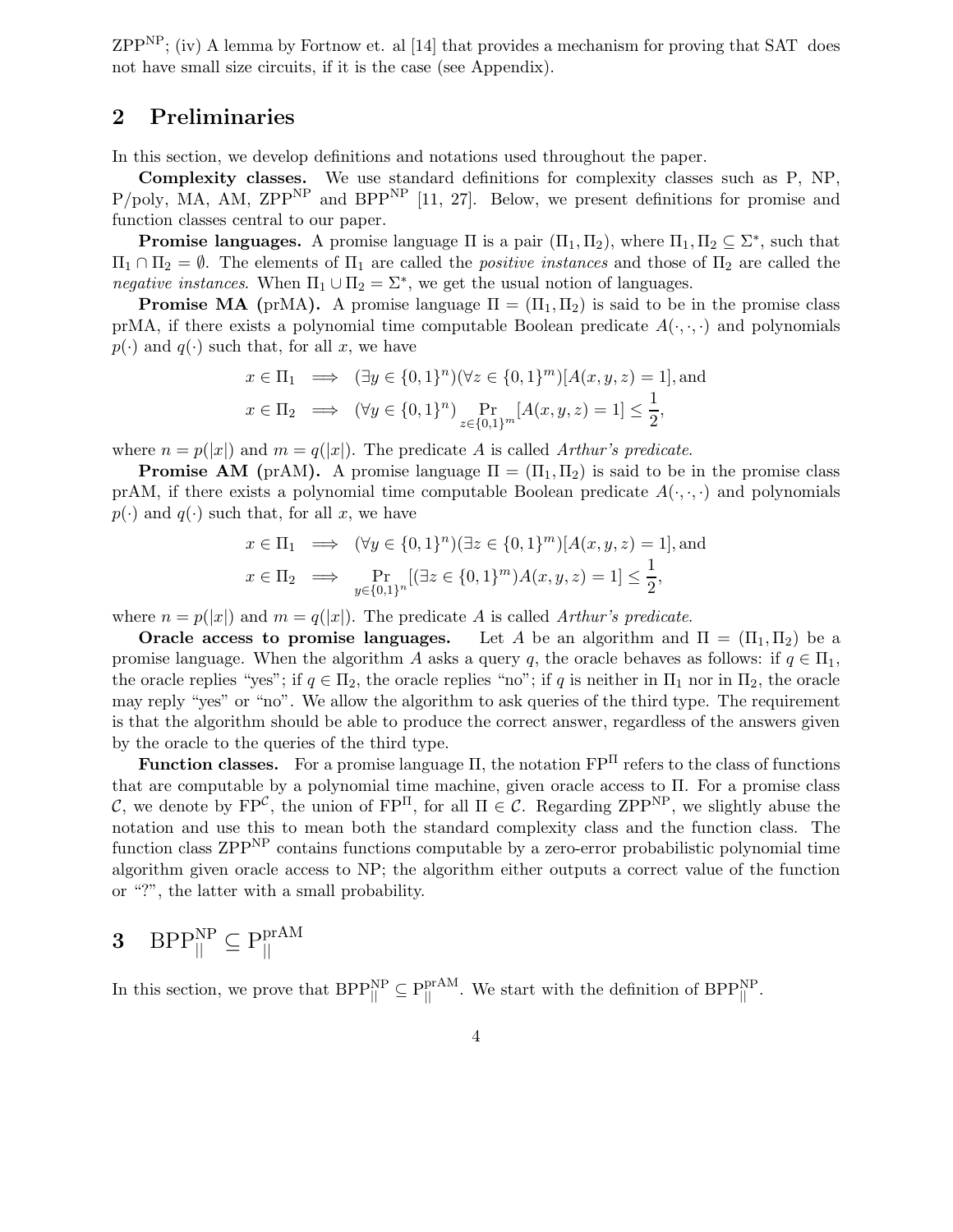**Definition 3.1** A language L is said to be in the class  $BPP_{||}^{\text{NP}}$ , if there exists a  $P_{||}^{\text{NP}}$  machine M and a polynomial  $p(\cdot)$  such that for any input x,

$$
x \in L \implies \Pr_{y \in \{0,1\}^m} [M(x, y) = 1] \ge \frac{3}{4}, \text{ and}
$$

$$
x \notin L \implies \Pr_{y \in \{0,1\}^m} [M(x, y) = 1] \le \frac{1}{4},
$$

where  $m = p(|x|)$ .

The proof of the claim that  $BPP_{||}^{NP} \subseteq P_{||}^{prAM}$  goes via approximate counting for non-deterministic circuits, a problem solvable in  $P_{\parallel}^{\text{prAM}}$ .

A non-deterministic circuit  $\mathcal{C}$  is a Boolean circuit that takes an m-bit string as input and an s-bit string z as auxiliary input and outputs 1 or 0, i.e.,  $C: \{0,1\}^m \times \{0,1\}^s \to \{0,1\}$ . For a string  $y \in \{0,1\}^m$ , C is said to accept y, if there exists a  $z \in \{0,1\}^s$  such that  $C(y, z) = 1$ ; C is said to reject y, otherwise. Let Count(C) denote the number of strings from  $\{0,1\}^m$  accepted by C.

The result below follows from the work of Sipser [30] and Stockmeyer [31] and it deals with the problem of approximately counting the number of strings accepted by a given non-deterministic circuit.

**Theorem 3.2** [30][31] There exists an  $FP_{\parallel}^{prAM}$  algorithm that takes as input a non-deterministic circuit C, and a parameter  $\delta > 0$  and outputs a number U such that

$$
(1 - \delta)U \leq \text{Count}(C) \leq (1 + \delta)U.
$$

The running time is polynomial in  $|C|$  and  $1/\delta$ .

The first step of the proof involves reducing the error probability of a given  $BPP_{\parallel}^{NP}$  machine. This is achieved via the standard method of repeated trials and taking majority.

**Proposition 3.3** Let L be a language in  $BPP_{\parallel}^{NP}$ . Then there exists a  $P_{\parallel}^{NP}$  machine M and a polynomial  $p(\cdot)$  such that for any input x,

$$
x \in L \implies \Pr_{y \in \{0,1\}^m} [M(x, y) = 1] \ge 1 - \frac{1}{8K}, \text{ and}
$$

$$
x \notin L \implies \Pr_{y \in \{0,1\}^m} [M(x, y) = 1] \le \frac{1}{8K},
$$

where  $m = p(|x|)$  and  $K \leq p(|x|)$  is the maximum number of queries asked by M on input x for any string  $y \in \{0,1\}^m$ .

 $\textbf{Theorem 3.4 } \text{ BPP}^{\text{NP}}_{\text{||}} \subseteq \text{P}^{\text{prAM}}_{\text{||}}$ 

*Proof:* Let L be a language in BPP<sup>NP</sup> and let M be a BPP<sup>NP</sup> machine for deciding L given by Proposition 3.3. Fix an input string x and let m be the number of random bits used by M. Without loss of generality, assume that M uses SAT as its oracle and that the number of queries is exactly K on all random strings  $y \in \{0,1\}^m$ , with  $K \geq 1$ .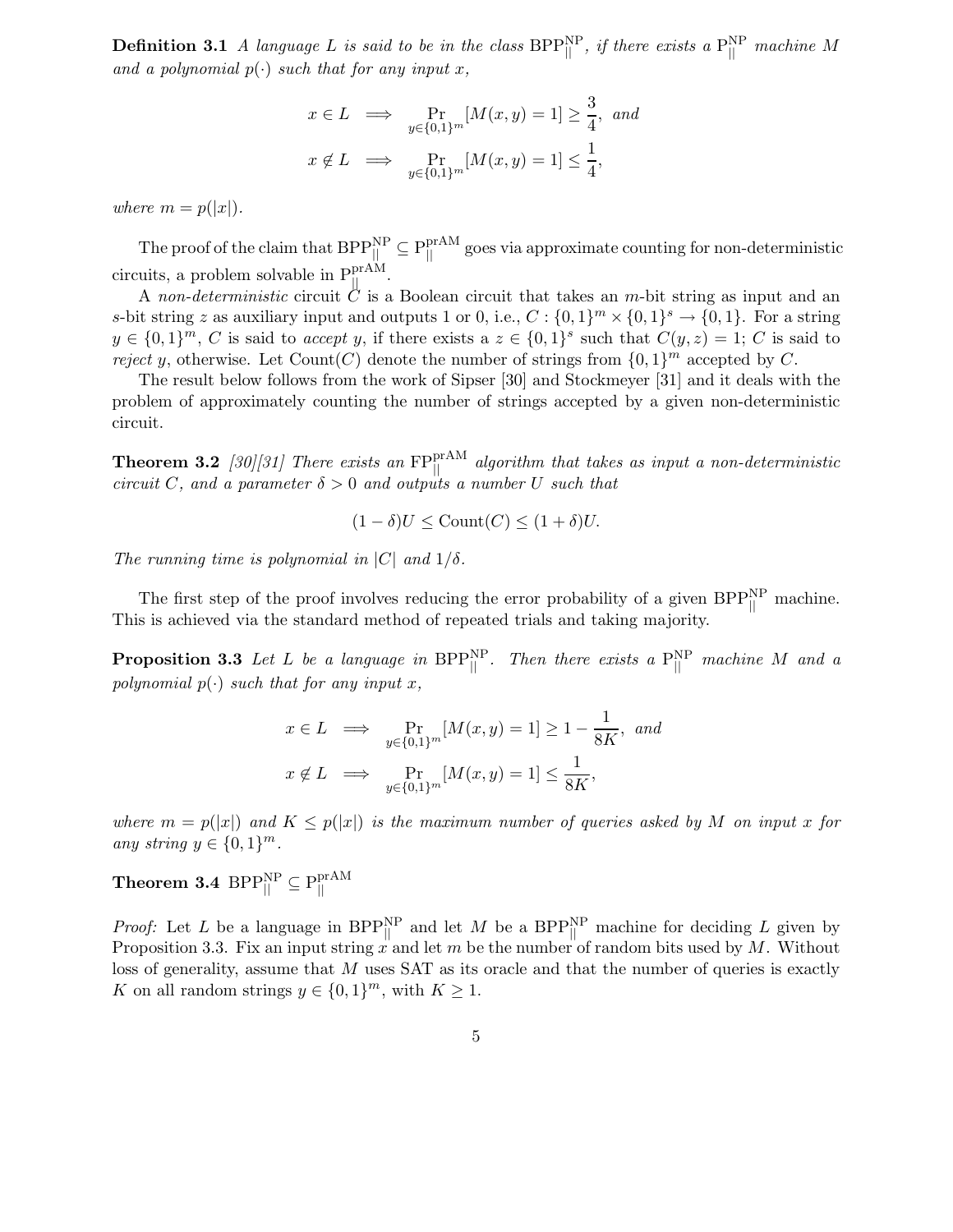Partition the set  $\{0,1\}^m$  into the set of good strings G and the set of bad strings B, where  $G = \{y : M(x,y) = \chi_L(x)\}\$ and  $B = \{0,1\}^m - G$ , where  $\chi_L(\cdot)$  is the characteristic function <sup>4</sup>. For a set  $X \subseteq \{0,1\}^m$ , let  $\mu(X) = |X|/2^m$  denote its measure. Thus,  $\mu(G) \geq 1 - 1/(8K)$  and  $\mu(B) \leq 1/(8K)$ .

Consider a string  $y \in \{0,1\}^m$ . Let  $\Phi(y) = \langle \varphi_1^y \rangle$  $y_1^y, \varphi_2^y$  $\langle y_2^y, \ldots, \varphi_K^y \rangle$ , be the K SAT queries asked by M on the string y. Let  $\underline{\mathbf{a}}^y = \langle a_1^y \rangle$  $\frac{y}{1}, a_2^y$  $\langle u_1^y, \ldots, u_K^y \rangle$  be the correct answers to these queries, namely the bit  $a_j^y = 1$ , if  $\varphi_j^y \in SAT$  and  $a_j^y = 0$ , otherwise. We shall consider simulating the machine M with arbitrary answer strings. For a bit string  $\underline{\mathbf{b}} = \langle b_1b_2 \dots b_K \rangle$ , let  $M(x, y, \underline{\mathbf{b}})$  denote the outcome of the machine, if **b** is provided as the answer to its K queries. Thus,  $M(x, y) = M(x, y, \mathbf{a}^y)$ . When an arbitrary bit-string **b** is provided as the answer, the outcome  $M(x, y, b)$  can be different from  $M(x, y)$ .

Let  $N(y)$  denote the number of satisfiable formulas in  $\Phi(y)$ , i.e.,  $N(y) = |\{1 \le i \le K : \varphi_i^y \in$ SAT}. Partition the set G into  $K + 1$  parts based on the value  $N(\cdot)$ : for  $0 \le r \le K$ , let  $S_r = \{y : y \in G \text{ and } N(y) = r\}.$ 

For each  $0 \le r \le K$ , define two sets  $C_r^1$  and  $C_r^0$  as below. The set  $C_r^1$  consists of all strings  $y \in \{0,1\}^m$  satisfying the following property: there exists an answer string  $\underline{\mathbf{b}} = \langle b_1b_2 \dots b_K \rangle$  such that (i) if  $b_j = 1$  then  $\varphi_j^y \in SAT$ ; (ii)  $\underline{\mathbf{b}}$  has at least r ones in it; and (iii)  $M(x, y, \underline{\mathbf{b}}) = 1$ . The set  $C_r^0$  is defined similarly. The set  $C_r^0$  consists of all strings  $y \in \{0,1\}^m$  satisfying the following property: there exists an answer string  $\underline{\mathbf{b}} = \langle b_1 b_2 ... b_K \rangle$  such that (i) if  $b_j = 1$  then  $\varphi_j^y \in SAT$ ; (ii) **b** has at least r ones in it; and (iii)  $M(x, y, \mathbf{b}) = 0$ . Notice that the sets  $C_r^1$  and  $C_r^0$  need not be disjoint and that there may be strings  $y \in \{0,1\}^m$  that belong to neither  $C_r^1$  nor  $C_r^0$ .

#### Claim 1:

(i) If  $x \in L$ , then there exists an  $0 \leq \ell \leq K$  such that  $\mu(C_{\ell}^1) - \mu(C_{\ell}^0) \geq \frac{1}{4K}$ .

(ii) If  $x \notin L$ , then for all  $0 \le r \le K$ ,  $\mu(C_r^1) - \mu(C_r^0) \le \frac{1}{8K}$ .

*Proof of claim:* We first make an observation regarding the concerned sets  $C_r^1$  and  $C_r^0$ . Fix any  $0 \leq r \leq K$ . Notice that for any  $j < r$ ,  $S_j \cap C_r^1 = \emptyset$  and  $S_j \cap C_r^0 = \emptyset$ . This is because, for any  $y \in S_i$ , with  $j < r$ ,  $\Phi(y)$  has only j satisfying formulas and so, it does not meet the requirement for either  $C_r^1$  or  $C_r^0$ .

Suppose  $x \in L$ . Consider any  $0 \le r \le K$ . We first derive a lowerbound on  $|C_r^1|$ . Consider any string  $y \in S_j$ , with  $r \leq j \leq K$ . Notice that  $\underline{\mathbf{a}}^y$  has  $j \geq r$  satisfying formulas and  $M(x, y, \underline{\mathbf{a}}^y) = 1$ . So,  $y \in C_r^1$ . Thus, for  $r \leq j \leq K$ ,  $S_j \subseteq C_r^1$ . It follows that  $|C_r^1| \geq \sum_{j=r}^K |S_j|$ . We next derive an upperbound on  $C_r^0$ . We observed that  $S_j \cap C_r^0 = \emptyset$ , for all  $j < r$ . Let us now consider the set  $S_r$ . Pick any string  $y \in S_r$ . Notice that  $\Phi(y)$  has exactly r satisfiable formulas. So, the only answer string satisfying the first two requirements of  $C_r^0$  is  $\underline{\mathbf{a}}^y$ . Since  $M(x, y, \underline{\mathbf{a}}^y) = 1$ , we have that  $y \notin C_r^0$ . Thus,  $S_r \cap C_r^0 = \emptyset$ . Hence, for  $j \leq r$ ,  $S_j \cap C_r^0 = \emptyset$ . It follows that  $|C_r^0| \leq |B| + \sum_{j=r+1}^K |S_j|$ . As a consequence, we get that  $|C_r^1| - |C_r^0| \geq |S_r| - |B|$ . Since  $\mu(G) \geq 1 - 1/(8K)$ , by an averaging argument, there exists an  $0 \leq \ell \leq K$  such that

$$
\mu(S_{\ell}) \ge \frac{\left(1 - \frac{1}{8K}\right)}{K+1} \ge \frac{3}{8K}.
$$

Such an  $\ell$  satisfies  $\mu(C_{\ell}^1) - \mu(C_{\ell}^0) \ge 1/(4K)$ . We have proved the first part of the claim.

Suppose  $x \notin L$ . The argument is similar to the first part. Fix any  $0 \le r \le K$ . Observe that for  $j \leq r, S_j \cap C_r^1 = \emptyset$ . Hence,  $|C_r^1| \leq |B| + \sum_{j=r+1}^K |S_j|$ . On the other hand, for any  $j \geq r, S_j \subseteq C_r^0$ .

 $\frac{4}{\gamma_L(x)} = 1$ , if  $x \in L$  and  $\gamma_L(x) = 0$ , if  $x \notin L$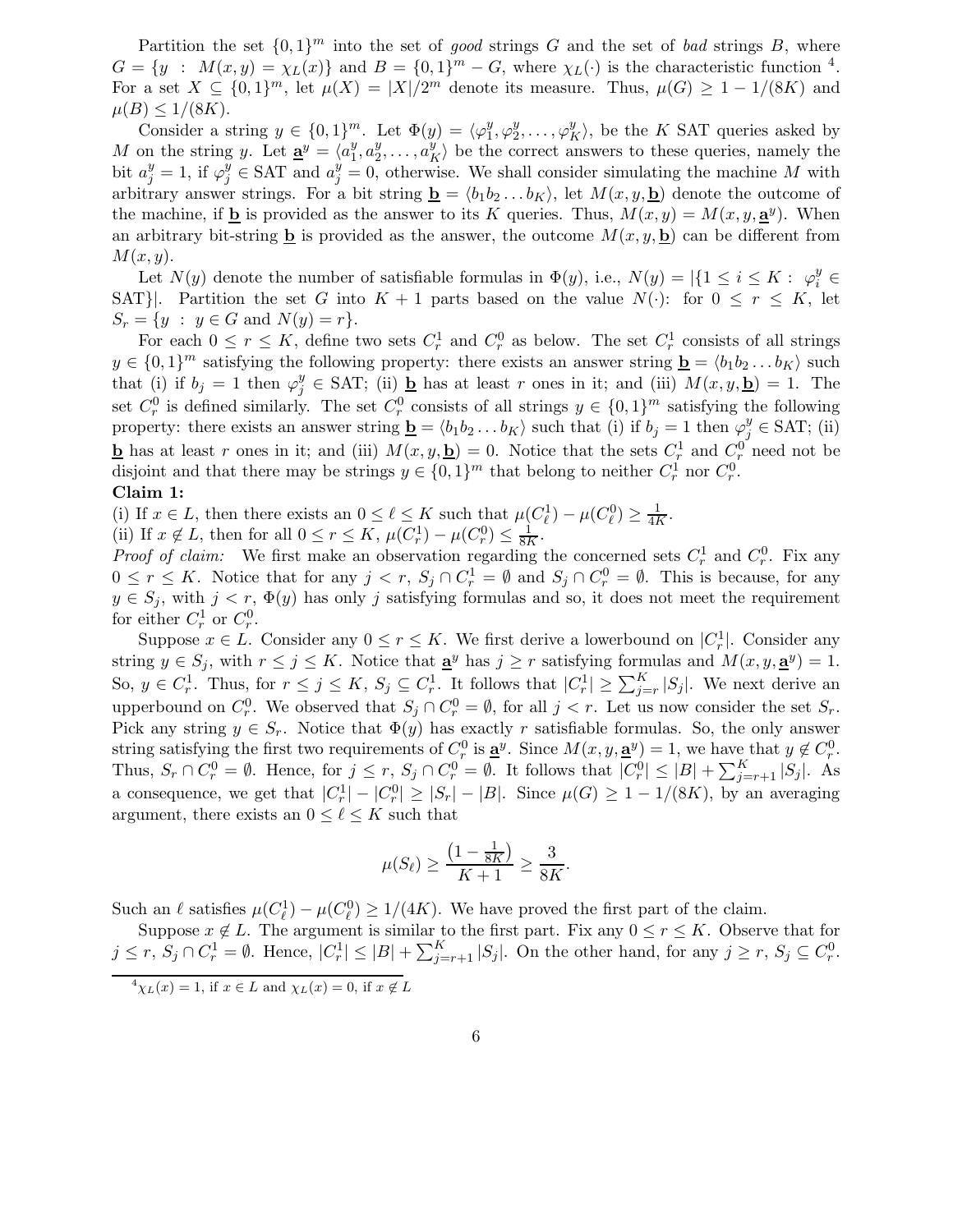So,  $|C_r^0| \geq \sum_{j=r}^K |S_j|$ . It follows that  $|C_r^1| - |C_r^0| \leq |B|$ . Since  $\mu(B) \leq 1/(8K)$ , we get the second part of the claim. This completes the proof of Claim 1.

Notice that the membership testing for the sets  $C_j^1$  and  $C_j^0$  can be performed in non-deterministic polynomial time. Thus, for  $0 \leq j \leq K$ , we can construct a non-deterministic circuit accepting  $C_j^1$ (similarly,  $C_j^0$ ) such that the size of the circuit is polynomial in |x|. Setting  $\delta = 1/(80K)$ , we invoke the algorithm given by Theorem 3.2 to get estimates  $e_j^1$  and  $e_j^0$  such that  $(1 - \delta)\mu(C_j^1) \le$  $e_j^1 \leq (1+\delta)\mu(C_j^1)$  and  $(1-\delta)\mu(C_j^0) \leq e_j^0 \leq (1+\delta)\mu(C_j^0)$ , for all  $0 \leq j \leq K$ . From Claim 1, we get: (i) if  $x \in L$ , then there exists an  $0 \leq \ell \leq K$  such that  $e_{\ell}^1 - e_{\ell}^0 \geq 9/(40K)$ ; (ii) if  $x \notin L$ then for all  $0 \le j \le K$ ,  $e_j^1 - e_j^0 \le 6/(40K)$ . So, we output " $x \in L$ ", if there exists an  $\ell$  such that  $e_{\ell}^1 - e_{\ell}^0 \geq 9/(40K)$ . If no such  $\ell$  exists, then we output " $x \notin L$ ".

As a corollary, we get that  $BPP_{\parallel}^{\text{prAM}} = P_{\parallel}^{\text{prAM}}$ . This is an unconditional derandomization of the class  $BPP_{\parallel}^{\text{prAM}}$ .

 $\textbf{Corollary 3.5 } B \text{PPP}_{\text{||}}^{\text{prAM}} = B \text{PPP}_{\text{||}}^{\text{NP}} = \text{P}_{\text{||}}^{\text{prAM}}.$ 

*Proof:* It is easy to show that  $BPP_{\parallel}^{prAM} \subseteq BPP_{\parallel}^{NP}$ . From Theorem 3.4, we have that  $BPP_{\parallel}^{NP} \subseteq$  $P_{\parallel}^{\text{prAM}}$ . It is trivially true that  $P_{\parallel}^{\text{prAM}} \subseteq BPP_{\parallel}^{\text{prAM}}$ .

As a second corollary, we get the following result. It may be seen as a baby-step towards resolving the larger open problem of whether  $BPP^{NP}$  is contained in  $P^{\Sigma_2^p}$ .

 $\textbf{Corollary 3.6 } BPP_{||}^{\text{NP}} \subseteq P_{||}^{\Sigma_{Z}^{p}} \text{ or equivalently, } BPP^{\text{NP}[\text{log}]} \subseteq P^{\Sigma_{Z}^{p}[\text{log}]}$ 

*Proof:* By extending the proof of  $AM \subseteq \Pi_2^p$  $P_2^p$  [4], it is easy to show that  $P_{||}^{prAM} \subseteq P_{||}^{\Sigma_2^p}$ . It follows that  $BPP_{\parallel}^{\text{NP}} \subseteq P_{\parallel}^{\Sigma_2^p}$ . It is known that  $P_{\parallel}^{\text{NP}} = P^{\text{NP}[\text{log}]}$  [27]. Using the same idea, it can be shown that that  $BPP_{||}^{\text{NP}} = BPP_{1}^{\text{NP}}$  and that  $P_{||}^{\Sigma_{2}^{p}} = P_{2}^{\Sigma_{2}^{p}}$ [log] .

# $4\quad \mathrm{S}_2^p \subseteq \mathrm{P^{prAM}} \ \textbf{and Other Results}$

In this section, we prove that  $S_2^p \subseteq P^{prAM}$  and derive some corollaries. We start with an informal description of the class  $S_2^p$  and introduce some necessary definitions.

The class  $S_2^p$  was introduced by Russell and Sundaram [28] and independently, by Canetti [7]. A language  $L$  in the class  $S_2^p$  is characterized by an interactive proof system of the following type. The proof system consists of two computationally all-powerful provers called the Yes-prover and the No-prover, and a polynomial time verifier. The verifier interacts with the two provers to ascertain whether or not an input string x belongs to the language L. The YES-PROVER and the NO-PROVER make contradictory claims:  $x \in L$  and  $x \notin L$ , respectively. Of course, only one of them is honest. To substantiate their claims, the provers provide strings  $y$  and  $z$  as certificates. The verifier analyzes the input x and the two certificates and votes in favor of one of the provers. If the YES-PROVER wins the vote, we say that y beats z and otherwise, we say that z beats y. The requirement is that, if  $x \in L$ , then the YES-PROVER must have a certificate y that beats any certificate z given by the NO-PROVER. Similarly, if  $x \notin L$ , the NO-PROVER must have a certificate z that beats any certificate y given by the YES-PROVER. We call certificates satisfying the above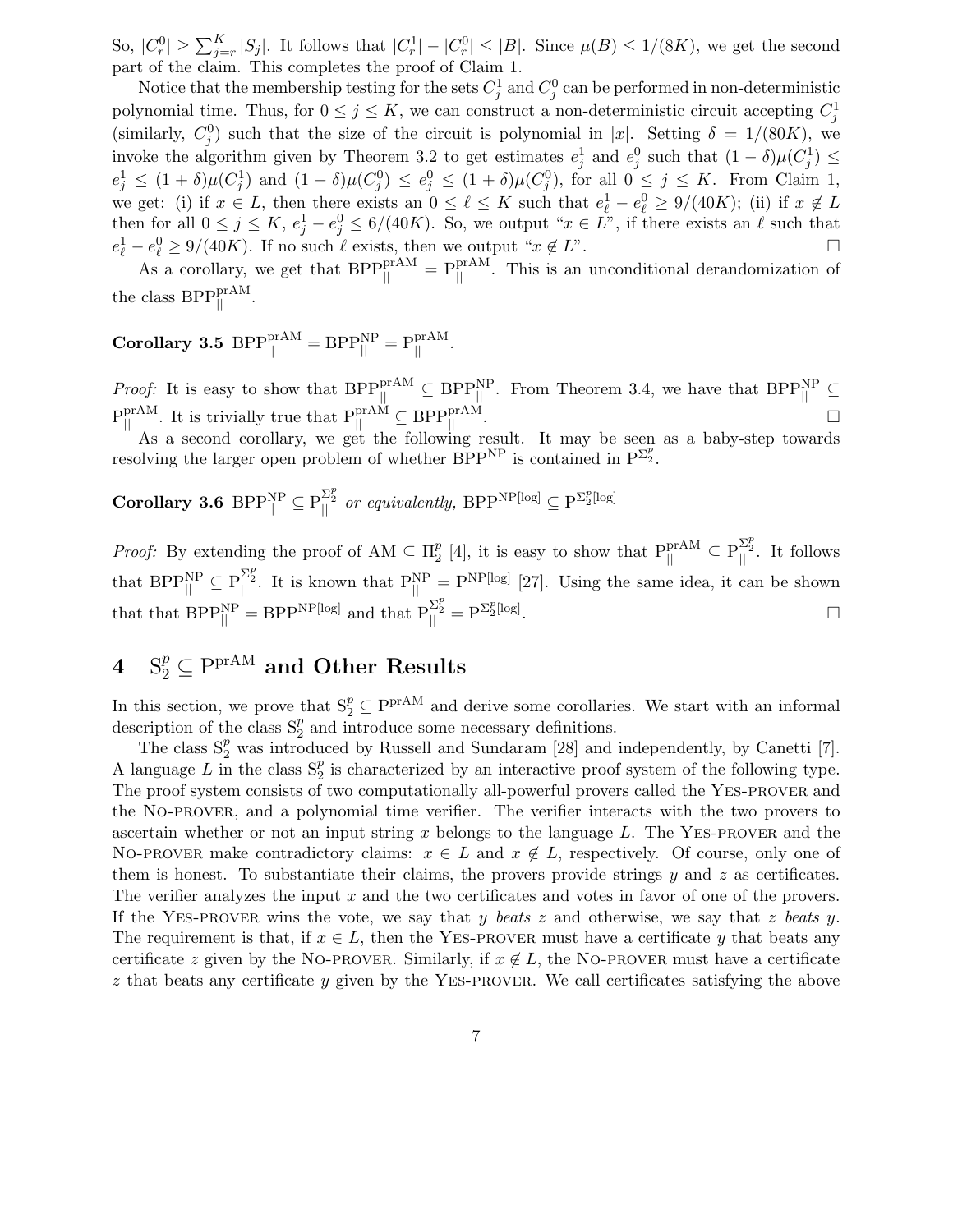requirements as irrefutable certificates (written IC). Clearly, for any input string, only the honest prover has an IC. A formal definition of  $S_2^p$  follows next.

**Definition 4.1** A language L is said to be in the class  $S_2^p$  $_2^p$ , if there exists a polynomial time computable Boolean predicate  $V(\cdot,\cdot,\cdot)$  and polynomials  $p(\cdot)$  and  $q(\cdot)$  such that for any x, we have

$$
x \in L \implies (\exists y \in \{0, 1\}^n)(\forall z \in \{0, 1\}^m)[V(x, y, z) = 1], and
$$
  

$$
x \notin L \implies (\exists z \in \{0, 1\}^m)(\forall y \in \{0, 1\}^n)[V(x, y, z) = 0],
$$

where  $n = p(|x|)$  and  $m = q(|x|)$ . We refer to the y's and z's above as certificates. The predicate V is called the verifier.

 $L \in S_2^p$ <sup>*p*</sup>. The behavior of the verifier V on an input string x can be conveniently modeled as a matrix. Let  $n$  and  $m$  denote the length of the certificates of the YES-PROVER and NO-PROVER, respectively. We model the behaviour of the verifier as a  $2^n \times 2^m$  Boolean matrix M. In the matrix  $M$ , the rows correspond to the certificates of the YES-PROVER and the columns correspond to the certificates of the NO-PROVER. For certificates  $y \in \{0,1\}^n$  and  $z \in \{0,1\}^m$ , we set  $M[y, z] = V(x, y, z)$ . Notice that the matrix M has either a row full of 1's (this happens when  $x \in L$ ) or a column full of 0's (this happens when  $x \notin L$ ). We call such matrices as S<sub>2</sub>-type matrices. M is said to be the matrix corresponding to the input  $x$ . The above discussion is summarized in the following definition.

**Definition 4.2** Let M be a  $2^n \times 2^m$  Boolean matrix. For a row  $y \in \{0,1\}^n$  and a column  $z \in$  ${0,1}^m$ , if  $M[y, z] = 1$ , then y is said to beat z; similarly, z is said to beat y, if  $M[y, z] = 0$ . A row y is called a row-side IC, if y beats every column  $z \in \{0,1\}^m$ ; a column z is called a column-side IC if z beats every row  $y \in \{0,1\}^n$ . Notice that a matrix cannot have both a row-side IC and a column-side IC. The matrix M is said to be an  $S_2$ -type matrix, if it has either a row-side IC or a column-side IC. If M has a row-side IC, it is called a row-side  $S_2$ -type matrix; similarly, if M has a column-side IC, it is called a column-side  $S_2$ -type matrix;

For an input x, the matrix M corresponding to x is an  $S_2$ -type matrix. Though the matrix M is exponentially large in the size of the input  $|x|$ , it can be *succinctly represented* in the form of a Boolean circuit C having size polynomial in  $|x|$ .

**Definition 4.3** A Boolean circuit  $C: \{0,1\}^n \times \{0,1\}^m \rightarrow \{0,1\}$  is said to succinctly represent a Boolean  $2^n \times 2^m$  matrix M, if for all  $y \in \{0,1\}^n$  and  $z \in \{0,1\}^m$ , we have  $C(y, z) = M[y, z]$ .

We shall also use the notion of circuits succinctly representing subsets.

**Definition 4.4** A Boolean circuit  $C: \{0,1\}^m \to \{0,1\}$  is said to succinctly represent a set  $X \subseteq$  ${0,1}^m$ , if for all  $x \in {0,1}^m$ ,  $x \in X \iff C(x) = 1$ .

Let x be an input string and M be the matrix corresponding to it. Using standard techniques, we can obtain a Boolean circuit C that succinctly represents the matrix  $M$ . The above task can be performed in time polynomial in  $|x|$ . The size of the circuit will be polynomial in  $|x|$ .

Suppose we wish to prove Cai's result that  $S_2^p \subseteq \mathrm{ZPP}^{\mathrm{NP}}$  [6] or our main result that  $S_2^p \subseteq \mathrm{P}^{\mathrm{prAM}}$ . Consider an input string  $x$ . As discussed above, we can find in polynomial time a circuit succinctly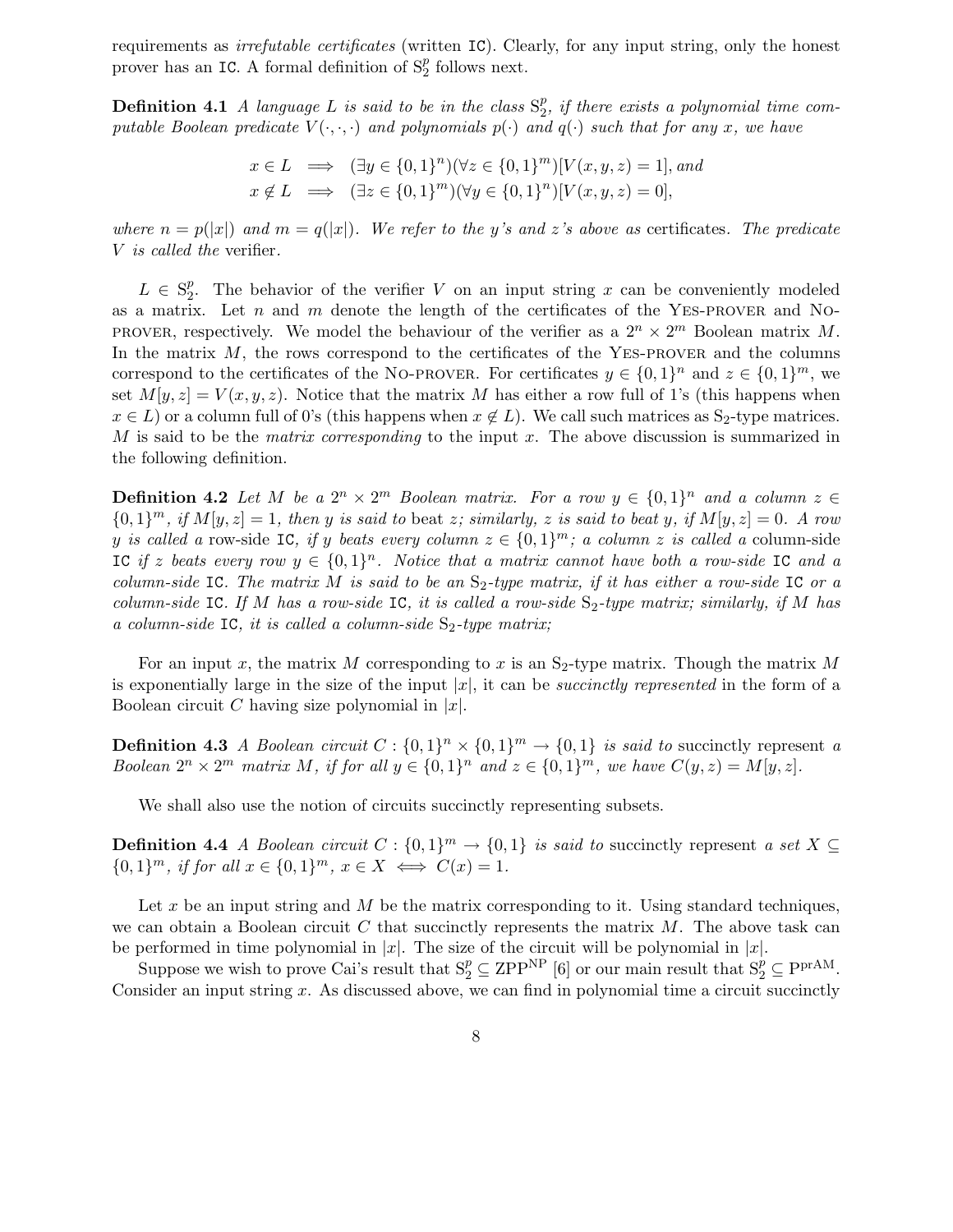representing the matrix M corresponding to x. A natural idea to determine whether  $x \in L$  or  $x \notin L$  is to actually find a row-side IC or a column-side IC of M; this would tell us whether or not x belongs to L. Unfortunately, we show that if an irrefutable certificate can be found in ZPP<sup>NP</sup> or FPprAM, then the polynomial time hierarchy (PH) collapses. We formalize the problem and prove the above claim.

**Problem** FINDIC: Given a circuit succinctly representing a S<sub>2</sub>-type matrix of size  $2^n \times 2^m$ , output either a row-side IC or a column-side IC.

**Theorem 4.5** If there exists a ZPP<sup>NP</sup> algorithm or a FP<sup>prAM</sup> algorithm for the FINDIC problem then  $PH = BPP<sup>NP</sup>$ .

*Proof:* It is trivially true that  $\text{ZPP}^{\text{NP}}$  algorithms can be simulated in  $\text{BPP}^{\text{NP}}$ . Furthermore, it is easy to show that  $FPT^{AM}$  algorithms can be simulated in BPP<sup>NP</sup>. Thus, the hypothesis of the theorem implies a BPP<sup>NP</sup> algorithm  $A$  for the FINDIC problem. We show that the existence of the algorithm  $\mathcal A$  implies that  $\Sigma_2^p \subseteq \mathrm{RP}^{\mathrm{NP}}$ .

Let L be a language in  $\Sigma_2^p$ . There exists a polynomial time computable predicate  $D(\cdot,\cdot,\cdot)$  and polynomials  $p(\cdot)$  and  $q(\cdot)$  such that for any string x,

$$
x \in L \implies (\exists y \in \{0, 1\}^n)(\forall z \in \{0, 1\}^m)[D(x, y, z) = 1],
$$
 and  
\n $x \notin L \implies (\forall y \in \{0, 1\}^n)(\exists z \in \{0, 1\}^m)[D(x, y, z) = 0],$ 

where  $n = p(|x|)$  and  $m = q(|x|)$ .

Consider an input string x. Represent the computation of the predicate  $D$  in the form of a Boolean matrix M of size  $2^n \times 2^m$ , by setting  $M[y, z] = D(x, y, z)$ , for all  $y \in \{0, 1\}^n$  and  $z \in \{0, 1\}^m$ . Using standard techniques, we can construct a circuit  $C$  succinctly representing the matrix  $M$  in time polynomial in  $|x|$ .

We simulate the algorithm A on the matrix M. Consider the two cases of  $x \in L$  and  $x \notin L$ . If  $x \in L$ , then M is an S<sub>2</sub>-type matrix having a row-side IC and so, the algorithm must output a row-side IC with high probability. If  $x \notin L$ , M need not be an S<sub>2</sub>-type matrix and so, the output of the algorithm can be arbitrary. In either case, let s denote the output of  $A$  on input  $M$ . Using the NP oracle, check if s is a row-side IC. If so, accept x; otherwise, reject x.

Let us call the above algorithm B. Notice that if  $x \in L$ , then B accepts x with high probability. On the other hand, if  $x \notin L$ , then B rejects x with probability 1; because, M does not have a row-side IC. Thus, we have shown that  $\Sigma_2^p \subseteq \mathrm{RP}^{\mathrm{NP}}$ .

It follows that  $\Sigma_2^p \subseteq \text{BPP}^{\text{NP}}$ . This is known to imply  $\text{PH} = \text{BPP}^{\text{NP}}$ .

The above theorem leads to an interesting remark. By Cai's algorithm [6], we can determine in ZPPNP whether an IC is found on the row-side or the column-side, but we cannot find an IC in ZPP<sup>NP</sup>. The above theorem also rules out the possibility of designing a FP<sup>prAM</sup> for finding irrefutable certificates. However, we show that collectively irrefutable certificates (written CIC) can be found in FPP<sup>rAM</sup>.

**Definition 4.6** Let M be a  $2^n \times 2^m$  Boolean matrix. A set of rows  $Y \subseteq \{0,1\}^n$  is called a row-side CIC, if for every column z, there exists a row  $y \in Y$  such that y beats z. Similarly, a set of columns  $Z \subseteq \{0,1\}^m$  is called a column-side CIC, if for every row y, there exists a column  $z \in Z$  such that z beats y.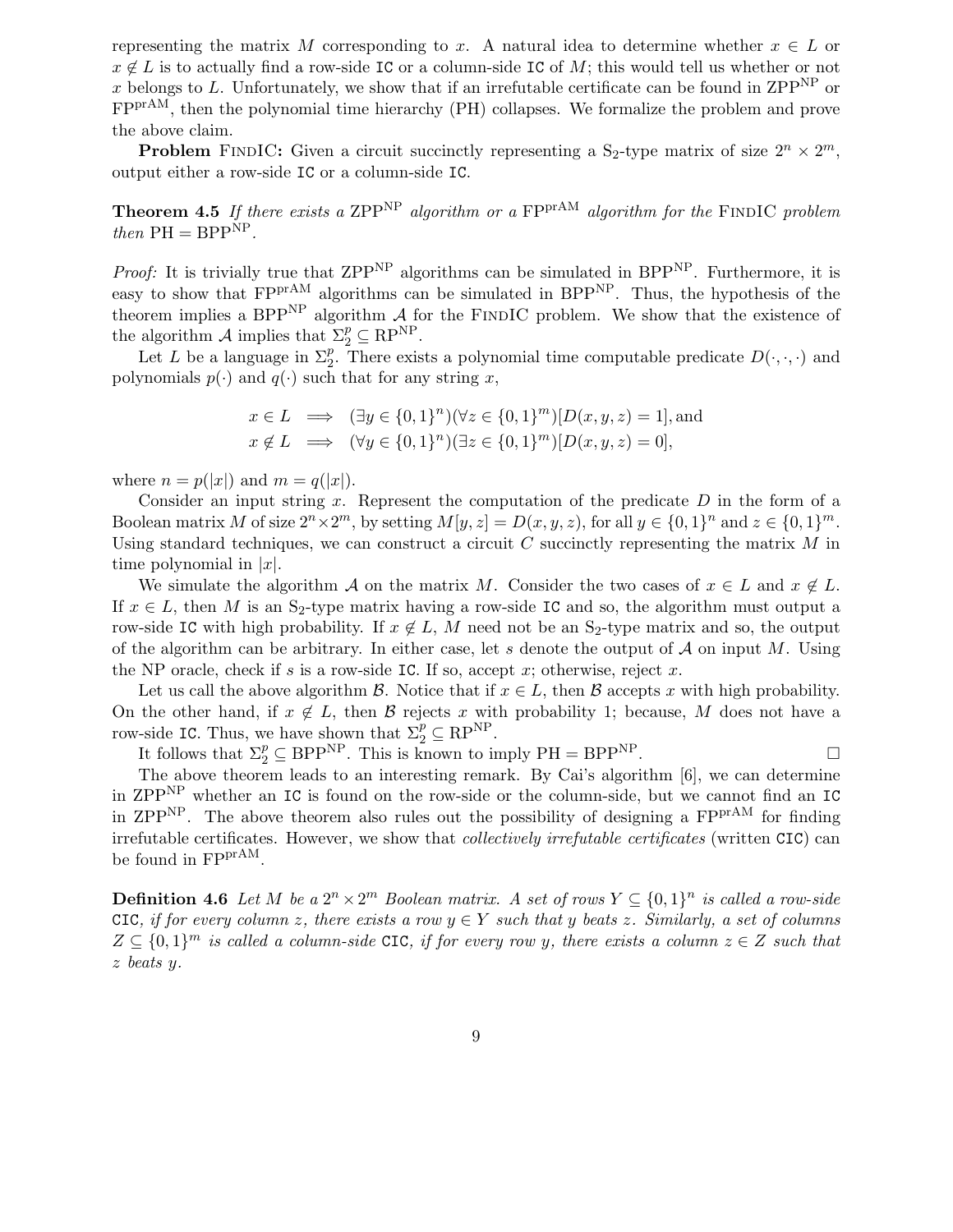In the next section, we shall present a  $FPT^{A}$  algorithm for finding a CIC and prove the following theorem. The algorithm takes an input a row-side  $S_2$ -type matrix and outputs a row-side CIC. A similar algorithm for the column-side is also presented.

Theorem 4.7 There exists a FPP<sup>rAM</sup> algorithm that takes as input a circuit succinctly representing a row-side  $S_2$ -type matrix (respectively, a column-side  $S_2$ -type matrix) M of size  $2^n \times 2^m$ , and outputs a row-side CIC of size m (respectively, a column-side CIC of size  $n$ ).

Using the above theorem, it is easy to construct an algorithm that takes as input any  $S_2$ -type matrix and outputs a CIC, either on the row-side or the column-side.

**Theorem 4.8** There exists a  $FPP^{rAM}$  algorithm that takes as input a circuit succinctly representing a S<sub>2</sub>-type matrix M of size  $2^n \times 2^m$  and outputs either a row-side CIC of size m or a column-side CIC of size n.

Proof: The proof is a simple application of Theorem 4.7, which gives us two algorithms: (i) an algorithm that takes as input a row-side  $S_2$ -type matrix and outputs a row-side CIC; (ii) an algorithm that takes as input a column-side  $S_2$ -type matrix and outputs a column-side CIC. We run both these algorithms on the input matrix M. The given matrix M is guaranteed to be either a row-side  $S_{2}$ type matrix or a column-side  $S_2$ -type matrix. Thus, one of the two runs would output a CIC. The other run would output some arbitrary result, since the input matrix does not satisfy the requirements of the concerned algorithm. We check which of the two outputs is indeed a CIC and output the same. The above check can be performed by making a single NP query.  $\Box$ 

To summarize, we cannot design a  $FPT^{A}$  algorithm for finding an IC of a given  $S_2$ -type matrix, but we can indeed find a CIC of an input  $S_2$ -type matrix in FPP<sup>rAM</sup>. Theorems 4.7 and Theorem 4.8 yield a few corollaries, discussed in the subsections below.

#### 4.1 Upperbounds for  $\mathrm{S}_2^p$ 2

In this section, we show that  $S_2^p \subseteq P^{prAM}$  and also derive an alternative of Cai's result [6] that  $S_2^p \subseteq \mathrm{ZPP}^{\mathrm{NP}}$ .

# Theorem 4.9  $S_2^p \subseteq P^{prAM}$ .

*Proof:* The claim follows directly from Theorem 4.8. Let L be a language in  $S_2^p$ . Let x be the input string. Consider the S<sub>2</sub>-type matrix M corresponding to x. We can obtain a circuit C succinctly representing the matrix M in time polynomial in  $|x|$ . Invoking the algorithm given in Theorem 4.8 on C, we get either a row-side CIC or a column-side CIC. Notice that in the former case  $x \in L$  and in the latter case  $x \notin L$ .

Having proven the above theorem, it is natural to ask how large the class  $P<sup>prAM</sup>$  is. We observe that  $P^{\text{prAM}} \subseteq BPP^{\text{NP}}$ . The containment relationships between  $ZPP^{\text{NP}}$  and  $P^{\text{prAM}}$  are unknown. So, our result that  $S_2^p \subseteq P^{prAM}$  is incomparable to Cai's result [6] that  $S_2^p \subseteq ZPP^{NP}$ . Here, we observe that an alternative proof of Cai's result can be derived using Theorem 4.8.

Theorem 4.10 ([6])  $\mathrm{S}_2^p \subseteq \mathrm{ZPP^{NP}}$ .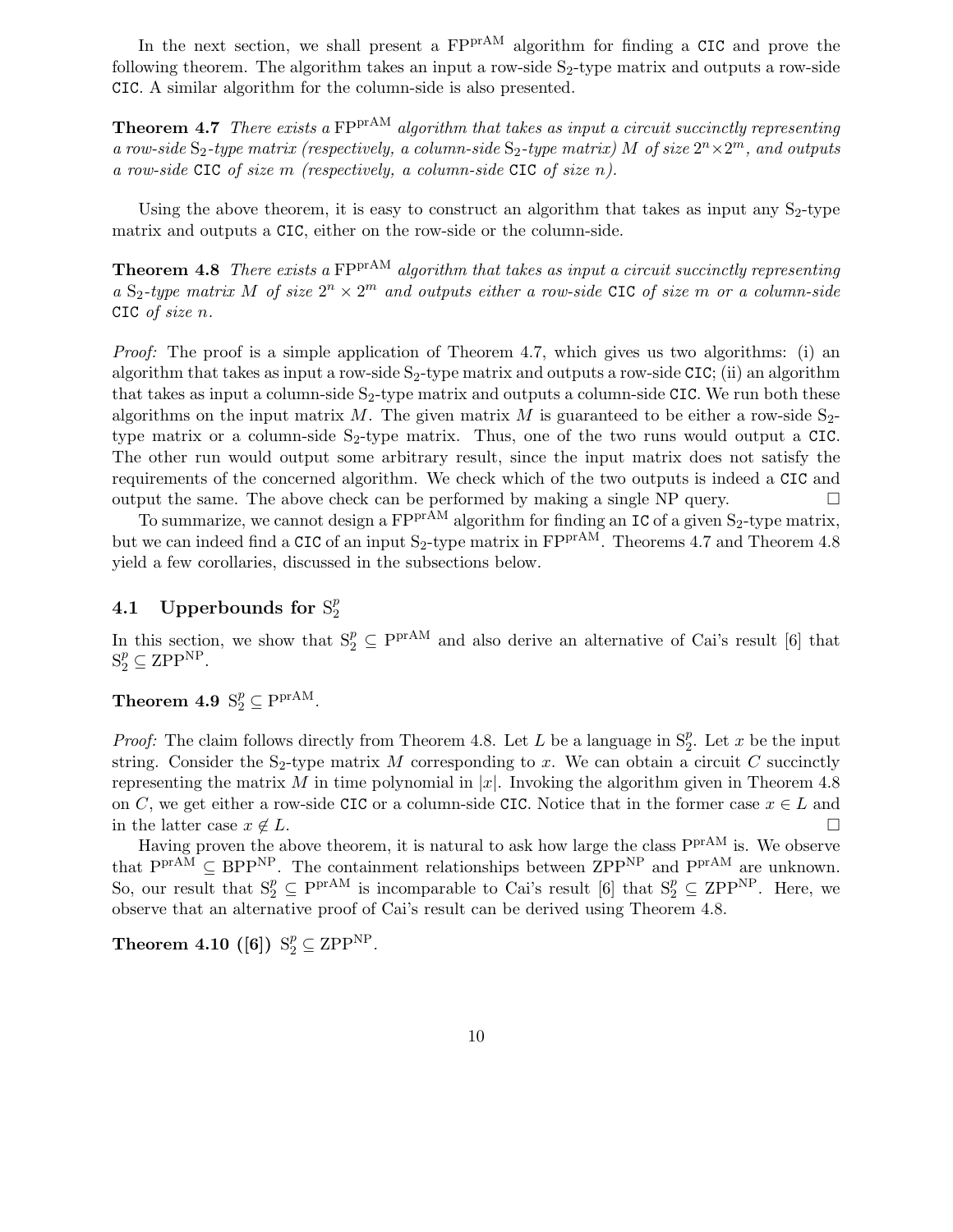*Proof:* Consider a language  $L \in S_2^p$  $_2^p$  and we shall describe a ZPP<sup>NP</sup> algorithm for deciding L. Given an input x, we first construct a circuit C succinctly representing the  $S_2$ -type matrix M corresponding to x. We next invoke the algorithm given in Theorem 4.8 with  $C$  as the input. Whenever a prAM oracle query q is issued by the algorithm, we simulate the prAM protocol on  $q$ by making use of the NP oracle and by tossing coins. With high probability, the simulation yields the correct answer for q. Continuing this way, we obtain an output s. We would expect s to be a row-side CIC or a column-side CIC. But, it is possible that s is not a CIC, because of the error in our simulation of the prAM protocol. However, this event occurs with a low probability. The output of our procedure is as follows: if s is a row-side CIC, output " $x \in L$ "; if s is a column-side CIC, output " $x \notin L$ "; if both the tests fail, output "?". The above tests are performed by making queries to the NP oracle.

Since M is an S<sub>2</sub>-type matrix, the presence of a row-side CIC implies that  $x \in L$ . Similarly, the presence of a column-side CIC implies that  $x \notin L$ . This means that our procedure has zero-error. We already observed that the procedure has high probability of success. Thus, we have exhibited a ZPP<sup>NP</sup> algorithm for L.

#### 4.2 Consequences of NP having small circuits

A body of prior work has dealt with the implications of the assumption that NP has polynomial size circuits. Our main theorem yields some new results in this context, which are described in this section.

Suppose NP is contained in  $P/poly$ . Karp and Lipton [18] showed that, under this assumption, the polynomial time hierarchy (PH) collapses to  $\Sigma_2^p \cap \Pi_2^p$  $\frac{p}{2}$ , i.e., PH =  $\Sigma_2^p \cap \Pi_2^p$  $_{2}^{p}$ . Köbler and Watanabe [20] improved the collapse to  $\text{ZPP}^{\text{NP}}$ . Sengupta (see [6]) observed that the collapse can be brought down to  $S_2^p$ . This has been further improved via a collapse to  $O_2^p$ , the oblivious version of  $S_2^p$  [8]. It has been an interesting open problem to obtain a collapse to the class  $P^{NP}$ . Here, we show a collapse to  $P<sup>prMA</sup>$ .

**Theorem 4.11** If  $NP \subseteq P/\text{poly}$ , then  $PH = P^{\text{prMA}}$ .

*Proof:* By Sengupta's observation (see [6]), the assumption implies that  $PH = S_2^p$ . Combining this with Theorem 4.9, we get PH =  $P^{\text{prAM}}$ . Arvind et al. [3] showed that if NP  $\subseteq$  P/poly then  $AM = MA$ . We observe that this result carries over to the promise versions, namely the same assumption implies  $prAM = prMA$ . The claim follows.

Though the above theorem yields a new consequence, we note that it is not clear whether this is an improvement over the previously best known collapse. While we can show that  $P^{\text{prMA}} \subseteq \mathrm{ZPP}^{\mathrm{NP}}$ (see Appendix), it is open whether  $Ppr^{MA}$  is contained in  $S_2^p$ .

Under the assumption NP has polynomial size circuits, Bshouty et. al [5] studied the problem of learning a correct circuit for SAT and designed a  $\text{ZPP}^{\text{NP}}$  algorithm. As an application of Theorem 4.7, we obtain an FPP<sup>rMA</sup> algorithm for the same problem. We can show that FP<sup>prMA</sup> ⊆  $ZPP<sup>NP</sup>$  (see Appendix) and thus, the new result provides an improvement for this problem. The proof uses a construction similar to the one used by Fortnow et. al [13].

**Theorem 4.12** If NP  $\subseteq$  P/poly, then there exists an FP<sup>prMA</sup> algorithm that takes as input a number n (in unary) and outputs a correct circuit for SAT at length n.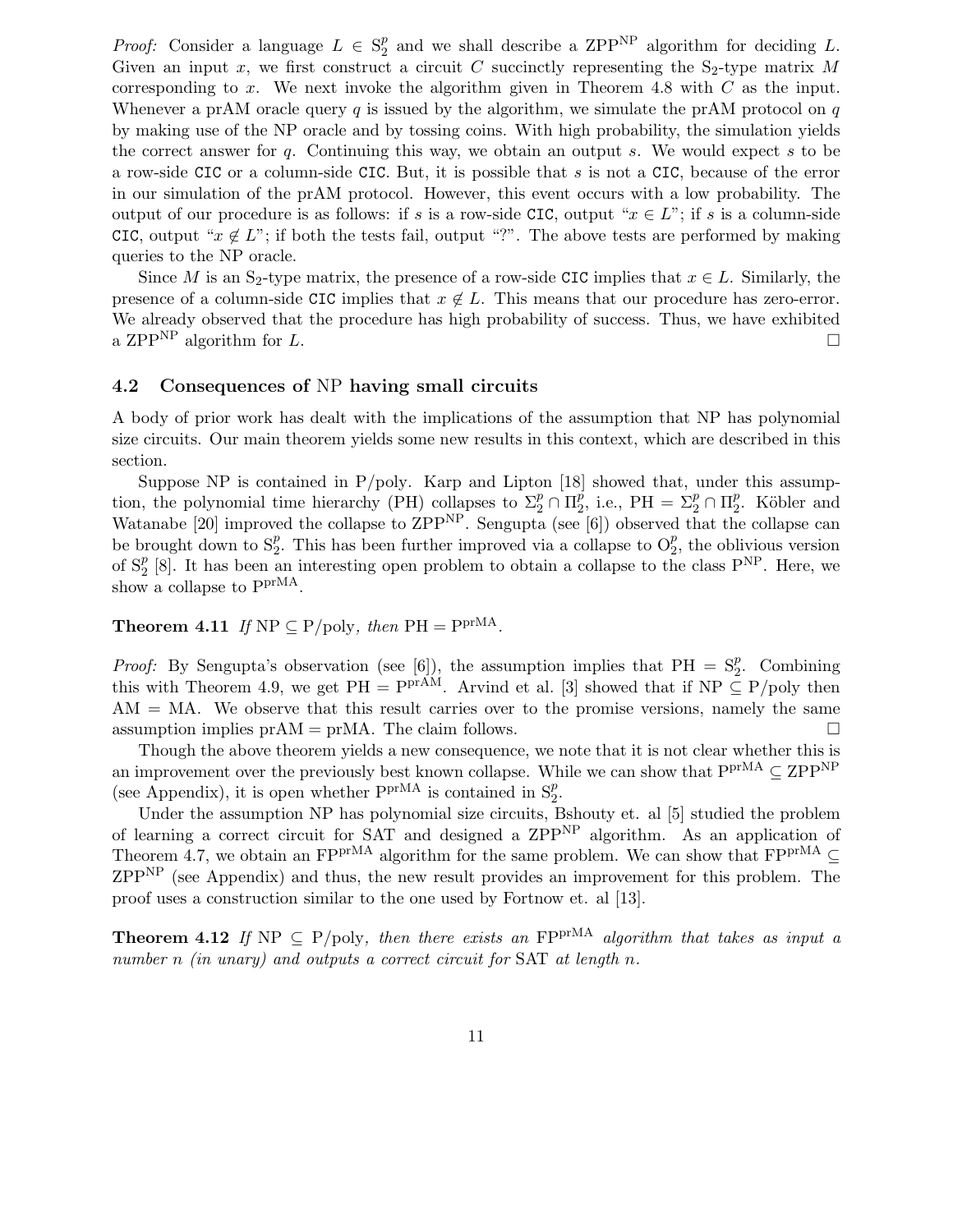*Proof:* Our assumption implies that SAT is computed by circuits of size  $n^k$ , for some constant k.

Let C be a (possibly incorrect) circuit claimed to compute SAT at a certain length n. We say that C is nice, if C does not accept unsatisfiable formulas. It is well-known that the circuit C can be converted into a nice circuit  $C'$  while preserving correctness; namely, if  $C$  is a correct then  $C'$  is also a correct circuit. The above transformation goes via self-reducibility and it can be performed in polynomial time.

We shall first describe an FP<sup>prAM</sup> algorithm for finding a correct circuit for SAT at the given length n. Define a matrix M as follows. Each circuit of size  $n^k$  is a row in this matrix. Each column in M corresponds to a pair  $\langle \varphi, t \rangle$ , where  $\varphi$  is a formula of length n and t is a truth assignment for  $\varphi$ . The length of the pair is 2n. Altogether the matrix M is of size  $2^{n^k} \times 2^{2n}$ . The entry  $M[C,\langle \varphi,t \rangle]$ is given by the following procedure. Convert  $C$  into a nice circuit  $C'$  and consider the two cases:

- Case 1: Suppose  $\varphi(t) = true$ . If  $C'(\varphi) = 1$ , set the entry to 1, else set it to 0.
- Case 2: Suppose  $\varphi(t) = \text{false}$ . Set the entry to 1.

By our assumption, there exists a circuit  $C^*$  of size  $n^k$  that correctly computes SAT at length n. Notice that the row in M corresponding to  $C^*$  is full of 1's and hence, M is an  $S_2$ -type matrix having a row-side IC. Moreover, we can construct a circuit succinctly representing the matrix M in time polynomial in  $n$ .

Invoke the algorithm given in Theorem 4.7 and obtain row-side CIC  $\mathcal{C}$  of cardinality  $2n$ . The set C consists of 2n circuits, each of size  $n^k$ . Convert each circuit  $C \in \mathcal{C}$  in to a nice circuit  $C'$ . Let  $\mathcal{C}'$  denote the collection of these nice circuits. We make an observation regarding  $\mathcal{C}'$ .

Let  $\varphi$  be any formula of length n and consider the following two cases:

- $\varphi$  is unsatisfiable: In this case, every circuit  $C' \in \mathcal{C}'$  rejects  $\varphi$ , because  $C'$  is a nice circuit.
- $\varphi$  is satisfiable: Let t be a satisfying truth assignment of  $\varphi$ . Since C is a CIC, some circuit  $C \in \mathcal{C}$  beats  $\langle \varphi, t \rangle$ . This means that the nice circuit C' corresponding to C accepts  $\varphi$ .

To summarize, any unsatisfiable formula is rejected by all the circuits in  $\mathcal{C}'$  and any satisfiable formula is accepted by at least one of the circuits in  $\mathcal{C}'$ .

Based on the above observation, we can construct a correct circuit  $\tilde{C}$  for SAT at length n. We simply take  $\tilde{C}$  to be the disjunction of all the circuits in  $\mathcal{C}'$ , i.e.,  $\tilde{C}$  accepts a given formula  $\varphi$ , if and only if some circuit  $C' \in \mathcal{C}'$  accepts  $\varphi$ . An easy calculation shows that  $\tilde{C}$  is of size  $O(n^{k+2})$ .

The above description gives an FP<sup>prAM</sup> algorithm for finding circuits for SAT. The theorem now follows from a result due to Arvind et al. [3]: if  $NP \subseteq P/poly$  then  $AM = MA$ . We observe that this result carries over to the promise versions, namely the same assumption implies  $prAM = prMA$ .  $\Box$ 

As a corollary of the above theorem, we can design a ZPP<sup>NP</sup> algorithm for learning circuits for SAT, assuming NP has polynomial size circuits. This provides an alternative proof of the same result by Bshouty et al. [5].

**Theorem 4.13** If NP  $\subseteq$  P/poly, then there exists an ZPP<sup>NP</sup> algorithm that takes as input a number n (in unary) and outputs a correct circuit for SAT at length n.

*Proof:* We simulate the P<sup>prAM</sup> algorithm given in Theorem 4.12. Whenever a query q is asked, we simulate the prAM protocol by tossing coins and making use of the NP oracle. At the end, we have a circuit C. We convert C into a nice circuit C'. It is guaranteed that C' does not accept unsatisfiable formulas. We can make a query to the NP oracle to check if  $C'$  rejects any satisfiable formulas. Thus, we can verify if C' is a correct circuit. If so, we output C'; else output "?".  $\square$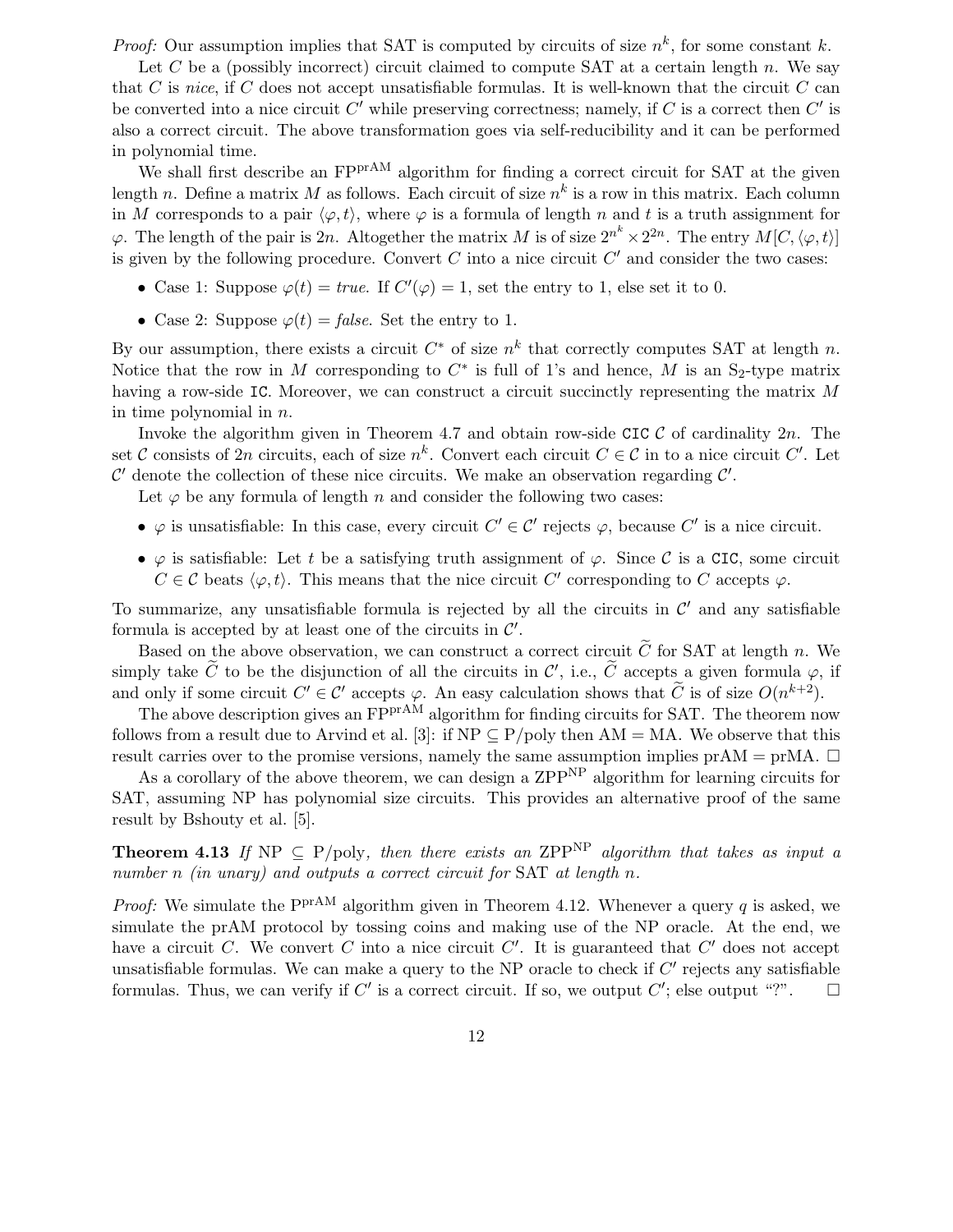#### 4.3 Collectively Irrefutable Certificates for Arbitrary Boolean Matrices

Theorem 4.8 deals only with  $S_2$ -type matrices. In this section, we describe a generalization that handles arbitrary Boolean matrices.

Any S<sub>2</sub>-type matrix has either a row-side CIC or a column-side CIC, but not both. But, in the case of arbitrary Boolean matrices, both a row-side CIC and a column-side CIC may exist. Goldreich and Wigderson [15] proved the following combinatorial result that asserts the existence of a small CIC in any Boolean matrix. We rephrase their result (Lemma 6 in [15]) using our terminology:

**Theorem 4.14 ([15])** Let M be any  $2^n \times 2^m$  Boolean matrix. At least one of the following statements is true: (i) there exists a row-side CIC of size m (i.e., the log of the number of columns); (ii) there exists a column-side CIC of size  $n$  (i.e., the log of the number of rows).

We obtain the following constructive version of the above result (with a slight blow-up in the size of the CIC). For this, we will apply Theorem 4.7 and Theorem 4.14.

**Theorem 4.15** There exists an  $FPTAM$  algorithm that takes as input a circuit C succinctly representing a  $2^{n} \times 2^{m}$  Boolean matrix M, and outputs either a row-side CIC of size  $m^{2}$  or a column-side CIC of size  $n^2$ .

*Proof:* We define two Boolean matrices  $\overline{M}_1$  and  $\overline{M}_2$  as follows.

The matrix  $\overline{M}_1$  is of size  $2^{nm} \times 2^m$ . Each row of  $\overline{M}_1$  corresponds to a sequence  $\langle y_1, y_2, \ldots, y_m \rangle$ of m rows of M. Each column z of  $\overline{M}_1$  corresponds to a single column of M. The entries of  $\overline{M}_1$ are defined as below. For a row  $\langle y_1, y_2, \ldots, y_m \rangle \in \{0, 1\}^{nm}$  and a column  $z \in \{0, 1\}^m$ , the entry is defined as:

$$
\overline{M}_1[\langle y_1, y_2, \dots, y_m \rangle, z] = \begin{cases} 1 & \text{if some } y_i \text{ beats } z \text{ in } M \\ 0 & \text{otherwise} \end{cases}
$$

The matrix  $\overline{M}_2$  is defined analogously. Each row y of  $\overline{M}_1$  corresponds to a single row of M. Each column of  $\overline{M}_2$  corresponds to a sequence  $\langle z_1, z_2, \ldots, z_n \rangle$  of n columns of M. Thus,  $\overline{M}_2$  is matrix of size  $2^n \times 2^{mn}$ . The entries of  $\overline{M}_2$  are defined as below. For a row y and a column  $\langle z_1, z_2, \ldots, z_n \rangle \in \{0, 1\}^{mn}$ , the entry is defined as:

$$
\overline{M}_2[y, \langle z_1, z_2, \dots, z_n \rangle] = \begin{cases} 0 & \text{if some } z_i \text{ beats } y \text{ in } M \\ 1 & \text{otherwise} \end{cases}
$$

Using Theorem 4.14, we observe that at least one of the following two claims is true: (i)  $\overline{M}_1$ is an S<sub>2</sub>-type matrix having a row-side IC; (ii)  $\overline{M}_2$  is an S<sub>2</sub>-type matrix having a column-side IC. The first scenario occurs, if M has a row-side CIC of size  $m$  and the second scenario occurs, if M has a column-side CIC of size n.

We can construct in polynomial time circuits  $\overline{C}_1$  and  $\overline{C}_2$  that succinctly encode the matrices  $\overline{M}_1$  and  $\overline{M}_2$ , respectively. We run the algorithm given in Theorem 4.7 on both the matrices. Let  $S_1$  and  $S_2$  denote the output of the two runs. The above algorithm requires that the input be an  $S<sub>2</sub>$ -type matrix. We satisfy this requirement in at least one of the two runs. Thus, at least one of the following claims is true: (i)  $S_1$  is a row-side CIC of size m for  $\overline{M}_1$ ; (ii)  $S_2$  is a column-side CIC of size n for  $\overline{M}_2$ . We can check whether a given set is a row-side (respectively, column-side) CIC by making a single query to an NP oracle. So, these tests can certainly be performed using a prAM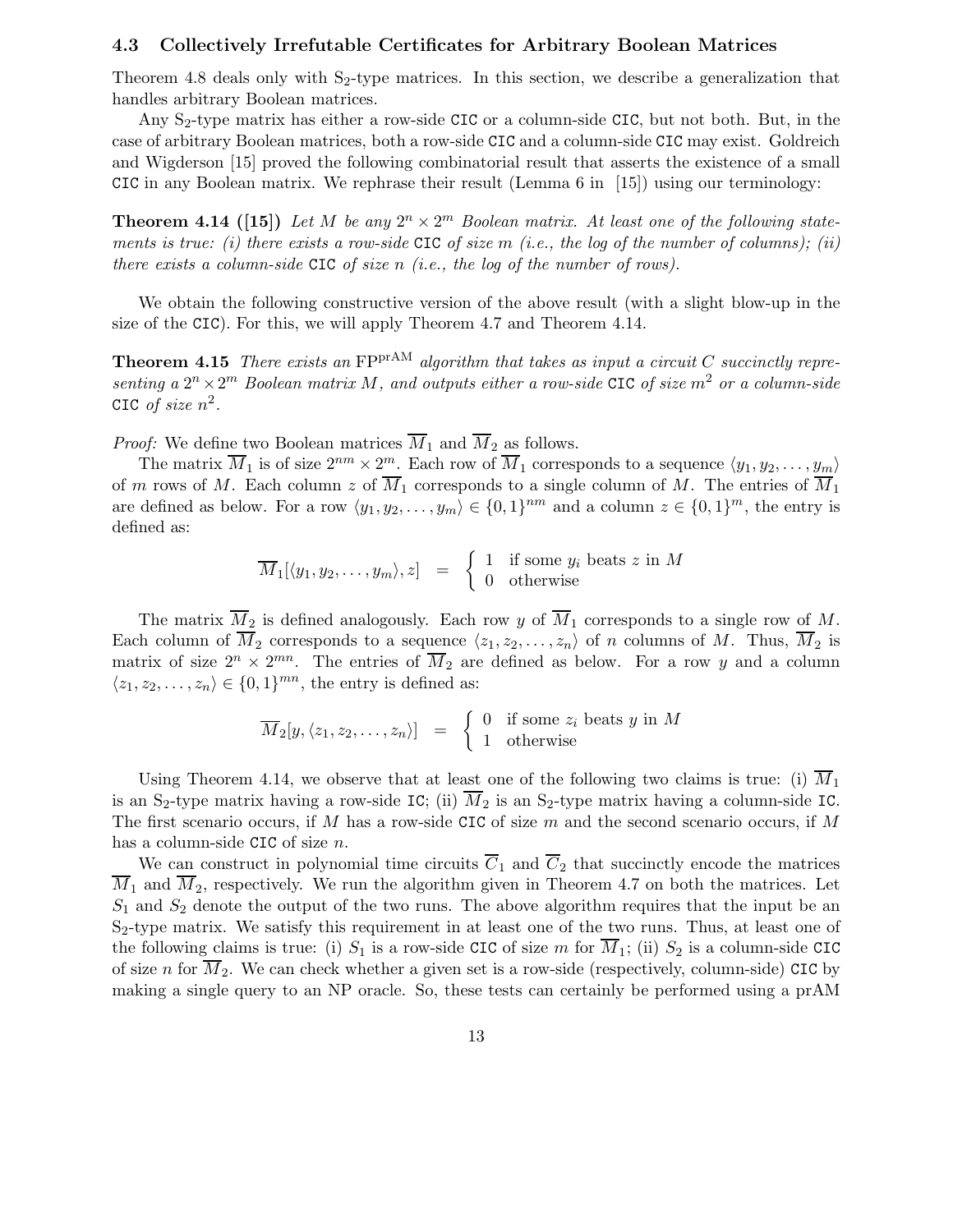oracle. Among the two sets  $S_1$  and  $S_2$ , we choose a set that passes the above test. Suppose  $S_1$  is chosen. Then,  $S_1$  is a CIC for  $\overline{M}_1$  of size m. Each row  $\overline{y} \in S_1$  is a collection of m rows of M. By taking the union of these collections over all  $\overline{y} \in S_1$ , we get a row-side CIC of size  $m^2$  for M. On the other hand, if  $S_2$  is chosen, a similar process produces a column-side CIC of size  $n^2$  for M.  $\Box$ 

The above theorem provides an FPP<sup>rAM</sup> algorithm for finding a small CIC for arbitrary Boolean matrices. We note that the same task can also be accomplished in ZPP<sup>NP</sup>; this can be shown via an argument similar to that of Theorem 4.10.

### 5 Finding a CIC: Proof of Theorem 4.7

In this section, we prove Theorem 4.7. We shall only describe the algorithm for the case of row-side  $S_2$ -type matrices. The case of column-side  $S_2$ -type matrices is handled in a similar manner.

The algorithm computes the required row-side CIC using a simple iterative approach: in each iteration, we find a row  $y$  that beats at least half of the columns that are as yet unbeaten by the rows found in the previous iterations. Formally, we start with an empty set  $Y$  and proceed iteratively, adding a row to Y in each iteration. Consider the  $k^{th}$  iteration. Let  $U_k$  be the set of columns as yet unbeaten by any row in Y (i.e.,  $U_k = \{z \in \{0,1\}^m | \text{ no } y \in Y \text{ beats } z\}$ ). We find a row  $y^*$  such that  $y^*$  beats at least half the columns in  $U_k$  and add  $y^*$  to Y. Notice that such a  $y^*$  exists, since we are guaranteed that M has a row-side IC. Clearly, the algorithm terminates in  $m$  steps and produces a row-side CIC of size m. Of course, the main step lies in finding the required  $y^*$  in each iteration. This task is accomplished by the algorithm described in Lemma 5.1, given below. The algorithm, in fact, solves a more general problem: given any set of columns  $X \subseteq \{0,1\}^m$ , it produces a row beating at least half of the columns in  $Q$ . In each iteration, we invoke the algorithm by setting  $Q = U_k$ . There is one minor issue that needs to be addressed: the set  $U_k$  could be exponentially large. So, we represent the set  $U_k$  in the form of a circuit  $C'$  succinctly representing it. For this, given any column  $z \in \{0,1\}^m$ , C' has to test whether z is beaten by any of the rows in Y. This test involves a simulation of  $C(y, z)$ , for all  $y \in Y$ . Since Y contains at most m rows, we can succinctly encode  $U_k$  by a circuit of size polynomial in the size of C. We have proved Theorem 4.7, modulo Lemma 5.1.

#### 5.1 Finding a Good Row

This section is devoted to proving the following lemma used in the previous section.

**Lemma 5.1** There exists an  $FPTAM$  algorithm that solves the following problem. The input consists of: (i) a circuit succinctly representing a row-side  $S_2$ -type matrix M of dimension  $2^n \times 2^m$ ; (ii) a set of columns  $Q \subseteq \{0,1\}^m$  presented succinctly in the form of a circuit; The output is a row  $\widehat{y} \in \{0, 1\}^n$  that beats at least half the columns in Q.

We build the required string  $\hat{y}$  in n iterations using an approach similar to self-reduction. We maintain a prefix of  $y^*$  and add one suitable bit in each iteration. However, we cannot directly employ self-reduction, since a query of the form "does there exist a row that beats at least half the columns in  $X^{\prime\prime}$  is a PP query and we cannot hope to find the answer using a prAM oracle. Nevertheless, we show how to converge on a row  $\hat{y}$  by performing self-reduction that incurs a small amount of "loss" in the "goodness" in each iteration. We formalize the notion of goodness and then describe the algorithm.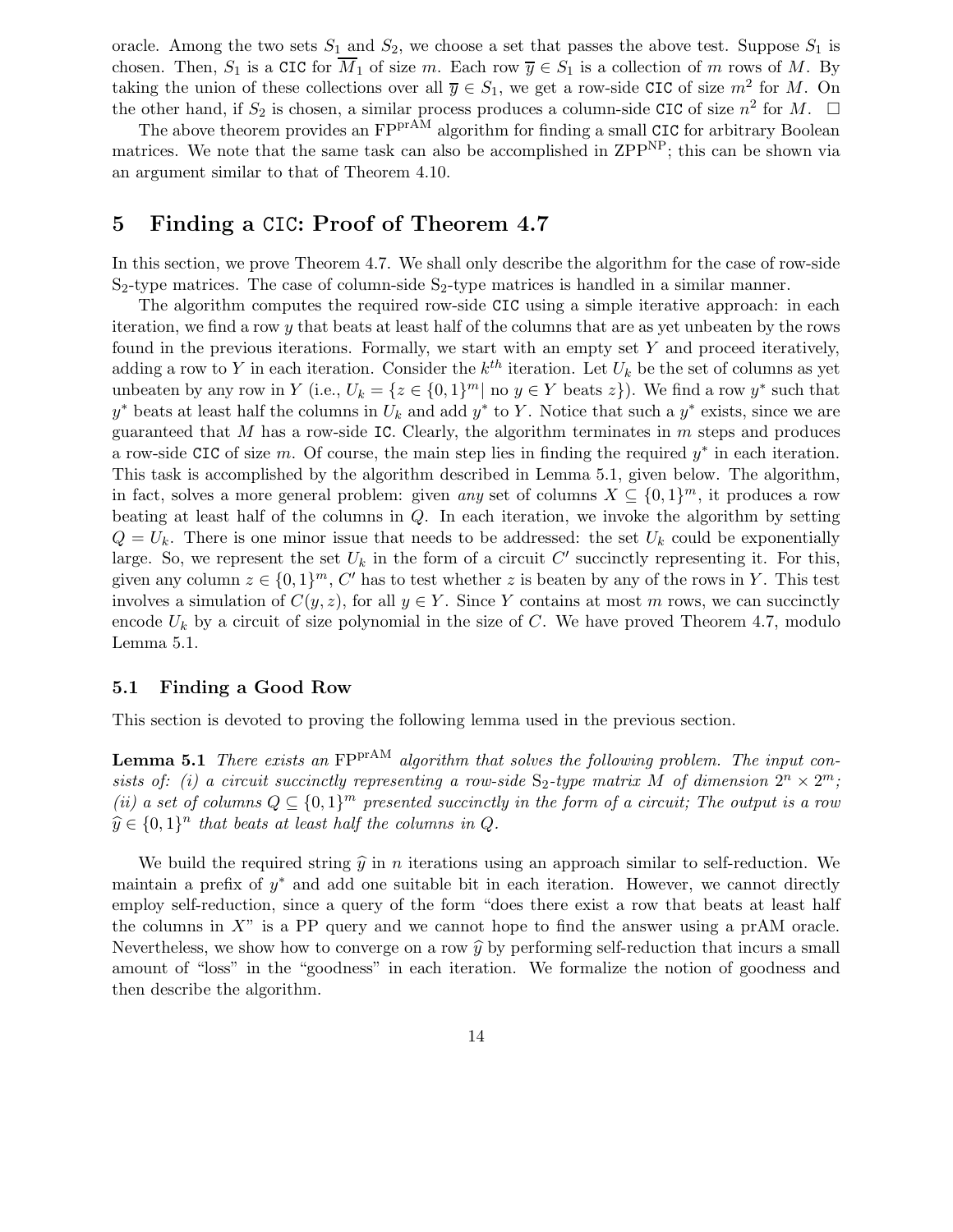**Definition 5.2** Let A be a  $2^a \times 2^b$  Boolean matrix. For a row  $y \in \{0,1\}^a$  and a set of columns  $X \subseteq \{0,1\}^b$ , we define goodness

$$
\mu(y, X) = \frac{|\{z \in X : y \text{ beats } z\}|}{|X|}
$$

We extend the notion of goodness to prefixes. Let s be a string of length  $|s| \le a$ . We say that a row  $y \in \{0,1\}^a$  is an extension of s, if s is a prefix of y. The goodness of the prefix s with respect to X is defined to be the maximum goodness we can achieve by extending s into a full row:

$$
\mu(s, X) = \max_{y \in \{0, 1\}^a \ : \ y \ extends \ s} [\mu(y, X)]
$$

We now describe the algorithm claimed in Lemma 5.1. Our goal is to find a row  $\hat{y}$  such that  $\mu(\widehat{y}, Q) \geq 1/2$ . The algorithm starts with a prefix  $s_0 = \lambda$ , where  $\lambda$  is the empty string. It constructs the required row  $\hat{y}$  in *n* iterations, adding one bit in each iteration. In the  $k^{th}$  iteration, it has a prefix  $s_{k-1}$  from the previous iteration; it finds a suitable bit  $b_k \in \{0,1\}$  and appends it to  $s_{k-1}$ to get a new prefix  $s_k = s_{k-1}b_k$ . Continuing this way for *n* iterations, the algorithm finds a string  $s_n$  of length n and outputs  $\hat{y} = s_n$ . Throughout the process, the algorithm would ensure that the prefixes constructed have certain amount of goodness.

We have assumed that the given matrix  $M$  is a row-side  $S_2$ -type matrix and so, it has a rowside IC  $y^*$ . Notice that  $\mu(s_0, Q) = 1$ , because  $y^*$  is an extension of (the empty string)  $s_0$  and  $y^*$  beats every column in M. Thus, the algorithm has been started off with a prefix  $s_0$  having goodness  $\mu(s_0, Q) = 1$ . We shall ensure that the algorithm loses at most  $\epsilon$  amount of goodness in each iteration ( $\epsilon$  is a parameter fixed below). We shall ensure inductively that for  $0 \leq k \leq n$ ,  $\mu(s_k, Q) \geq 1 - k\epsilon.$ 

We now need to describe how to find a suitable bit in each iteration. Consider  $k^{th}$  iteration, for some  $k \ge 1$ . We have a prefix  $s_{k-1}$  from the previous iteration. Write  $s = s_{k-1}$  and  $\rho = 1-(k-1)\epsilon$ . By induction, we can assume that  $\mu(s, Q) \ge \rho$ . Our aim is to find a bit b such that  $\mu(s, Q) \ge \rho - \epsilon$ . The main observation is that  $\mu(s, Q) = \max{\mu(s, Q), \mu(s, Q)}$ . Thus, at least one of the following is true:  $\mu(s, Q) > \rho$  or  $\mu(s, Q) > \rho$ .

The bit b is found by invoking the algorithm described in Lemma 5.3: given a prefix  $\beta$  the algorithm can distinguish between the cases of  $\mu(\beta, Q) \ge \rho$  and  $\mu(\beta, Q) \le \rho - \epsilon$ . We invoke algorithm two times with  $\beta = s_0$  and  $\beta = s_1$  as inputs. By the above observation, the algorithm should answer "yes" on at least one of these invocations. Let b be a bit such that the algorithm answers "yes" on input  $\beta = sb$ . Observe that  $\mu(sh, Q) \ge \rho - \epsilon$  (for otherwise, the algorithm would have answered "no" on input  $\beta = sb$ ).

By the above procedure, we can find a row  $\hat{y}$  such that  $\mu(\hat{y}, Q) \ge 1 - n\epsilon$ . Setting  $\epsilon = 1/n^2$ , we see that  $\hat{y}$  beats at least a fraction of  $(1 - 1/n) \ge 1/2$  columns in Q. We have proved Lemma 5.1, modulo Lemma 5.3.

#### 5.2 Testing for the Goodness of a Prefix

In this section, we prove the following lemma used in the previous section. The lemma tests whether a prefix is good.

**Lemma 5.3** There exists an  $FPT^{A}$  algorithm that solves the following problem. The input consists of: (i) a circuit succinctly representing a row-sided  $S_2$ -type matrix M of dimension  $2^n \times 2^m$ ;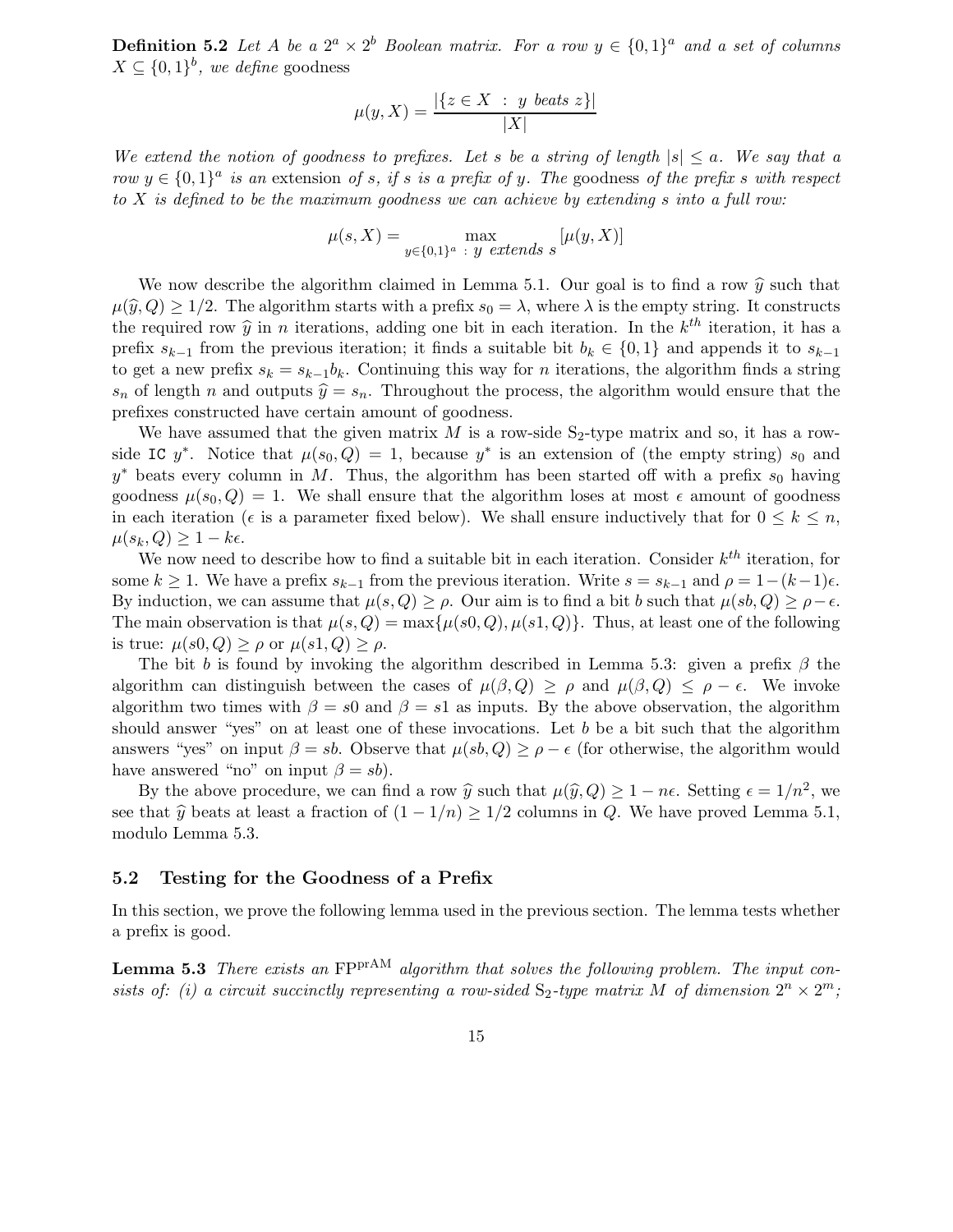(ii) a circuit succinctly representing a set of columns  $Q \subseteq \{0,1\}^m$  (iii) a string  $\beta$  having length  $|\beta| \leq n$ ; (iv) two parameters  $\rho \leq 1$  and  $\epsilon > 0$ . It outputs an answer as follows:

$$
\mu(\beta, Q) \ge \rho \implies \text{Answer} = \text{``yes''}
$$

$$
\mu(\beta, Q) \le \rho - \epsilon \implies \text{Answer} = \text{``no''}.
$$

If  $\mu(\beta, Q)$  falls in the interval  $[\rho - \epsilon, \rho]$ , the output can be arbitrary. The running time of the algorithm has a polynomial dependence on  $1/\epsilon$  and  $1/\rho$ .

The gap between the positive and negative instances in the above problem is only  $\epsilon$ . We shall first amplify the gap via the standard trick of running repeated trials and applying Chernoff bounds.

The amplification involves a parameter r, to be fixed shortly. Define a new matrix  $\overline{M}$  as follows. Each row in  $\overline{M}$  corresponds to a row in M and each column of  $\overline{M}$  corresponds to a sequence  $\langle z_1, z_2, \ldots, z_r \rangle$  of r columns from M. Thus,  $\overline{M}$  is of dimension  $2^n \times 2^{\overline{m}}$ , where  $\overline{m} = mr$ . For a row  $y \in \{0,1\}^n$  and a column  $\overline{z} = \langle z_1, z_2, \ldots z_r \rangle$ , define the entry

$$
\overline{M}[y,\overline{z}] = \begin{cases} 1 & \text{if } \frac{|\{z_i : y \text{ beats } z_i \text{ in } M\}|}{r} \ge (\rho - \frac{\epsilon}{2}) \\ 0 & \text{otherwise} \end{cases}
$$

For a set of columns  $X \subseteq \{0,1\}^m$ , define  $X^r$  to be the r-way Cartesian product of X:

$$
X^r = \{ \langle z_1, z_2, \dots, z_r \rangle : \text{ for } 1 \le j \le r, z_i \in X \}.
$$

Notice that  $X^r$  is a subset of columns of  $\overline{M}$ .

Set  $r = \lceil 16m/\epsilon^2 \rceil$ . Applying Chernoff bounds, we get the following claim, which expands the gap from  $[\rho - \epsilon, \rho]$  to  $[1/\overline{m}^4, 1/2]$ .

**Lemma 5.4** Consider a row  $y \in \{0,1\}^n$ . Let  $\overline{Q} = Q^r$  be the corresponding set of columns in the matrix  $\overline{M}$ . Then,

$$
\mu(y, Q) \ge \rho \implies \mu(y, \overline{Q}) \ge 1/2
$$
  

$$
\mu(y, Q) \le \rho - \epsilon \implies \mu(y, \overline{Q}) \le 1/\overline{m}^4
$$

The above lemma enables us to focus on  $\overline{M}$  and  $\overline{Q}$ , instead of M and Q. Our aim is to test whether the given prefix  $\beta$  has an extension y that beats a sufficiently large fraction of columns from  $\overline{Q}$ . This is accomplished in two successive steps. First, we estimate the size of the set  $\overline{Q}$ . In the second step, we test whether  $\beta$  has an extension y that beats a sufficiently large number of columns from the set  $\overline{Q}$ . The first step involves approximate counting and this is accomplished using Theorem 3.2. The second step involves testing whether a given set is large, which we will perform by making oracle queries to a promise language. A lemma due to Sipser [30] is used for proving that this promise language indeed lies in the class prAM. The following notation is needed for stating the lemma.

Let H be a family of functions mapping  $\{0,1\}^m$  to  $\{0,1\}^k$ . Recall that H is said to be 2-universal, if for any  $z, z' \in \{0, 1\}^m$ , with  $z \neq z'$ , and  $x, x' \in \{0, 1\}^k$ ,  $Pr_{h \in \mathcal{H}}[h(z) = x$  and  $h(z') = x'] = 1/2^{2k}$ . It is well known that such a family can easily be constructed. For instance, the set of all  $m \times k$ Boolean matrices yield such a family; a matrix B represents the function h given by  $h(z) = zB$ (modulo 2).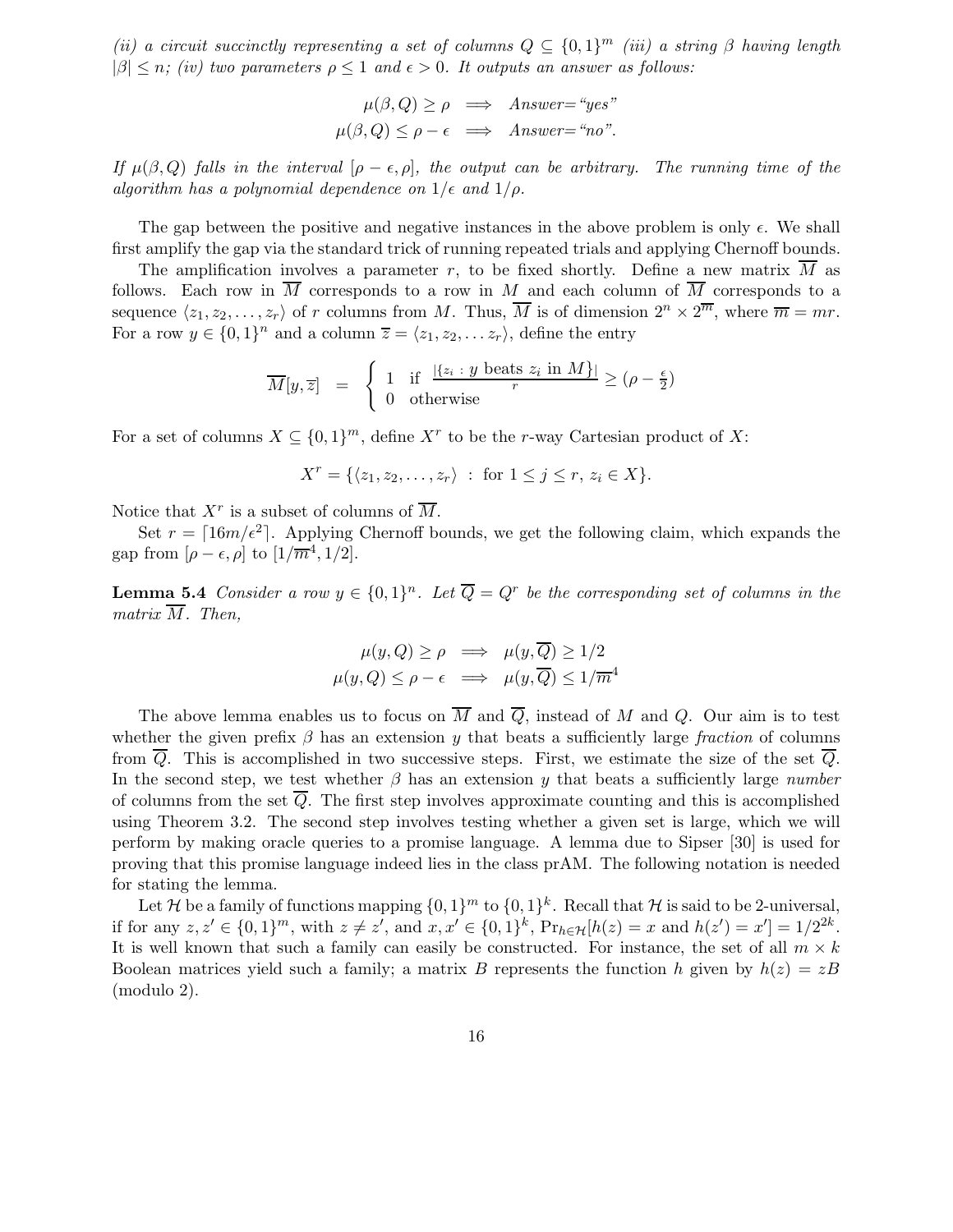Consider a set  $S \subseteq \{0,1\}^m$ . For a function  $h \in \mathcal{H}$  and a string  $z \in S$ , we say that z has a collision under h, if there exists a  $z' \in S$  such that  $z \neq z'$  and  $h(z) = h(z')$ . For a set of hash functions  $H \subseteq \mathcal{H}$ , we say that S has a collision under H, if there exists a  $z \in S$  such that for all  $h \in H$ , z has a collision under h.

**Lemma 5.5 ([30])** Let  $S \subseteq \{0,1\}^m$  and  $k \leq m$ . Let H be a 2-universal family of hash functions from  $\{0,1\}^m$  to  $\{0,1\}^k$ . Uniformly and independently pick a set of hash functions  $h_1, h_2, \ldots, h_k$ from H and let  $H = \{h_1, h_2, \ldots, h_k\}$ . Then,

- If  $|S| > k2^k$ , then  $\Pr_H[S$  has a collision under  $H] = 1$ .
- If  $|S| \leq 2^{k-1}$ , then  $\Pr_H[S]$  has a collision under  $H] \leq 1/2$ .

Our algorithm would make oracle queries to the following promise language.

**Promise Language** GOODPREFIX: The instances of this language consist of (i) a circuit succinctly representing a  $2^n \times 2^m$  matrix M; (ii) a string  $\beta$  having length  $|\beta| \leq n$ ; (iii) a circuit succinctly representing a set of columns  $X \subseteq \{0,1\}^m$ , where each set  $X_i \subseteq \{0,1\}^m$  is presented succinctly in the form of a circuit; (iv) a positive integer  $k$ .

Positive instances: There exists a row y extending  $\beta$  such that y beats at least  $k2^k$  columns in X. Negative instances: For all rows y extending  $\beta$ , y beats at most  $2^k$  columns in X.

The following lemma shows that GOODPREFIX lies in the promise class prAM.

Lemma 5.6 The promise language GOODPREFIX belongs to the promise class prAM.

Proof: We present an MAM protocol; it is well known such a protocol can be converted into an AM protocol [4].

Merlin claims that a given instance is of the positive type. To prove this, he provides a row y extending β. Let  $Z \subseteq X$  be the set of columns from X that are beaten by y. Arthur needs to distinguish between the cases of  $|Z| > k2^k$  and  $|Z| \leq 2^{k-1}$ . Arthur picks a set of hash functions  $H = \{h_1, h_2, \ldots, h_k\}$  uniformly and independently at random from  $H$ . Merlin must then prove that  $Z$  has a collision under  $H$ . Arthur accepts, if Merlin can prove this; otherwise, Arthur rejects. The correctness of the protocol follows from Lemma 5.5.

We now describe the algorithm claimed in Lemma 5.3. We invoke the algorithm given in Theorem 3.2 on the set  $\overline{Q}$  and find a estimate U such that  $(1 - \delta)U \leq |\overline{Q}| \leq U$ , where  $\delta$  is a parameter suitably set as  $\hat{\delta} = 0.1$ . Fix  $k = \lfloor \log \frac{(1-\delta)U}{2\overline{m}} \rfloor$ . The choice of k ensures that for any row y

$$
\mu(y, \overline{Q}) \ge 1/2 \implies y \text{ beats at least } k2^k \text{ columns in } \overline{Q}
$$
  

$$
\mu(y, \overline{Q}) \le 1/\overline{m}^4 \implies y \text{ beats at most } 2^{k-1} \text{ columns in } \overline{Q}
$$

We ask the GOODPREFIX oracle a single query consisting of  $\overline{M}$ ,  $\beta$ ,  $\overline{Q}$  and k. If the oracle answers "yes", we output "yes"; otherwise, we output "no". The correctness of the algorithm follows from Lemma 5.4.

### 6 Finding Strong Collectively Irrefutable Certificates

In this section, we extend the notion of CIC to *Strong* CIC and present an  $FP^{prAM}$  algorithm for finding these objects. This algorithm is used in the next section for computing near-optimal strategies of succinct zero-sum games. We believe that the notion of strong CIC and the algorithm developed here may be of independent interest.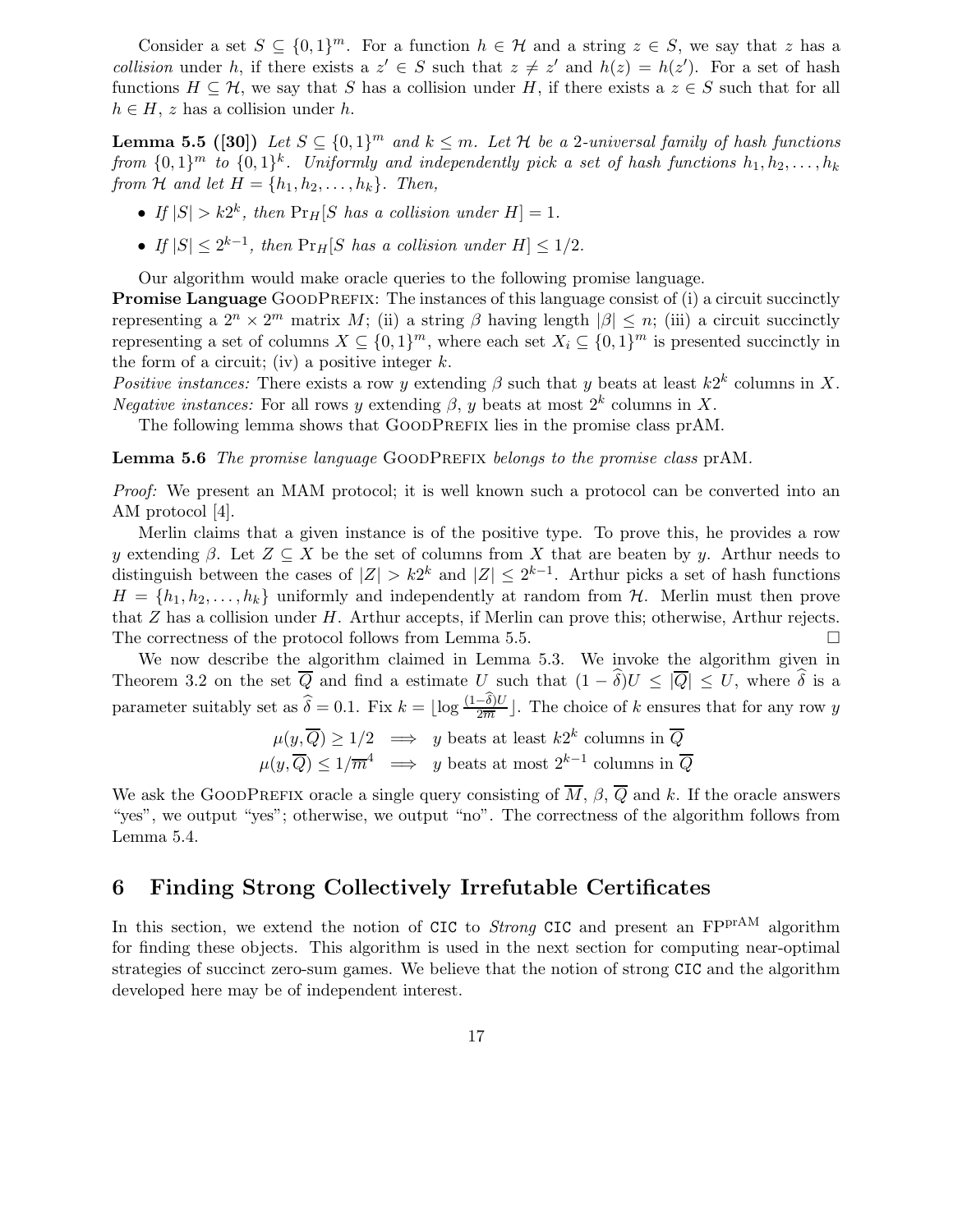**Definition 6.1** Let M be a  $2^n \times 2^m$  Boolean matrix. For  $0 \le \alpha \le 1$ , a set of rows  $Y \subseteq \{0,1\}^n$ is called a row-side  $\alpha$ -strong CIC, if for any column z, at least  $\alpha$  fraction of rows from Y beat z, i.e.,  $|\{y \in Y : y \text{ beats } z\}| \ge \alpha |Y|$ . Similarly, a set of columns  $Z \subseteq \{0,1\}^m$  is called a column-side  $\alpha$ -strong CIC, if for any column y, at least  $\alpha$  fraction of rows from Z beat y, i.e.,  $|\{z \in Z : z \text{ beats } y\}| \ge \alpha |Z|.$ 

A ZPP<sup>NP</sup> algorithm for finding  $\alpha$ -strong CIC of a given row-side S<sub>2</sub>-type matrix is implicit in the work of Cai  $([6],$  Section 5)<sup>5</sup>:

**Theorem 6.2** ([6]) There exists a ZPP<sup>NP</sup> algorithm that takes an input a circuit succinctly representing a row-side  $S_2$ -type matrix (respectively, a column-side  $S_2$ -type matrix) M of size  $2^n \times 2^m$ and a parameter  $\alpha < 1$ , and outputs a row-side  $\alpha$ -strong CIC (respectively, a column-side CIC) of size polynomial in  $1/(1-\alpha)$ , n and m. The running time of the algorithm is polynomial in the size of the circuit and  $1/(1 - \alpha)$ .

Our main result here is a  $FPT^{A}$  algorithm for the same problem considered in the above theorem.

**Theorem 6.3** There exists a  $FPTAM$  algorithm that takes an input a circuit succinctly representing a row-side  $S_2$ -type matrix (respectively, a column-side  $S_2$ -type matrix) M of size  $2^n \times 2^m$  and a parameter  $\alpha < 1$ , and outputs a row-side  $\alpha$ -strong CIC (respectively, a column-side CIC) of size polynomial in  $1/(1 - \alpha)$ , n and m. The running time of the algorithm is polynomial in the size of the circuit and  $1/(1 - \alpha)$ .

The rest of the section is devoted to proving the above theorem. We shall only discuss the case of row-side  $S_2$ -type matrices. The other case of column-side  $S_2$ -type matrices is handled in a similar manner.

We obtain the FP<sup>prAM</sup> algorithm by combining and extending the ideas from Cai's algorithm (Theorem 6.2) and our algorithm for finding CIC (Theorem 4.7). Our  $FP<sup>prAM</sup>$  algorithm follows Cai's algorithm closely; it differs from his algorithm in a sub-procedure used for performing a crucial task. Cai presents a ZPP<sup>NP</sup> procedure for performing the task, while we present a FP<sup>prAM</sup> procedure. Accordingly, we split the proof of the theorem into two parts. We first describe the overall algorithm. The second part presents our  $FPT^{A}$  procedure that performs the above mentioned task.

#### 6.1 Overall Algorithm

The algorithm uses two parameters  $p < 1$  and t suitably fixed as  $p = (1 + \alpha)/2$  and  $t = 2(m +$  $1(1+\alpha)/(1-\alpha)$ . The algorithm constructs a row-side  $\alpha$ -strong CIC  $Y = \{y_1, y_2, \ldots, y_t\}$  iteratively by choosing a suitable row  $y_k$  in the  $k^{th}$  iteration.

Let  $Z_0^0 = \{0,1\}^m$  denote the set of all columns. The row  $y_1$  is chosen to be a row that beats at least p fraction of the columns in  $Z_0^0$ . Suppose we have chosen the rows  $y_1, y_2, \ldots, y_k$  and consider the  $(k+1)st$  iteration, where the row  $y_{k+1}$  is to be chosen. Partition the set  $\{0,1\}^m$  into disjoint

<sup>&</sup>lt;sup>5</sup>The algorithm is actually given for the special case of  $\alpha = 1/2$ ; however, it can easily be adapted to handle the case of larger  $\alpha$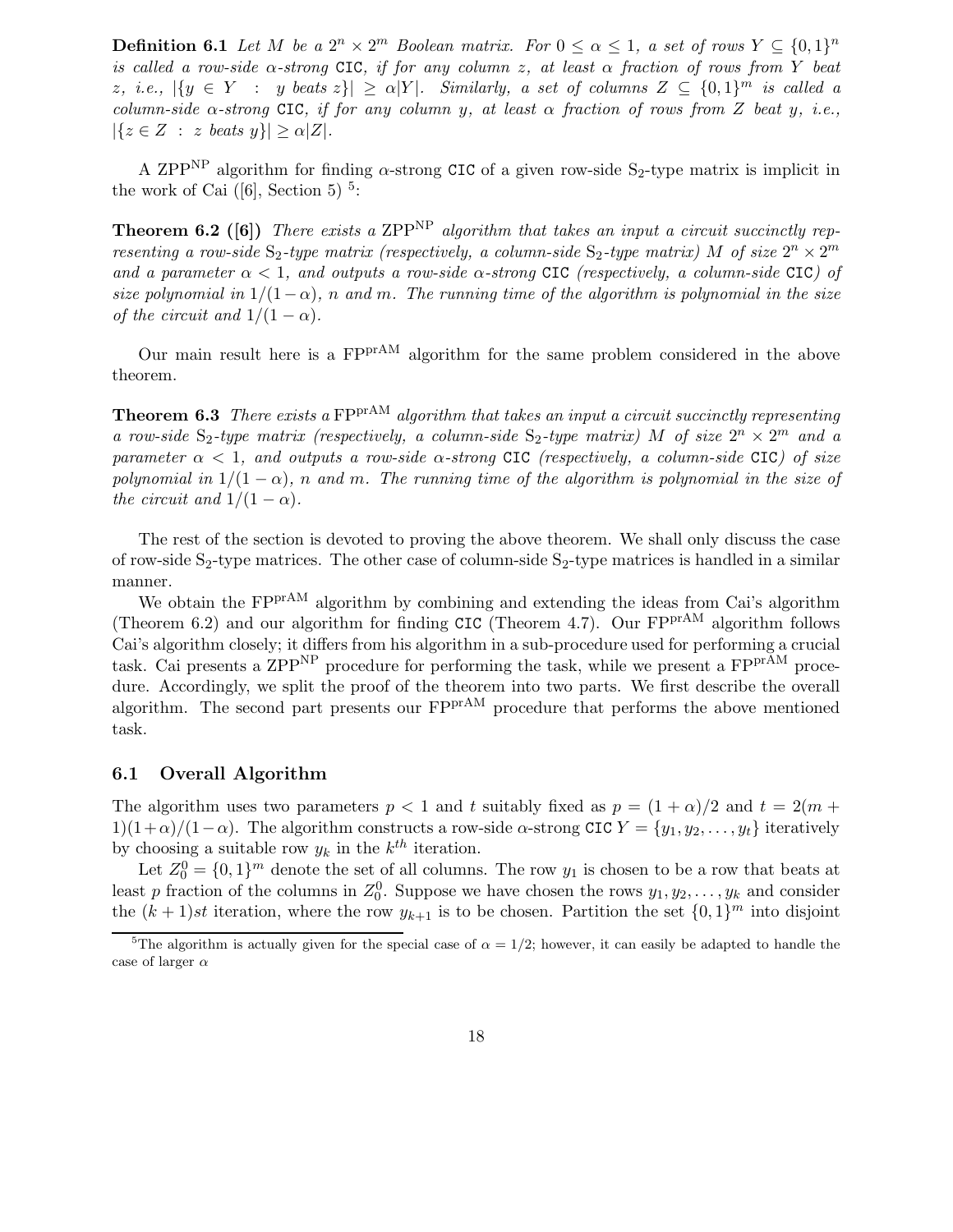sets  $Z_0^k, Z_1^k, \ldots, Z_k^k$  as follows. For  $0 \leq d \leq k$ , let  $Z_d^k$  be the set of all columns that are beaten by exactly d rows from  $y_1, y_2, \ldots, y_k$ , i.e.,  $Z_d^k$  is the set of all columns  $z \in \{0, 1\}^m$  such that

$$
|\{y_i \; : \; 1 \le i \le k, y_i \text{ beats } z\}| = d
$$

We choose a row  $y_{k+1}$  such that it beats at least p fraction of the columns in each  $Z_d^k$ :

for all 
$$
0 \le d \le k
$$
,  $|\{z \in Z_d^k : y_{k+1} \text{ beats } z\}| \ge p \cdot |Z_d^k|$  (1)

Notice that a row-side IC meets the above constraint, since it beats every column in  $\{0, 1\}^m$ . Hence, our assumption that M is a row-side  $S_2$ -type matrix implies the existence of a row meeting the required constraint. However, our algorithm does not have a handle on the row-side IC.

We obtain a row  $y_{k+1}$  satisfying the above constraint (1) by invoking the FP<sup>prAM</sup> procedure presented in Lemma 6.6. The procedure is invoked by setting  $\mathcal{Q} = \{Z_0^k, Z_1^k, \ldots, Z_k^k\}.$ 

At the end of t iterations, the algorithm has found rows  $y_1, y_2, \ldots y_t$  meeting the constraints and outputs the set  $Y = \{y_1, y_2, \ldots, y_t\}$ . The main claim is that the set Y is a row-side  $\alpha$ -strong CIC. The proof of the claim is outlined below.

For  $0 \le k \le t$  and  $0 \le d \le k$ , partition the set  $Z_d^k$  into two disjoint sets  $Z_d^k(0)$  and  $Z_d^k(1)$ , where

$$
Z_d^k(0) = \{ z \in Z_d^k : y_{k+1} \text{ does not beat } z \}
$$
  

$$
Z_d^k(1) = \{ z \in Z_d^k : y_{k+1} \text{ beats } z \}
$$

Notice that  $Z_d^{k+1} = Z_d^k(0) \cup Z_{d-1}^k(1)$ . Informally, we visualize that the row  $y_{k+1}$  splits each set  $Z_d^k$ into  $Z_d^k(0)$  and  $Z_d^k(1)$  and sends them to  $Z_d^{k+1}$  and  $Z_{d+1}^{k+1}$ , respectively. The main constraint satisfied by  $y_{k+1}$  is that  $|Z_d^k(1)| \geq p|Z_d^k|$ . Similarly, we visualize that the set  $Z_d^{k+1}$  receives its contents from  $Z_d^k$  and  $Z_{d-1}^k$ . The concept is illustrated in Figure 1.

With these notations, the main claim that Y is a row-side  $\alpha$ -strong CIC can be stated equivalently as: for  $0 \le d \le \lceil \alpha t \rceil$ , the set  $Z_d^t$  is empty. The claim is implied by the following combinatorial lemma due to Cai [6]. (There the lemma is proved for the specific case of  $\alpha = 1/2$ ; we obtain the generalization to higher values of  $\alpha$  by suitably setting the parameters p and t based on the input  $\alpha$ ).

**Lemma 6.4** [6] Let  $Z^0, Z^1, \ldots, Z^t$  be a sequence of partitions of  $\{0,1\}^m$ , where each  $Z^k$  partitions the set  $\{0,1\}^m$  into disjoint sets  $Z_0^k, Z_1^k, \ldots, Z_k^k$ . Divide each set  $Z_d^k$  into two disjoint sets  $Z_d^k(0)$  and  $Z_d^k(1)$  such that the following constraints are satisfied: (i)  $Z_d^{k+1} = Z_d^k(0) \cup Z_{d-1}^k(1)$ ; (ii)  $Z_d^k(1) \ge$  $p|Z_d^k|$ . Then,

$$
Z_0^t = Z_1^t = \cdots = Z_{\lceil \alpha t \rceil}^t = \emptyset,
$$

provided  $p = \frac{1+\alpha}{2}$  $\frac{1+\alpha}{2}$  and  $t \geq \frac{2(m+1)(1+\alpha)}{1-\alpha}$  $\frac{\frac{1}{1-\alpha}}{1-\alpha}$ .

#### 6.2 Finding a Good Row

In this section, we prove Lemma 6.6 used in the previous section. We first extend the notion of goodness (Definition 5.2) to handle a collection of sets of columns.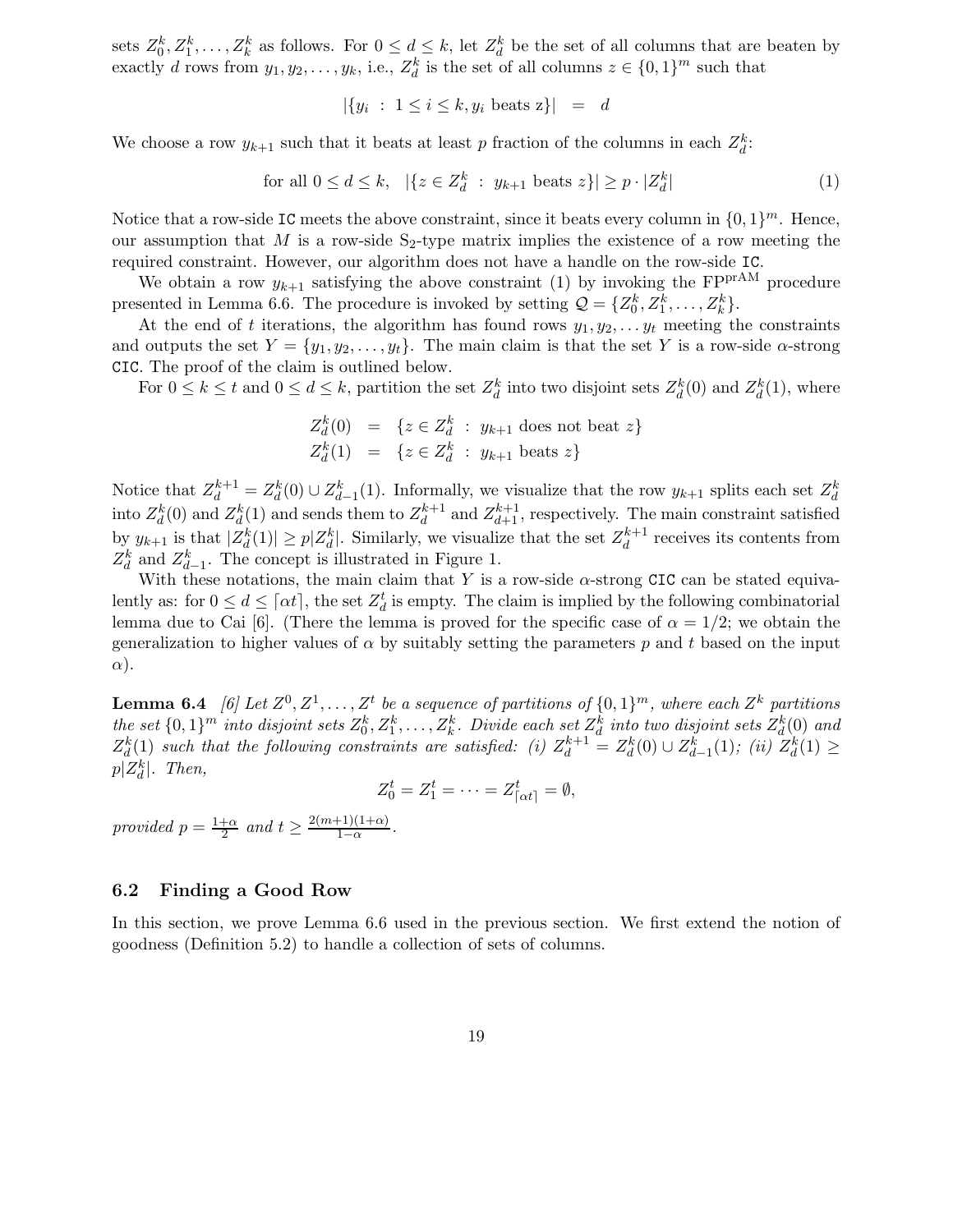. . . . . . . . .



Figure 1: Illustration for Lemma 6.4

**Definition 6.5** Let A be a  $2^a \times 2^b$  Boolean matrix. For a row  $y \in \{0,1\}^a$  and a set of columns  $X \subseteq \{0,1\}^b$ , we define

$$
\mu(y, X) = \frac{|\{z \in X \ : \ y \ beats \ z\}|}{|X|}
$$

Consider a set  $\mathcal{X} = \{X_1, X_2, \ldots, X_\ell\}$ , where each  $X_i \subseteq \{0,1\}^a$  is a subset of columns of A. The goodness of a row y with respect to  $\mathcal X$  is defined as:

$$
\mu(y, \mathcal{X}) = \min_{i=1}^{\ell} \mu(y, X_i).
$$

We extend the notion of goodness to prefixes. Let s be a string of length  $|s| \le a$ . We say that a row  $y \in \{0,1\}^a$  is an extension of s, if s is a prefix of y. The goodness of the prefix s with respect to  $\mathcal X$  is defined to be the maximum goodness we can achieve by extending s into a full row:

$$
\mu(s, \mathcal{X}) = \max_{y \in \{0, 1\}^a \ : \ y \text{ extends } s} [\mu(y, \mathcal{X})]
$$

**Lemma 6.6** There exists an  $FPTAM$  algorithm that solves the following problem. The input consists of: (i) a circuit succinctly representing a row-side  $S_2$ -type matrix M of dimension  $2^n \times 2^m$ ; (ii) a set  $\mathcal{Q} = \{Q_1, Q_2, \ldots, Q_\ell\}$ , where each  $Q_i \subseteq \{0,1\}^m$  is a subset of the columns of M that is presented succinctly in the form of a circuit; (iii) a parameter  $p < 1$ . The output is a row  $\hat{y}$ having goodness  $\mu(\hat{y}, \mathcal{Q}) \geq p$ . The running time of the algorithm has a polynomial dependence on  $1/(1-p)$ .

Notice that the above lemma is a generalization of Lemma 5.1 that can handle a collection of sets of columns. Lemma 5.1 is a special case where  $\ell = 1$  and  $p = 1/2$ . The above lemma is proved in a manner similar to that of Lemma 5.1. We provide a proof sketch in the remainder of the section.

We construct the row  $\hat{y}$  in n iterations, finding a bit in each iteration. We start by setting  $s_0 = \lambda$ , where  $\lambda$  is the empty string. Notice that the matrix M has a row-side IC  $y^*$  and that  $y^*$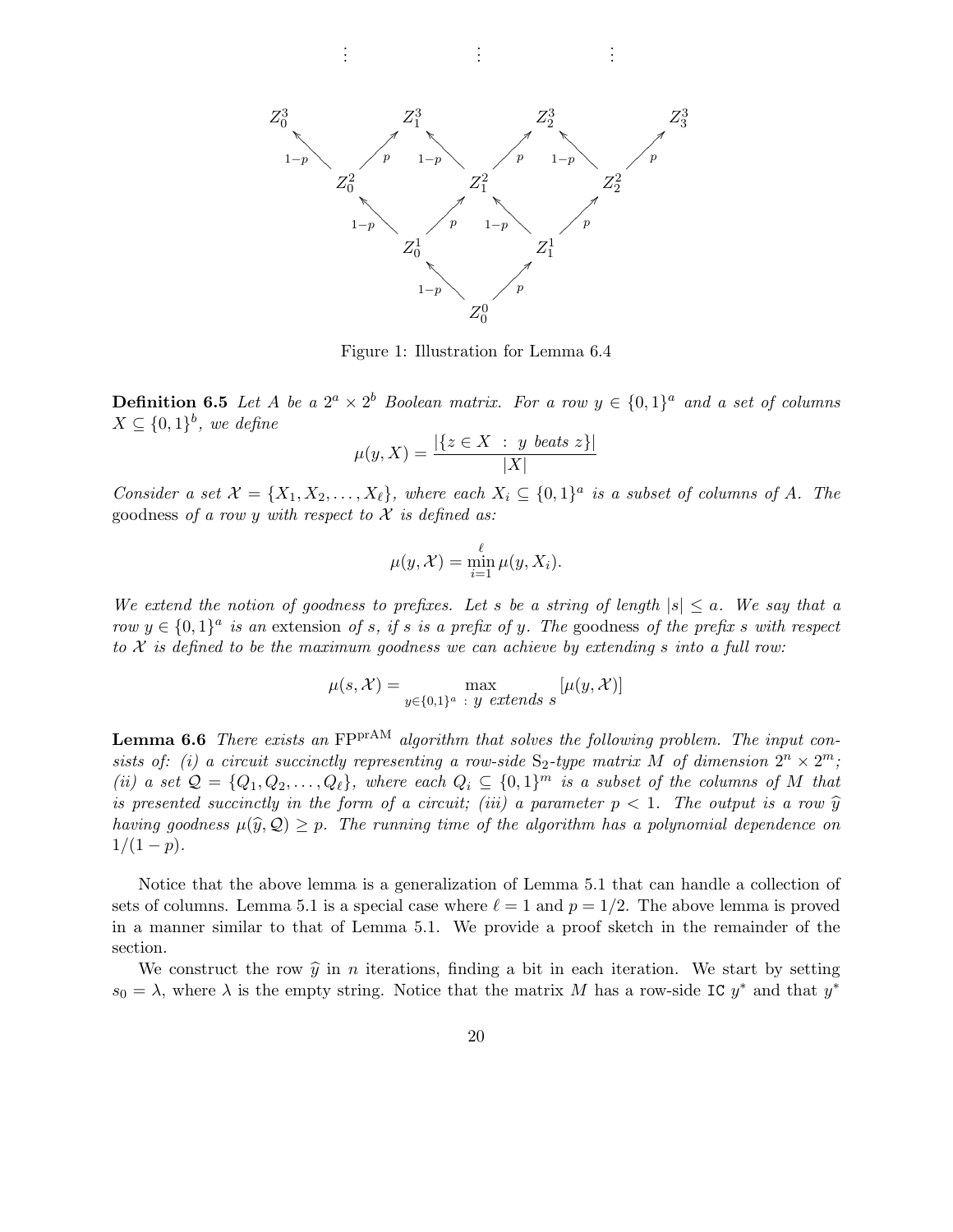extends the empty string  $s_0$ . Thus,  $\mu(s_0, \mathcal{Q}) = 1$ . For  $1 \leq k \leq n$ , in iteration k, we find a prefix  $s_k$  such that  $\mu(s_k, \mathcal{Q}) \geq 1 - k\epsilon$ , where  $\epsilon$  is a parameter fixed below. By induction, assume that at the end of iteration  $k-1$ , we have found a prefix  $s_{k-1}$  having goodness  $\mu(s_{k-1}, \mathcal{Q}) \geq \rho$ , where  $\rho = 1-(k-1)\epsilon$ . Observe that  $\mu(s_{k-1}0, \mathcal{Q}) \ge \rho$  or  $\mu(s_{k-1}1, \mathcal{Q}) \ge \rho$  (or both). In iteration k, we find a suitable bit  $b \in \{0,1\}$  and append it to  $s_{k-1}$  to get  $s_k = s_{k-1}b$ . The bit b is found by invoking the algorithm given in Lemma 6.7: given a prefix  $\beta$ , the algorithm can distinguish between the cases of  $\mu(\beta, \mathcal{Q}) \ge \rho$  and  $\mu(\beta, \mathcal{Q}) \le \rho - \epsilon$ . We invoke the algorithm two times with  $\beta = s_{k-1}0$  and  $\beta = s_{k-1}1$  as inputs. By the above observation, the algorithm should answer "yes" on at least one of these invocations. Let b be a bit such that the algorithm answers "yes" on input  $\beta = s_{k-1}b$ . We choose b to be the required bit and set  $s_k = s_{k-1}b$ . It is easy to see that  $\mu(s_k, \mathcal{Q}) \ge \rho - \epsilon$  (for otherwise, the algorithm should have output "no" on input  $\beta = s_{k-1}b$ ).

At the end of the process we have a string  $s_n$  such that  $\mu(s_n, \mathcal{Q}) \geq 1 - n\epsilon$ . Setting  $\epsilon = (1-p)/n$ , we see that  $\mu(s_n, \mathcal{Q}) \geq p$ . We output  $\widehat{y} = s_n$ .

#### 6.3 Testing for the Goodness of a Prefix

In this section, we prove the following lemma used in the previous section. The lemma tests whether a prefix is good.

**Lemma 6.7** There exists an  $FPT^{A}$  algorithm that solves the following problem. The input consists of: (i) a circuit succinctly representing a row-sided  $S_2$ -type matrix M of dimension  $2^n \times 2^m$ ; (ii) a set  $\mathcal{Q} = \{Q_1, Q_2, \ldots, Q_\ell\}$ , where each  $Q_i \subseteq \{0,1\}^m$  is a subset of the columns of M that is presented succinctly in the form of a circuit; (iii) a string β having length  $|\beta| \leq n$ ; (iv) two parameters  $\rho \leq 1$  and  $\epsilon > 0$ . It outputs an answer as follows:

$$
\mu(\beta, \mathcal{Q}) \ge \rho \implies \text{Answer} = \text{``yes''}
$$

$$
\mu(\beta, \mathcal{Q}) \le \rho - \epsilon \implies \text{Answer} = \text{``no''}.
$$

If  $\mu(\beta, \mathcal{Q})$  falls in the interval  $[\rho - \epsilon, \rho]$ , the output can be arbitrary. The running time of the algorithm has a polynomial dependence on  $1/\rho$  and  $1/\epsilon$ .

The gap between the positive and negative instances in the above problem is only  $\epsilon$ . As in the case of Lemma 5.3, we amplify the gap via the running repeated trials and applying Chernoff bounds.

The amplification involves a parameter r, to be fixed shortly. Define a new matrix  $\overline{M}$  as follows. Each row in  $\overline{M}$  corresponds to a row in M and each column of  $\overline{M}$  corresponds to a sequence  $\langle z_1, z_2, \ldots, z_r \rangle$  of r columns from M. Thus,  $\overline{M}$  is of dimension  $2^n \times 2^{\overline{m}}$ , where  $\overline{m} = mr$ . For a row  $y \in \{0,1\}^n$  and a column  $\overline{z} = \langle z_1, z_2, \ldots z_r \rangle$ , define the entry

$$
\overline{M}[y,\overline{z}] = \begin{cases} 1 & \text{if } \frac{|\{z_i : y \text{ beats } z_i \text{ in } M\}|}{r} \ge (\rho - \frac{\epsilon}{2}) \\ 0 & \text{otherwise} \end{cases}
$$

For a set of columns  $X \subseteq \{0,1\}^m$ , define  $X^r$  to be the r-way Cartesian product of X:

 $X^r = \{ \langle z_1, z_2, \ldots, z_r \rangle : \text{ for } 1 \leq j \leq r, z_i \in X \}.$ 

Notice that  $X^r$  is a subset of columns of  $\overline{M}$ . For  $1 \leq j \leq \ell$ , define  $\overline{Q}_j = (Q_j)^r$ . Let  $\overline{Q} =$  $\{Q_1, Q_2, \ldots, Q_\ell\}.$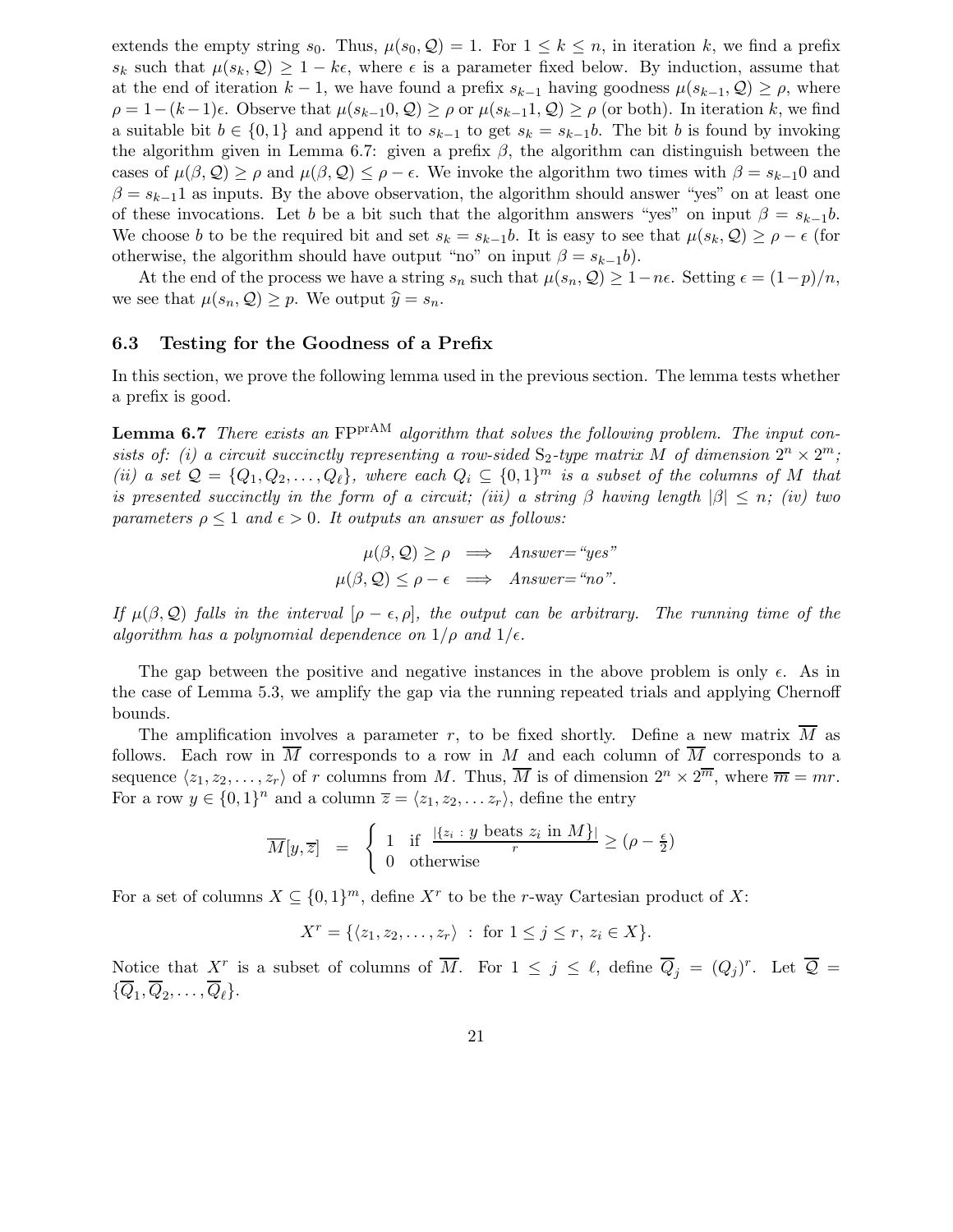Set  $r = \lceil 16m/\epsilon^2 \rceil$ . Applying Chernoff bounds, we get the following claim, which expands the gap from  $[\rho - \epsilon, \rho]$  to  $[1/\overline{m}^4, 1/2]$ .

Lemma 6.8 For any prefix  $\beta$ ,

$$
\mu(\beta, \mathcal{Q}) \ge \rho \implies \mu(\beta, \overline{\mathcal{Q}}) \ge 1/2
$$
  

$$
\mu(\beta, \mathcal{Q}) \le \rho - \epsilon \implies \mu(\beta, \overline{\mathcal{Q}}) \le 1/\overline{m}^4
$$

The above lemma enables us to focus on  $\overline{M}$  and  $\overline{Q}$ , instead of M and Q. Our aim is to test whether the given prefix  $\beta$  has an extension y that beats a sufficiently large fraction of columns from each set  $Q_j$ . This is accomplished in two successive steps. First, we estimate the size of each set  $Q_j$ . In the second step, we test whether  $\beta$  has an extension y that beats a sufficiently large number of columns from each set  $Q_j$ .

Our algorithm would make oracle queries to the following promise language. The promise language GOODPREFIXGEN is a generalization of the promise language GOODPREFIX.

Promise Language GOODPREFIXGEN: The instances of this language consist of (i) a Boolean  $2^n \times 2^m$  matrix M; (ii) a string  $\beta$  having length  $|\beta| \leq n$ ; (iii) a sequence of sets  $X_1, X_2, \ldots, X_\ell$ , where each set  $X_i \subseteq \{0,1\}^m$  is presented succinctly in the form of a circuit; (iv) a sequence of positive integers  $k_1, k_2, \ldots, k_\ell$ .

Positive instances: There exists a row y extending  $\beta$  such that for all  $1 \leq j \leq \ell$ , y beats at least  $k_j 2^{k_j}$  columns in  $X_j$ .

Negative instances: For all rows y extending  $\beta$ , there exists a set  $X_j$  such that y beats at most  $2^{k_j-1}$  columns in  $X_j$ .

The following lemma shows that GOODPREFIXGEN lies in the promise class prAM. The proof is similar to that of Lemma 5.6. We extend the proof of Lemma 5.6 to handle multiple subsets of columns in a parallel fashion.

#### Lemma 6.9 The promise language GOODPREFIX belongs to the promise class prAM.

Proof: We present an MAM protocol; it is well known such a protocol can be converted into an AM protocol [4].

For  $1 \leq j \leq \ell$ , let  $\mathcal{H}_j$  be a family of universal hash functions from  $\{0,1\}^m$  to  $\{0,1\}^{k_j}$ . Merlin sends a row  $y \in \{0,1\}^n$  extending  $\beta$ . For  $1 \leq j \leq \ell$ , Arthur picks a set  $H_j$  of hash functions uniformly and independently from  $\mathcal{H}_i$ . Then, Merlin must prove that  $X_i$  has a collision under  $H_i$ , for each  $1 \leq j \leq \ell$ . If Merlin can accomplish this, then Arthur accepts the input; else Arthur rejects the input. Lemma 5.5 shows that: (i) if the input is a positive instance, then Arthur accepts with probability 1; (ii) if the input is a negative instance, then Arthur accepts with probability at most  $1/2$ .

We now describe the algorithm claimed in Lemma 6.7. For  $1 \leq j \leq \ell$ , we invoke the algorithm given in Theorem 3.2 on the set  $Q_j$  and find a estimate  $U_j$  such that  $(1 - \delta)U_j \leq |Q_j| \leq U_j$ , where  $\widehat{\delta}$  is a parameter suitably set as  $\widehat{\delta} = 0.1$ . For  $1 \leq j \leq \ell$ , fix  $k_j = \lfloor \log \frac{(1-\delta)U_j}{2\overline{m}} \rfloor$ . The choice of  $k_j$ ensures that for any row y

$$
\mu(y, \overline{Q}) \ge 1/2 \implies \text{ for all } 1 \le j \le \ell, y \text{ beats at least } k_j 2^{k_j} \text{ columns in } \overline{Q}_j
$$
  

$$
\mu(y, \overline{Q}) \le 1/\overline{m}^4 \implies \text{ there exists } 1 \le j \le \ell, y \text{ beats at most } 2^{k_j - 1} \text{ columns in } \overline{Q}_j
$$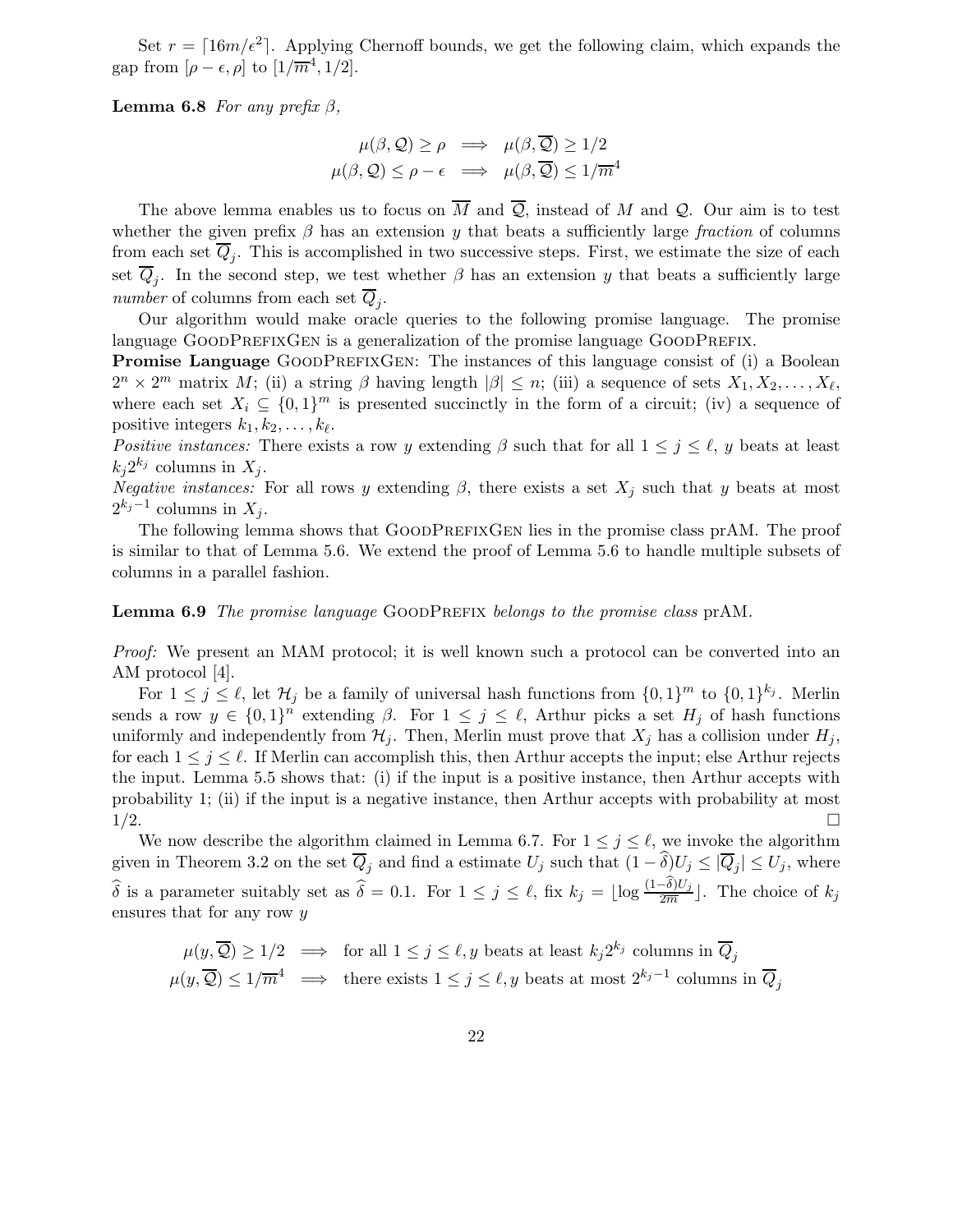We ask the GOODPREFIX oracle a single query consisting of  $\overline{M}$ ,  $\beta$ ,  $\overline{Q}_1$ ,  $\overline{Q}_2$ , . . . ,  $\overline{Q}_\ell$  and  $k_1, k_2, \ldots, k_\ell$ . If the oracle answers "yes", we output "yes"; otherwise, we output "no". The correctness of the algorithm follows from Lemma 6.8.

### 7 Succinct Zero-sum Games

In this section, we present an  $\text{FP}^{\text{prAM}}$  algorithm for finding near-optimal strategies for succinctly presented zero-sum games.

A two-player zero-sum 0-1 game is specified by a  $2^n \times 2^m$  Boolean payoff matrix M. The rows and the columns correspond to the *pure strategies* of the row-player and the column-player, respectively. The row-player chooses a row  $y \in \{0,1\}^n$  and the column-player chooses a column  $z \in \{0,1\}^m$ , simultaneously. The row-player then pays  $M[y, z]$  to the column-player. The goal of the row-player is to minimize its loss, while the goal of the column-player is to maximize its gain.

A mixed strategy (or simply, a strategy) for the row-player is a probability distribution  $P$  over the rows; similarly, a strategy for the column-player is a probability distribution Q over the columns. The expected payoff is defined as:

$$
M(P,Q) = \sum_{y,z} P(y)M[y,z]Q(z).
$$

The classical Minmax theorem of von Neumann [23] says that even if the strategies are chosen sequentially, who plays first does not matter:

$$
\min_{P} \max_{Q} M(P,Q) = \max_{Q} \min_{P} M(P,Q) = v^*,
$$

where  $v^*$  is called the *value* of the game. This means that there exist strategies  $P^*$  and  $Q^*$  such that

$$
\max_{Q} M(P^*, Q) \le v^* \quad \text{and} \quad \min_{P} M(P, Q^*) \ge v^*.
$$

Such strategies  $P^*$  and  $Q^*$  are called *optimal strategies*.

In some scenarios, it is sufficient to compute approximately optimal strategies. We shall be mainly concerned with additive errors.

**Definition 7.1** A row-player strategy  $\widetilde{P}$  is said to be  $\epsilon$ -optimal, if

$$
\max_{Q} M(\widetilde{P}, Q) \le v^* + \epsilon,
$$

and similarly, a column-player strategy  $\widetilde{Q}$  is said to be  $\epsilon$ -optimal, if

$$
\min_{P} M(P, \widetilde{Q}) \ge v^* - \epsilon,
$$

We shall be interested in computing  $\epsilon$ -optimal strategies when the payoff matrix M is presented succinctly in the form of a circuit C. Fortnow et. al [13] presented a ZPP<sup>NP</sup> algorithm for the above problem; their algorithm also finds an estimate of the value of the game within additive errors. Our main result is an FP<sup>prAM</sup> algorithm for the same problems. As mentioned in the introduction, our algorithm yields an alternative proof of the result by Fortnow et al. The details are also presented in this section.

The first task is to approximately find the value of the given game. This is treated next.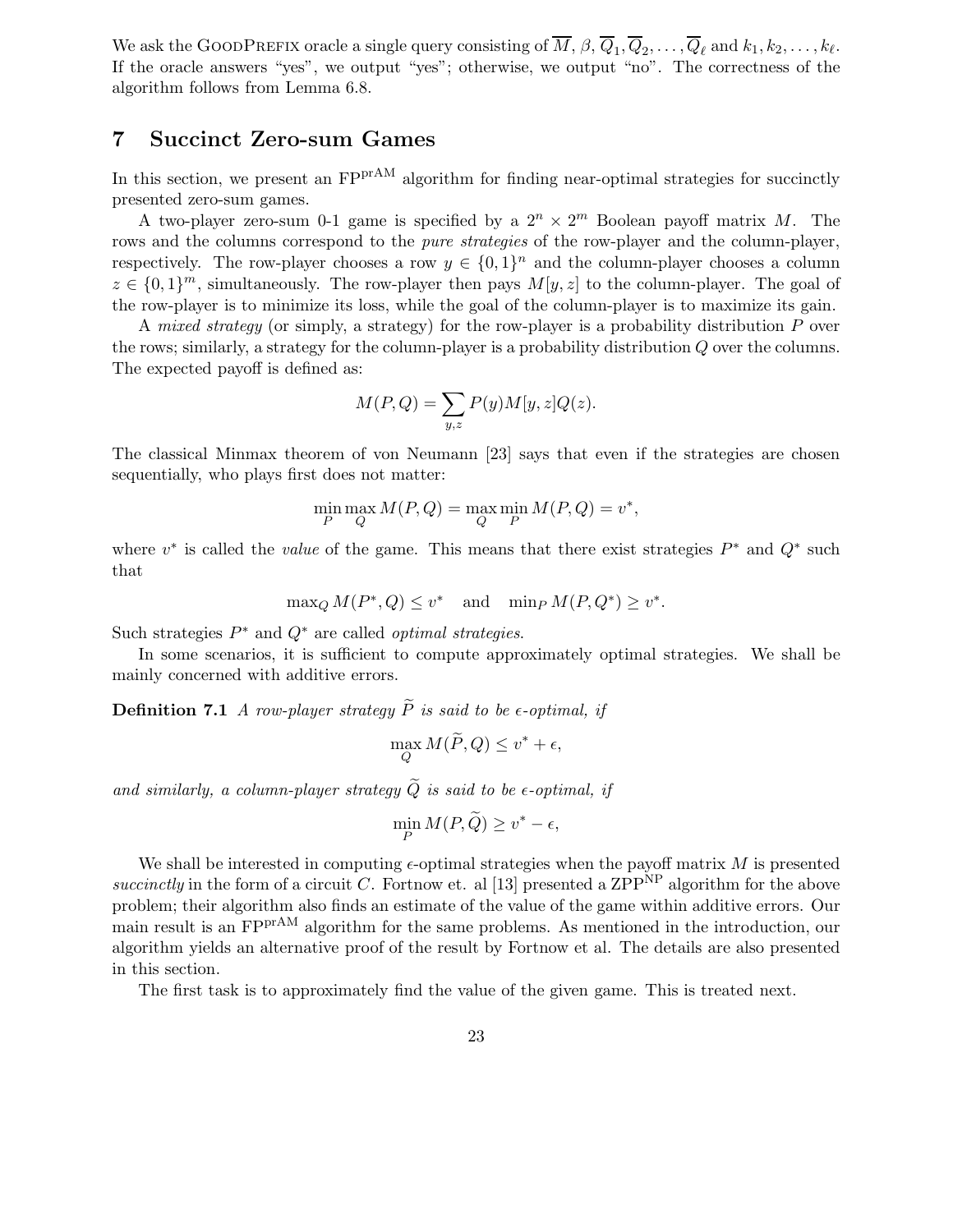#### 7.1 Approximately Finding the Value

We shall first discuss an  $FP^{prS_2^p}$  algorithm for approximating the value. Here,  $prS_2^p$  refers to the promise version of the class  $S_2^p$ .

**Definition 7.2** A promise language  $\Pi = (\Pi_1, \Pi_2)$  is said to be in the promise class  $\text{prS}_2^p$ , if there exists a polynomial time computable Boolean predicate  $V(\cdot,\cdot,\cdot)$  and polynomials  $p(\cdot)$  and  $q(\cdot)$  such that for any x, we have

$$
x \in \Pi_1 \implies (\exists y \in \{0, 1\}^n)(\forall z \in \{0, 1\}^m)[V(x, y, z) = 1], and
$$
  

$$
x \in \Pi_2 \implies (\exists z \in \{0, 1\}^m)(\forall y \in \{0, 1\}^n)[V(x, y, z) = 0],
$$

where  $n = p(|x|)$  and  $m = q(|x|)$ . We refer to the y's and z's above as certificates. The predicate V is called the verifier. (The complexity class  $S_2^p$  $\frac{p}{2}$  consists of languages in  $\text{prS}_2^p$ .)

Our  $\mathrm{FP}^{\mathrm{prS}_2^p}$  algorithm for finding the value of a given game uses a promise language called SGV as the oracle. Fortnow et. al showed that this promise language lies in  $prS_2^p$ , the promise version of the class  $S_2^p$ .

Succinct Game Value (SGV)<sup>6</sup>: The input consists of a circuit succinctly representing a 0-1 zero-sum game and parameters  $v$  and  $\epsilon$ .

Positive instances:  $v^* \geq v + \epsilon$ . Negative instances:  $v^* \leq v - \epsilon$ .

Here,  $v^*$  refers to the value of the given game.

**Theorem 7.3** [13] The promise language SGV belongs to  $prS_2^p$ .

Using SGV as an oracle, we can perform a linear search in the interval [0, 1] and approximately find the value of a given game.

**Theorem 7.4** There exists an  $FP^{prS_2^p}$  algorithm that takes as input a circuit C succinctly representing a 0-1 zero-sum game and a parameter  $\epsilon$  and outputs a number v such that  $v-\epsilon \leq v^* \leq v+\epsilon$ , where  $v^*$  is the value of the given game. The running time of the algorithm is polynomial in  $|C|$ and  $1/\epsilon$ .

*Proof:* We shall use SGV as the pr $S_2^p$  oracle. Set  $\epsilon' = \epsilon/2$ . For  $j = 0, 1, 2, \ldots, \lceil n/\epsilon' \rceil$ , ask the query  $\langle C, j\epsilon', \epsilon' \rangle$ . Let  $\hat{j}$  be the first index such that the oracle answers "no". Set  $v' = \hat{j}\epsilon'$ . Return $(v')$ . Notice that  $v'$  has the required property.

Fortnow et. al [13] presented a  $\rm ZPP<sup>NP</sup>$  algorithm for the problem of approximating the value of a succinct zero-sum game. We can show that  $FPP^{rS_2^p} \subseteq ZPP^{\overrightarrow{NP}}$  (see Appendix). Thus, Theorem 7.4 provides a mild improvement over the previously best known result for the problem of approximating the value.

An easy extension of Theorem 4.9 shows that  $FPT^{S_2^p} \subseteq FPPT^{AM}$ . Combined with Theorem 7.4, we get an FPP<sup>rAM</sup> algorithm for approximating the value of succinct zero-sum games.

**Theorem 7.5** There exists an  $FPTAM$  algorithm that takes as input a circuit C succinctly representing a 0-1 zero-sum game and a parameter  $\epsilon$  and outputs a number v such that  $v-\epsilon \leq v^* \leq v+\epsilon$ , where  $v^*$  is the value of the given game. The running time of the algorithm is polynomial in  $|C|$ and  $1/\epsilon$ .

 ${}^6\epsilon$  is given as a rational number  $a/b$ , where a and b are specified in unary.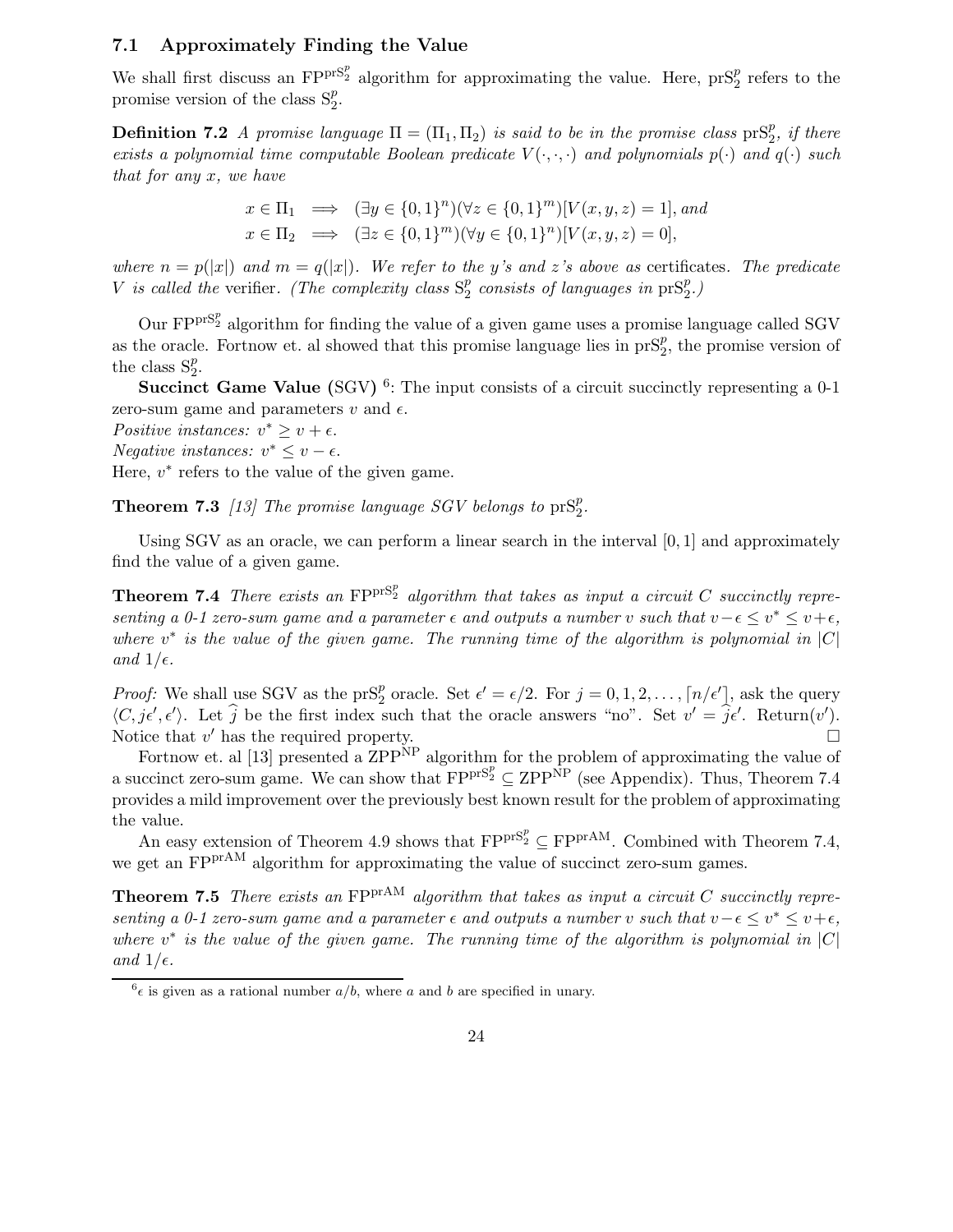#### 7.2 Finding Near-Optimal Strategies

In this section, we present an  $FPT^{A}$  algorithm for finding near-optimal strategies of a succinctly presented zero-sum game. The following small support lemma is useful in designing our algorithms.

A mixed strategy of a player is said to be k-uniform, if it chooses uniformly from a multi-set of  $k$  pure strategies. Such a strategy can simply be specified by the multi-set of size k. The following lemma asserts the existence of k-uniform  $\epsilon$ -optimal, for a small value of k.

**Lemma 7.6** ([1][24][21]) Let M be a  $0-1$   $2^n \times 2^m$  payoff matrix. Then there are k-uniform  $\epsilon$ -optimal strategies for both the row and the column-players, where  $k = O(\frac{n+m}{\epsilon^2})$  $\frac{+m}{\epsilon^2}$ .

The algorithm for finding near-optimal strategies goes via a reduction to the problem of finding a strong CIC of a given  $S_2$ -type matrix. We then use the algorithm given in Theorem 6.3.

**Theorem 7.7** There exists an  $FPTAM$  algorithm that takes as input a circuit C succinctly representing a  $2^n \times 2^m$  payoff matrix M of a 0-1 zero-sum game and a parameter  $\epsilon$  and outputs a pair of  $\epsilon$ -optimal mixed strategies  $(\tilde{P}, \tilde{Q})$ . The running time of the algorithm is polynomial in  $|C|$  and  $1/\epsilon$ .

*Proof:* Let  $v^*$  be the value of the game given by M. Our algorithm finds the required strategies  $\tilde{P}$ and  $Q$  in two phases. Here, we discuss the first phase of the algorithm that finds  $\overline{P}$ . The second phase for finding  $\ddot{Q}$  works in a similar manner.

The algorithm uses a parameter  $\epsilon' = \epsilon/2$ . Invoke the algorithm given in Theorem 7.5 with error parameter  $\epsilon'/2$  and obtain an estimate v. Set  $v^+ = v + \epsilon'/2$ . Notice that  $v^+$  is an upperbound on v<sup>\*</sup> satisfying  $v^* \leq v^* \leq v^* + \epsilon'$ . Invoking Lemma 7.6 with error parameter  $\epsilon'$  we get a number  $k = k(\epsilon')$  such that M has k-uniform  $\epsilon'$ -optimal strategies  $(P_{\epsilon'}, Q_{\epsilon'})$ .

Construct a matrix  $\overline{M}$  as follows. Each row  $\overline{y}$  of  $\overline{M}$  corresponds to a sequence  $\langle y_1, y_2, \ldots, y_k \rangle$ , where  $y_i$  is a row in M; each column of M corresponds to a single column of M. Thus, M is a  $2^{\overline{n}} \times 2^m$  matrix, where  $\overline{n} = nk$ . Its entries are defined as follows. Consider a row  $\overline{y} = \langle y_1, y_2, \dots, y_k \rangle$ and a column z. The entry  $\overline{M}[\overline{y}, z]$  is defined as:

$$
\overline{M}[\overline{y}, z] = \begin{cases} 1 & \text{if } \frac{1}{k} \left( \sum_{i=1}^{k} M[y_i, z] \right) \leq v^+ \\ 0 & \text{otherwise} \end{cases}
$$

Let  $\overline{y}$  be a row corresponding to  $P_{\epsilon'}$ . For any strategy Q of the column-player the expected payoff  $M(P_{\epsilon}, Q) \leq v^+$ . In particular, this is true for all pure strategies z of the column-player. Therefore, we see that  $\overline{y}$  is a row full of 1's. In other words,  $\overline{M}$  is a row-side S<sub>2</sub>-type matrix.

Our next task is to find an  $\alpha$ -strong row-side CIC of the matrix  $\overline{M}$ , where  $\alpha$  is a parameter suitably fixed as  $\alpha = (1 - \epsilon/2)$ . For this, we invoke the algorithm given in Theorem 6.3 on  $\overline{M}$  and obtain a row-side  $\alpha$ -strong CIC  $\overline{Y}$ . Let the size of  $\overline{Y}$  be t. Notice that each element  $\overline{y}$  of  $\overline{Y}$  is a sequence of  $k$  pure row-player strategies. Consider the collection  $S$  obtained by including all the pure strategies found in each  $\overline{y} \in \overline{Y}$ ; thus, S is a multiset of size kt. Let P be the (kt)-uniform strategy over the multiset S. We next prove that P is an  $\epsilon$ -optimal row-player strategy. The following easy claim is useful for this purpose.

**Claim 1:** Let P be a k-uniform row-player strategy. Let  $v \le 1$  be such that for any pure columnplayer strategy z,  $\Sigma_{y \in P}M[y, z] \leq v$ . Then, max<sub>Q</sub>  $M(P, Q) \leq v$ , where Q ranges over all mixed strategies of the column-player.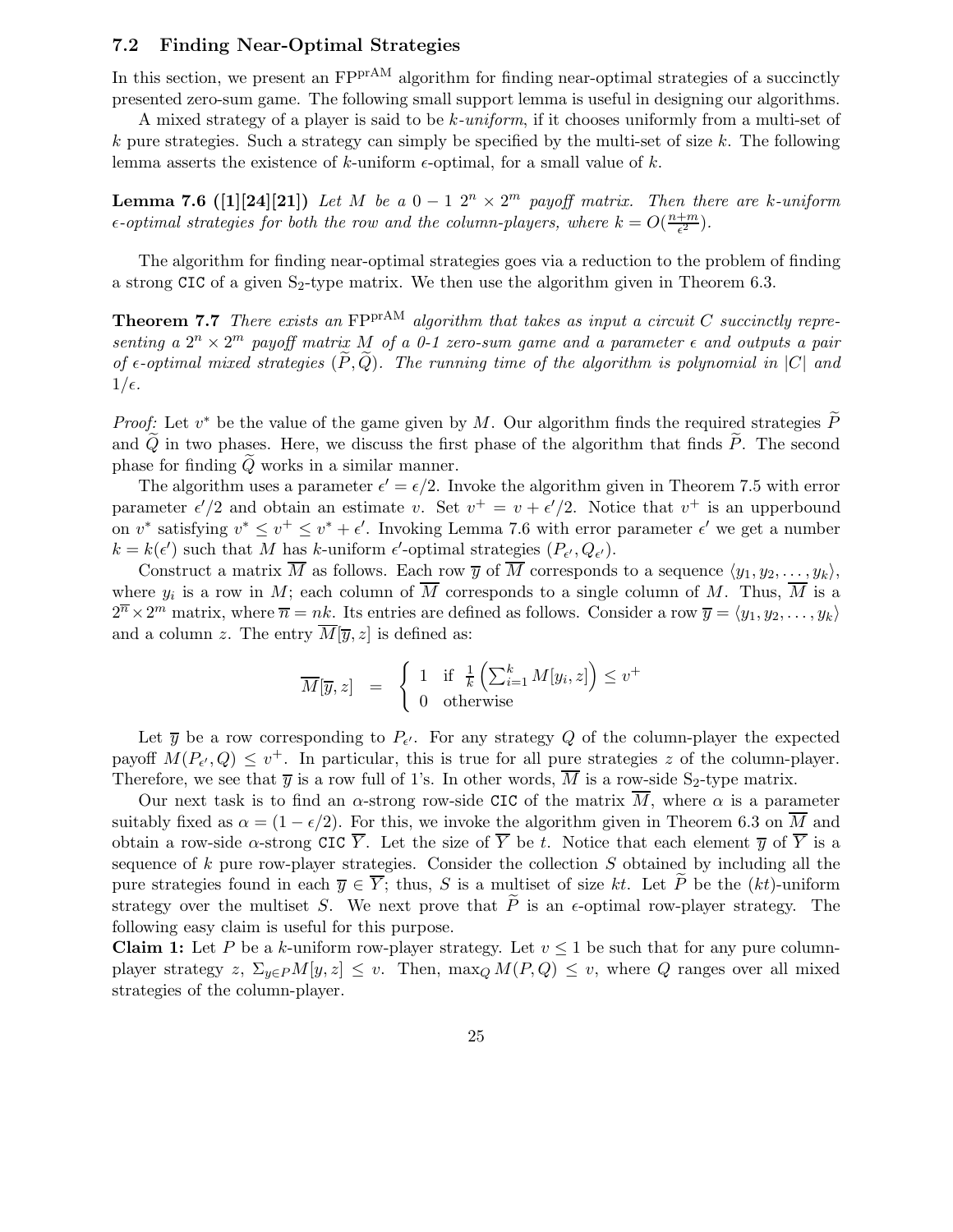Claim 2:  $\widetilde{P}$  is an  $\epsilon$ -optimal row-player strategy. *Proof:* Consider any pure strategy of the columnplayer  $z \in \{0,1\}^m$ . Since  $\overline{Y}$  is an  $\alpha$ -strong CIC, at least an  $\alpha$  fraction of the rows in  $\overline{Y}$  beat z. A row  $\overline{y} \in \overline{Y}$  beating z means that  $\overline{y} = \{y_1, y_2, \ldots, y_k\}$  satisfies  $\sum_{y_i \in \overline{y}} M[y_i, z] \leq k v^+$ . Recall that  $v^+ \leq v^* + \epsilon'$ . We now want to estimate the sum  $\sum_{y \in S} M[y, z]$ , which can be written as:

$$
\sum_{y \in S} M[y, z] = \sum_{\overline{y} \in \overline{Y}} \sum_{y_i \in \overline{y}} M[y_i, z].
$$

To estimate the sum on the RHS, we partition  $\overline{Y}$  into two disjoint sets  $\overline{Y}_{good}$  and  $\overline{Y}_{bad}$ : place all the  $\overline{y} \in \overline{Y}$  that beat z in  $\overline{Y}_{good}$  and the rest in  $\overline{Y}_{bad}$ . Notice that  $|\overline{Y}_{good}| \ge \alpha t$ .

$$
\sum_{y \in S} M[y, z] = \sum_{\overline{y} \in \overline{Y}} \sum_{y_i \in \overline{y}} M[y_i, z]
$$
  
\n
$$
= \sum_{\overline{y} \in \overline{Y}_{good}} \sum_{y_i \in \overline{y}} M[y_i, z] + \sum_{\overline{y} \in \overline{Y}_{bad}} \sum_{y_i \in \overline{y}} M[y_i, z]
$$
  
\n
$$
\leq \sum_{\overline{y} \in \overline{Y}_{good}} k v^+ + \sum_{\overline{y} \in \overline{Y}_{bad}} k
$$
  
\n
$$
\leq |\overline{Y}_{good}| k v^+ + |\overline{Y}_{bad}| k
$$
  
\n
$$
\leq tk (v^* + \epsilon') + (1 - \alpha) tk \leq tk (v^* + \epsilon)
$$

The last inequality follows from the choice of  $\alpha$  and  $\epsilon'$ . Now, Claim 2 follows from Claim 1.

The second phase of the algorithm that finds  $\tilde{Q}$  works in a similar manner. Fix  $\epsilon' = \epsilon/2$ . Using the algorithm given in Theorem 7.5, we get a good lowerbound  $v^-$  on  $v^*$  satisfying  $v^* - \epsilon' \le v^- \le v^*$ . Invoking Lemma 7.6, we get a number  $k = k(\epsilon')$  such that M has k-uniform  $\epsilon'$ -optimal strategies. Define a  $2^n \times 2^{\overline{m}}$  matrix  $\overline{M}$ , where  $\overline{m} = mk$ . For a row y and a column  $\overline{z} = \langle z_1, z_2, \ldots, z_k \rangle$ , the entry  $\overline{M}[y,\overline{z}]$  is defined as:

$$
\overline{M}[y,\overline{z}] = \begin{cases} 0 & \text{if } \frac{1}{k} \left( \sum_{z_i} M[y,z_i] \right) \ge v^- \\ 1 & \text{otherwise} \end{cases}
$$

Observe that the matrix  $\overline{M}$  is a column-side S<sub>2</sub>-type matrix. Our next task is to compute a columnside  $\alpha$ -strong CIC  $\overline{Z}$  of the matrix  $\overline{M}$ , where  $\alpha$  is suitably fixed as  $\alpha = 1 - \epsilon/2$ . For this, we again appeal to Theorem 6.3. Let the size of  $\overline{Z}$  be t. Consider the collection S obtained by including all the pure strategies found in each  $\overline{z} \in \overline{Z}$ . Let  $\overline{Q}$  be the  $(kt)$ -uniform strategy over the multiset S. We next show that  $Q$  is an  $\epsilon$ -optimal column-player strategy. The following claim is useful for this purpose.

**Claim 3:** Let Q be a k-uniform row-player strategy. Let  $v \le 1$  be such that for any pure row-player strategy y,  $\Sigma_{z\in Q}M[y,z]\leq v$ . Then, max<sub>P</sub>  $M(P,Q)\leq v$ , where P ranges over all mixed strategies of the row-player.

Claim 4:  $\tilde{Q}$  is an  $\epsilon$ -optimal column-player strategy. *Proof:* Consider any pure strategy of the row-player  $y \in \{0,1\}^n$ . We partition  $\overline{Z}$  into two disjoint sets  $\overline{Z}_{good}$  and  $\overline{Z}_{bad}$ : denote by  $\overline{Z}_{good}$  the set of all  $\overline{z} \in \overline{Z}$  that beat y and  $\overline{Z}_{bad} = \overline{Z} - \overline{Z}_{good}$ . Notice that  $|\overline{Z}_{good}| \geq \alpha t$ . A column  $\overline{z} \in \overline{Z}$ beating y means that  $\overline{z} = \{z_1, z_2, \ldots, z_k\}$  satisfies  $\sum_{z_i \in \overline{z}} M[y, z_i] \geq k v^-$ . We have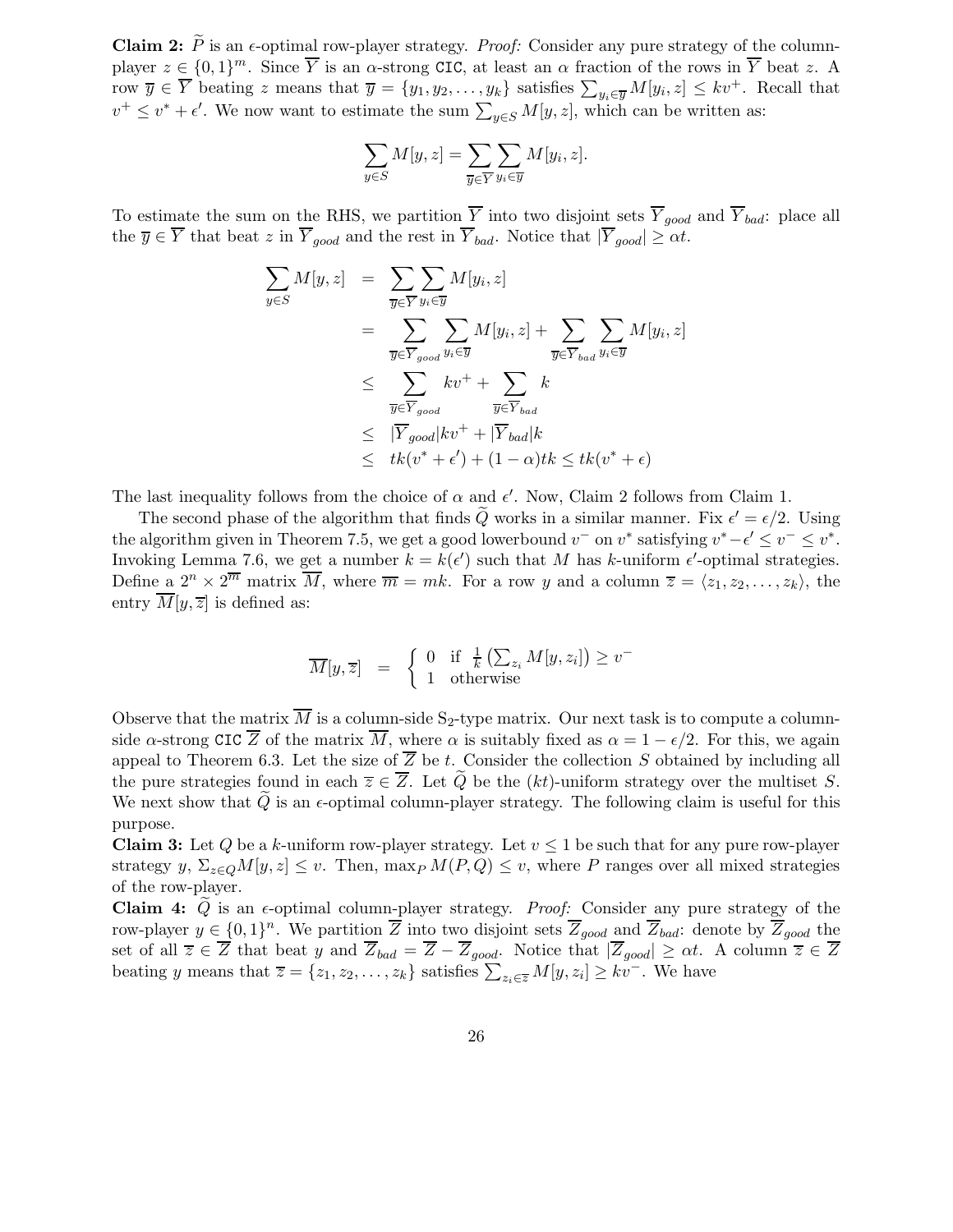$$
\sum_{z \in S} M[y, z] = \sum_{\overline{z} \in \overline{Z}} \sum_{z_i \in \overline{z}} M[y, z_i]
$$
  
\n
$$
= \sum_{\overline{z} \in \overline{Z}_{good}} \sum_{z_i \in \overline{z}} M[y, z_i] + \sum_{\overline{z} \in \overline{Z}_{bad}} \sum_{z_i \in \overline{z}} M[y, z_i]
$$
  
\n
$$
\geq \sum_{\overline{z} \in \overline{Z}_{good}} kv^- + \sum_{\overline{z} \in \overline{Z}_{bad}} 0
$$
  
\n
$$
\geq |\overline{Z}_{good}| kv^-
$$
  
\n
$$
\geq \alpha t k (v^* - \epsilon')
$$
  
\n
$$
\geq tk (v^* - \epsilon)
$$

The last inequality follows from the choice of  $\alpha$  and  $\epsilon'$ , and the fact that  $v^* \leq 1$ . Now Claim 4 follows from Claim 3.

### 7.3 An Alternative  $\text{ZPP}^{\text{NP}}$  Algorithm for Finding Near-Optimal Strategies

Fortnow et. al [13] designed a ZPP<sup>NP</sup> algorithm for the problem of finding near-optimal strategies considered in Theorem 7.7. By suitably adapting the proof of Theorem 7.7, we derive an alternative proof of this result. To achieve this, we make use of Cai's ZPP<sup>NP</sup> algorithm [6] for finding strong CIC (Theorem 6.2). Next we sketch the alternative proof.

**Theorem 7.8** [13] There exists an ZPP<sup>NP</sup> algorithm that takes as input a circuit C succinctly representing a  $2^n \times 2^m$  payoff matrix M of a 0-1 zero-sum game and a parameter  $\epsilon$  and outputs a pair of  $\epsilon$ -optimal mixed strategies  $(\widetilde{P}, \widetilde{Q})$ . The running time of the algorithm is polynomial in  $|C|$ and  $1/\epsilon$ .

Proof: We adapt the proof of Theorem 7.7. The first step is to approximately find the value of a given game; namely, we need a  $\text{ZPP}^{\text{NP}}$  algorithm for the problem considered in Theorem 7.5. Theorem 7.4 presents a  $FPT^{S_2^p}$  for this problem. By extending Cai's result [6] that  $S_2^p \subseteq ZPP$ , we can show that  $FPT^{S_2^p}$  can be simulated in  $ZPP^{NP}$  (see Appendix). Thus, we get a  $ZPP^{NP}$  algorithm for approximating the value of a given game.

To find the near-optimal strategies, we follow the algorithm given in Theorem 7.7. Notice that the above algorithm runs in polynomial time, given a black-box for computing  $\alpha$ -strong CIC's for  $S_2$ -type matrices. In the original proof, we made use of the  $FPT^{A}$  algorithm for finding strong CICs given by Theorem 6.3. Instead, here we use Cai's  $\text{ZPP}^{\text{NP}}$  algorithm (Theorem 6.2) for finding the required strong CICs. This yields a ZPP<sup>NP</sup> algorithm for finding the  $\epsilon$ -optimal strategies  $\tilde{P}$  and  $\tilde{Q}$ .  $\widetilde{Q}$ .

### 8 Conditional Derandomization

As mentioned in the introduction, our main results can be derandomized under suitable hardness hypotheses. For the ease of exposition, we had presented slightly weaker derandomization results in the introduction. Here, we state the actual stronger results. These are obtained by combining our results with the hitting set generator construction of Miltersen and Vinodchandran [22]. The following result directly follows from their construction.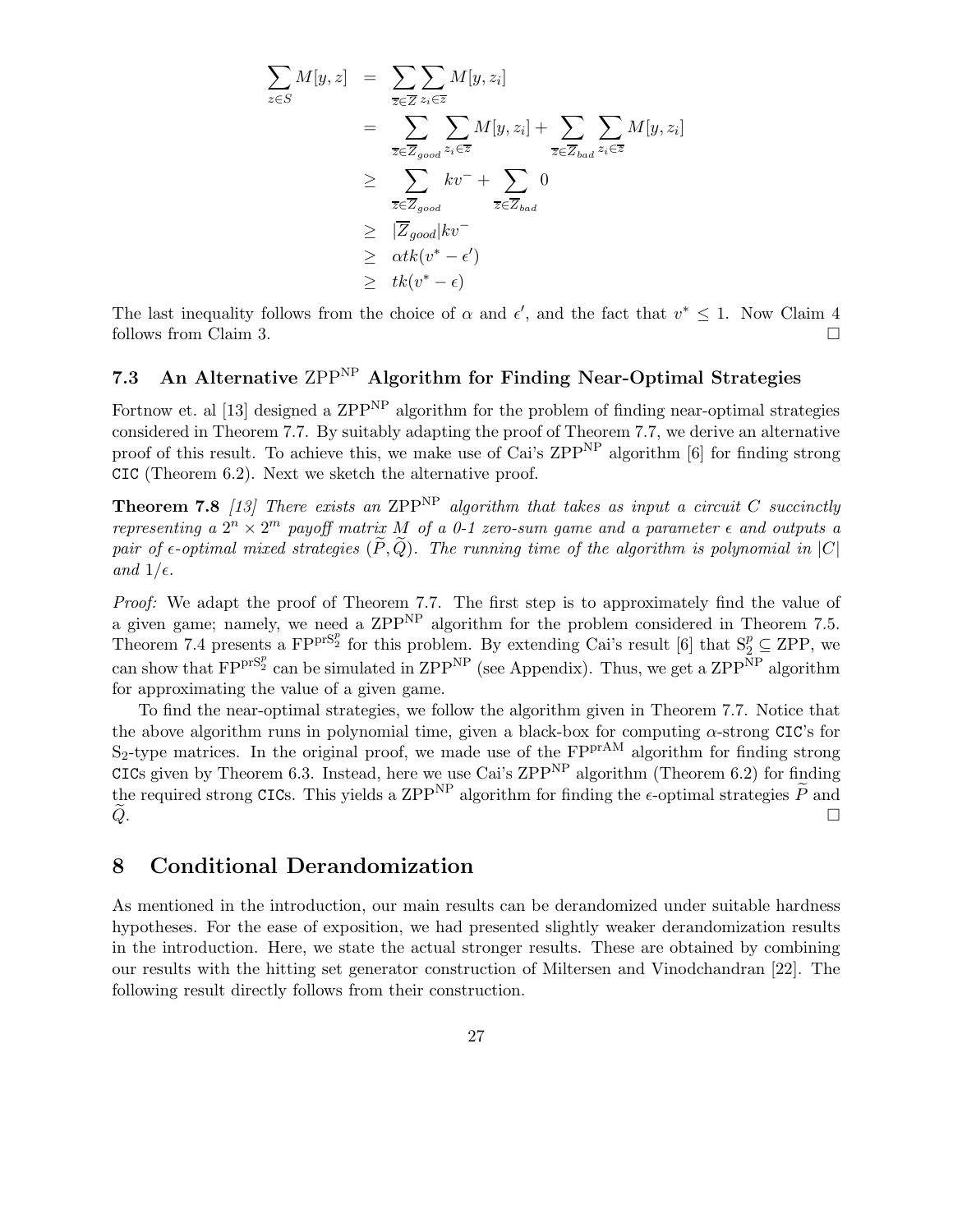- **Theorem 8.1** ([22]) Suppose there exists a language L computable in  $E_{||}^{NP}$  and an  $\epsilon > 0$ such that for sufficiently large n, SV-nondeterministic circuits of size  $2^{\epsilon n}$  cannot compute  $L \cap \{0,1\}^n$ . Then,  $P_{||}^{prAM} = P_{||}^{NP}$ .
	- Suppose there exists a language L computable in  $E^{NP}$  and an  $\epsilon > 0$  such that for sufficiently large n, SV-nondeterministic circuits of size  $2^{en}$  cannot compute  $L \cap \{0,1\}^n$ . Then,  $P^{prAM} =$  $\mathrm{P}^{\mathrm{NP}}.$
	- Suppose there exists a language L computable in  $E^{NP}$  and an  $\epsilon > 0$  such that for sufficiently large n, SV-nondeterministic circuits of size  $2^{\epsilon n}$  cannot compute  $L \cap \{0, 1\}^n$ . Then,  $FP^{prAM} =$ FPNP.

The following surprising result was first proved by Shaltiel and Umans [29]. We obtain an alternative proof by combining Theorem 8.1 with Theorem 3.4 and 4.9.

- **Theorem 8.2 ([29])** Suppose there exists a language L computable in  $E_{\parallel}^{\text{NP}}$  and an  $\epsilon > 0$ such that for sufficiently large n, SV-nondeterministic circuits of size  $2^{\epsilon h'}$  cannot compute  $L \cap \{0,1\}^n$ . Then,  $BPP_{||}^{NP} = P_{||}^{NP}$ .
	- Suppose there exists a language L computable in  $E^{NP}$  and an  $\epsilon > 0$  such that for sufficiently large n, SV-nondeterministic circuits of size  $2^{\epsilon n}$  cannot compute  $L \cap \{0, 1\}^n$ . Then,  $S_2^p = P^{NP}$ .

The following result offers a conditional derandomization of Theorem 7.7. It shows how to find  $\epsilon$ -optimal strategies of a succinctly presented zero-sum game in FP<sup>NP</sup>, under a suitable hardness hypothesis. It is not clear whether the following derandomization can be achieved for the ZPP<sup>NP</sup> algorithm by Fortnow et al. [13] (given in Theorem 7.8).

**Theorem 8.3** Suppose there exists a language L computable in  $E^{NP}$  and an  $\epsilon > 0$  such that for sufficiently large n, SV-nondeterministic circuits of size  $2^{\epsilon n}$  cannot compute  $L \cap \{0,1\}^n$ . Then, there exists an FP<sup>NP</sup> algorithm that takes as input a circuit C succinctly representing a  $2^n \times 2^m$ payoff matrix M of a 0-1 zero-sum game and a parameter  $\epsilon$  and outputs a pair of  $\epsilon$ -optimal mixed strategies  $(P, Q)$ . The running time of the algorithm is polynomial in  $|C|$  and  $1/\epsilon$ .

### 9 Open Problems

Here we state some open problems. We showed that  $BPP_{\parallel}^{NP} \subseteq P_{\parallel}^{prAM}$ . The most interesting and challenging open problem asks whether BPP<sup>NP</sup> is contained in P<sup>prAM</sup>. An affirmative answer would have two interesting implications. First, this would show that BPP<sup>NP</sup>  $\subseteq P^{\Sigma_2^p}$ . The second implication is that  $BPP^{\overline{NP}}$  can be derandomized under the hardness hypothesis used for derandomizing AM.

We presented a  $FPT^{S_2^p}$  algorithm for approximating the value of a succinct zero-sum game. It is open whether near-optimal strategies can be found in  $F P^{prS_2^p}$ . We know that  $P^{prMA} \subseteq Z P P^{NP}$ and  $P^{prS_2^p} \subseteq \mathbb{Z}PP^{NP}$ , and also that  $P^{MA} \subseteq S_2^p$  $_2^p$  and  $\mathbf{P}^{\mathbf{S}_2^p} \subseteq \mathbf{S}_2^p$ <sup>*p*</sup><sub>2</sub>. It is open whether  $P^{prMA}$  and  $P^{prS_p^p}$ are contained in  $S_2^p$ .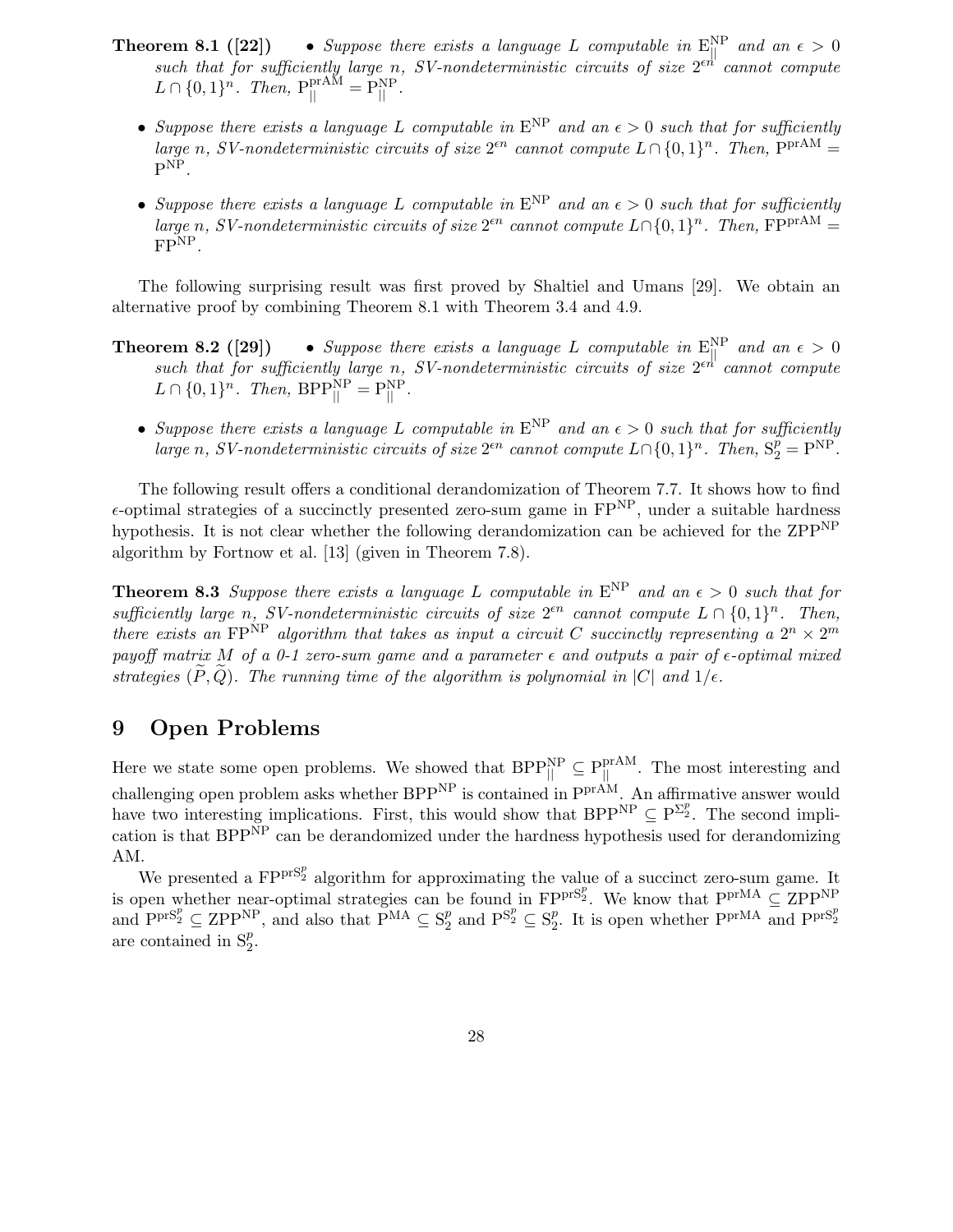### Acknowledgments

We thank Eric Allender, Dieter van Melkebeek and N.V.Vinodchandran for useful comments and suggestions. We also thank Dieter van Melkebeek for sharing with us his alternative proof of Theorem 3.4.

### References

- [1] I. Althöfer. On sparse approximations to randomized strategies and convex combinations. Linear Algebra and its Applications, 199, 1994.
- [2] V. Arvind and J. Köbler. On pseudorandomness and resource-bounded measure. Theoretical Computer Science, 255(1-2):205–221, 2001.
- [3] V. Arvind, J. Köbler, U. Schöning, and R. Schuler. If NP has polynomial-size circuits, then MA=AM. Theoretical Computer Science, 137(2):279–282, 1995.
- [4] L. Babai and S. Moran. Arthur-Merlin games: A randomized proof system, and a hierarchy of complexity classes. Journal of Computer and System Sciences, 36(2):254–276, 1988.
- [5] N. Bshouty, R. Cleve, R. Gavald`a, S. Kannan, and C. Tamon. Oracles and queries that are sufficient for exact learning. Journal of Computer and System Sciences, 52(3):421–433, 1996.
- [6] J. Cai.  $S_2^p \subseteq \text{ZPP}^{\text{NP}}$ . Journal of Computer and System Sciences, 73(1), 2007.
- [7] R. Canetti. More on BPP and the polynomial-time hierarchy. *Information Processing Letters*, 57(5):237–241, 1996.
- [8] V. Chakaravarthy and S. Roy. Oblivious symmetric alternation. In Proceedings of the 23rd Annual Symposium on Theoretical Aspects of Computer Science, 2006.
- [9] V. Chakaravarthy and S. Roy. Arthur and merlin as oracles. In Proceedings of the 33rd International Symposium on Mathematical Foundations of Computer Science, 2008.
- [10] V. Chakaravarthy and S. Roy. Finding irrefutable certificates for  $S_2^p$  via Arthur and Merlin. In Proceedings of the 25th Annual Symposium on Theoretical Aspects of Computer Science, 2008.
- [11] D. Du and K. Ko. Computational Complexity. John Wiley and sons, 2000.
- [12] J. Feigenbaum, D. Koller, and P. Shor. A game-theoretic classification of interactive complexity classes. In Proceedings of the 10th Annual IEEE Conference on Computational Complexity, 1995.
- [13] L. Fortnow, R. Impagliazzo, V. Kabanets, and C. Umans. On the complexity of succinct zero-sum games. Computational Complexity, 17(3):353–376, 2008.
- [14] L. Fortnow, A. Pavan, and S. Sengupta. Proving SAT does not have small circuits with an application to the two queries problem. Journal of Computer and System Sciences, 74(3):358– 363, 2008.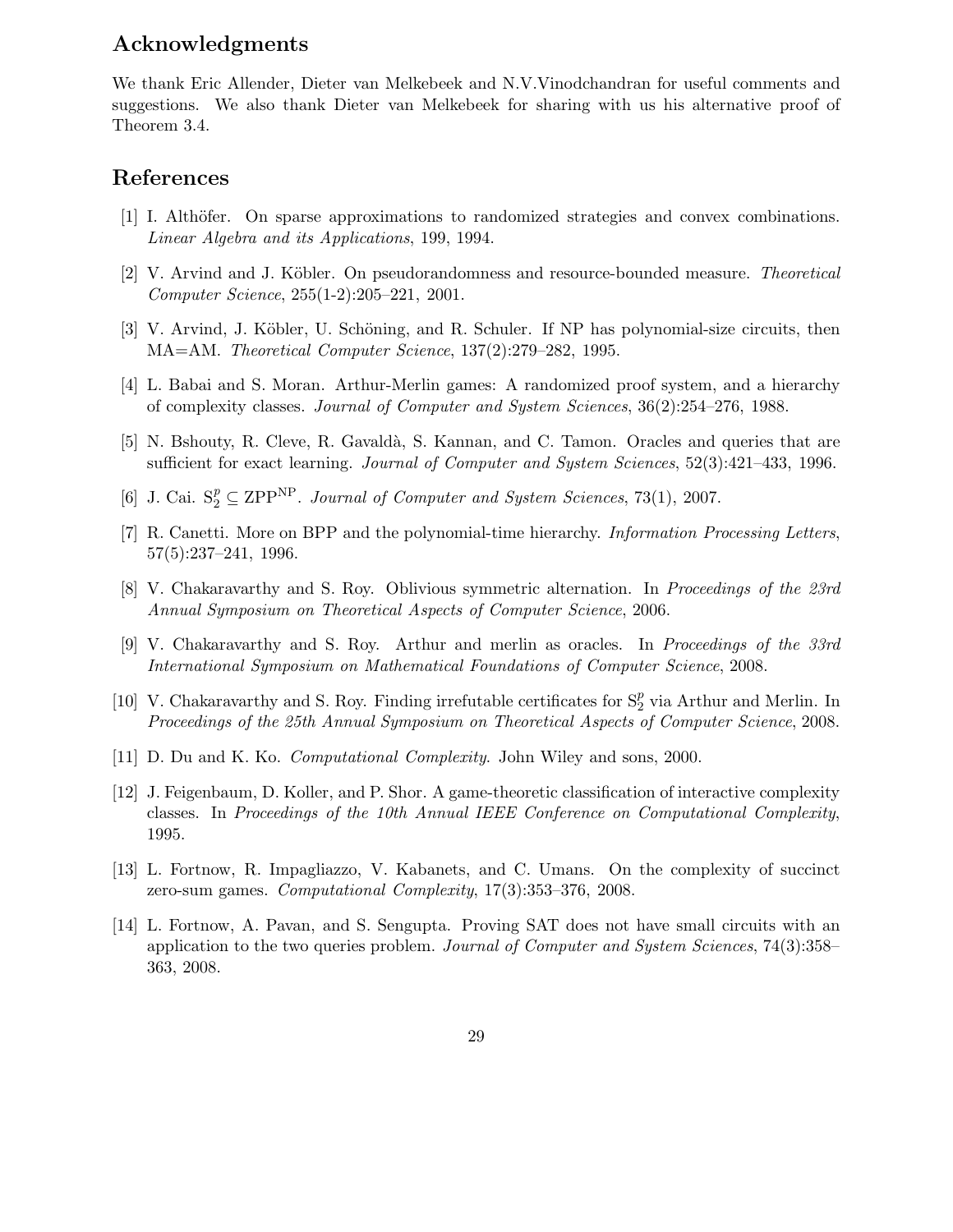- [15] O. Goldreich and A. Wigderson. Improved derandomization of BPP using a hitting set generator. In RANDOM-APPROX, 1999.
- [16] O. Goldreich and D. Zuckerman. Another proof that BPP ⊆ PH (and more). Technical Report TR97–045, ECCC, 1997.
- [17] R. Impagliazzo and A. Wigderson. P=BPP unless E has subexponential circuits: Derandomizing the XOR lemma. In Proceedings of the 29th ACM Symposium on Theory of Computing, 1997.
- [18] R. Karp and R. Lipton. Some connections between nonuniform and uniform complexity classes. In Proceedings of the 12th ACM Symposium on Theory of Computing, 1980.
- [19] A. Klivans and D. van Melkebeek. Graph nonisomorphism has subexponential size proofs unless the polynomial hierarchy collapses. *SIAM Journal on Computing*,  $31(5):1501-1526$ , 2002.
- [20] J. Köbler and O. Watanabe. New collapse consequences of NP having small circuits. SIAM Journal on Computing, 28(1):311–324, 1998.
- [21] R. Lipton and N. Young. Simple strategies for large zero-sum games with applications to complexity theory. In Proceedings of the 26th ACM Symposium on Theory of Computing, 1994.
- [22] P. Miltersen and N. Vinodchandran. Derandomizing Arthur-Merlin games using hitting sets. Computational Complexity, 14(3):256–279, 2005.
- [23] J. Neumann. Zur theorie der gesellschaftspiel. Mathematische Annalen, 100, 1928.
- [24] J. Newman. Private vs. common random bits in communication complexity. Information Processing Letters, 39:67–71, 1991.
- [25] N. Nisan and A. Wigderson. Hardness vs randomness. Journal of Computer and System Sciences, 49(2):149–167, 1994.
- [26] G. Owen. Game Theory. Academic Press, 1982.
- [27] C. Papadimitriou. Computational Complexity. Addison-Wesley, 1994.
- [28] A. Russell and R. Sundaram. Symmetric alternation captures BPP. Computational Complex $ity, 7(2):152–162, 1998.$
- [29] R. Shaltiel and C. Umans. Pseudorandomness for approximate counting and sampling. Computational Complexity, 15(4):298–341, 2007.
- [30] M. Sipser. A complexity theoretic approach to randomness. In Proceedings of the 15th ACM Symposium on Theory of Computing, 1983.
- [31] L. Stockmeyer. The complexity of approximate counting. In Proceedings of the 15th ACM Symposium on Theory of Computing, 1983.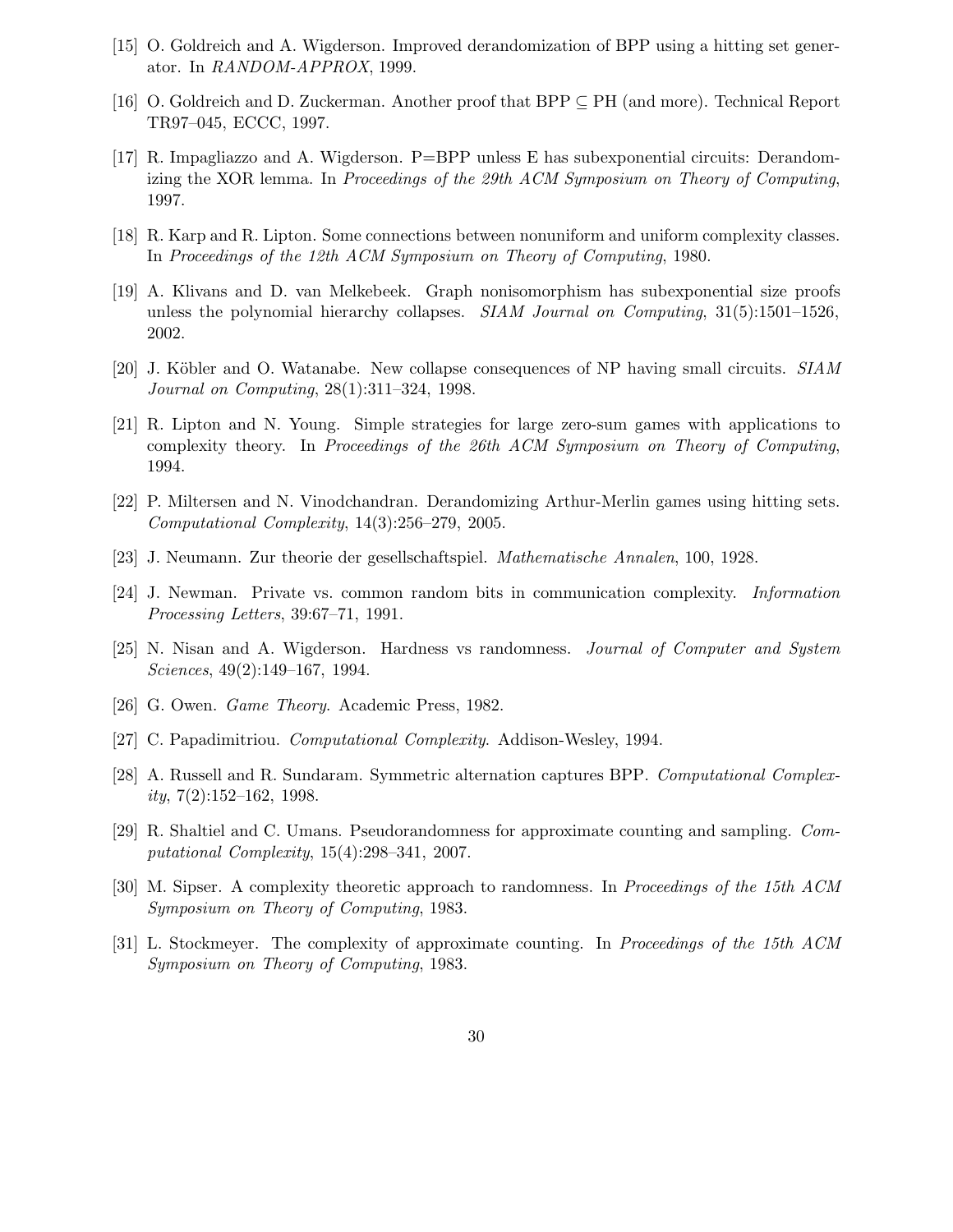# A Upperbounds for  $P<sup>prAM</sup>$  and related classes

Here, we catalogue some upperbounds for  $P^{\text{prAM}}$  and related classes. We start with the following simple result.

Theorem A.1 •  $P^{prAM} \subseteq BPP^{NP}$ .

- $P_{\parallel}^{\text{prAM}} \subseteq BPP_{\parallel}^{\text{NP}}$ .
- $FPT^{AM}$  is contained in the function class BPP<sup>NP</sup>.
- $FPT_{\parallel}^{\text{prAM}}$  is contained in the function class  $BPP_{\parallel}^{\text{NP}}$ .

Next, we turn our attention to  $PPT<sup>MA</sup>$ . Let us first recall some known results: (i) MA  $\subseteq S_2^p$  $\frac{p}{2}$  [28]; (ii)  $S_2^p \subseteq \text{ZPP}^{\text{NP}}$  [6]; (iii)  $MA \subseteq \text{ZPP}^{\text{NP}}$  [16, 2]. An easy extension of (i) shows that prMA  $\subseteq \text{prS}_2^p$ . Below, we extend (ii) as  $PprS_2^p \subseteq ZPP<sup>NP</sup>$ . Thus, we get a generalization of (iii) giving  $Ppr<sup>MA</sup> \subseteq$ ZPP<sup>NP</sup>.

## Theorem A.2  $\mathrm{P}^{\mathrm{prS}_2^p} \subseteq \mathrm{ZPP}^{\mathrm{NP}}$ .

Proof: We sketch the proof here. It is straightforward to show that the following promise language is  $prS_2^p$ -hard.

 $\tilde{\operatorname{Promise}}$  language  $\mathrm{S}_2^p$  $\frac{p}{2}$ -MEMBERSHIPTEST:The input consists of circuit succinctly representing a Boolean matrix M.

Positive instance: M is a row-side  $S_2$ -type matrix.

*Negative instance:*  $M$  is a column-side  $S_2$ -type matrix.

Cai's result [6] that  $S_2^p \subseteq \mathbb{ZPP}^{\mathbb{NP}}$  provides a  $\mathbb{ZPP}^{\mathbb{NP}}$  algorithm for the above problem. The algorithm has the following characteristics. (i) If the input matrix  $M$  is a row-side  $S_2$ -type matrix, then the output is either "row-side" or "?", where "?" will be output with small probability. (ii) If the input matrix M is a column-side  $S_2$ -type matrix, then the output is either "column-side" or "?", where "?" will be output with small probability. (iii) If the input matrix is not an  $S_{2}$ type matrix, then the output can be "row-side", "column-side" or "?", with no guarantees on the probability with which these possibilities will be output (in particular, "?" may be output with high probability).

Consider a language  $L \in \text{P}^{\text{prS}_2^p}$ . Let A be a polynomial time algorithm which given oracle access to  $S_2^p$ -MEMBERSHIPTEST computes L. We shall design a ZPP<sup>NP</sup> algorithm for L. Let C be a query raised by A, where C succinctly represents a Boolean matrix M of size  $2^n \times 2^m$ . Clearly, we can simulate Cai's ZPP<sup>NP</sup> algorithm on C. A concern here is that M may not be a  $S_2$ -type matrix and so, Cai's algorithm may output an arbitrary answer as "row-side" or "column-side". This is not an issue, since the algorithm  $A$  should be able to tolerate either answer, by definition. The more serious issue is that Cai's algorithm may output "?" with high probability.

We handle this issue by appealing to Lemma 4.14, due to Goldreich and Wigderson [15]. Using the above lemma, we convert the given matrix into two matrices at least one of which is guaranteed to be an  $S_2$ -type matrix. The construction is similar to the one used in the proof of Theorem 4.15.

We define two Boolean matrices  $\overline{M}_1$  and  $\overline{M}_2$  as follows. The matrix  $\overline{M}_1$  is of size  $2^{nm} \times 2^m$ . Each row of  $\overline{M}_1$  corresponds to a sequence  $\langle y_1, y_2, \ldots, y_m \rangle$  of m rows of M. Each column z of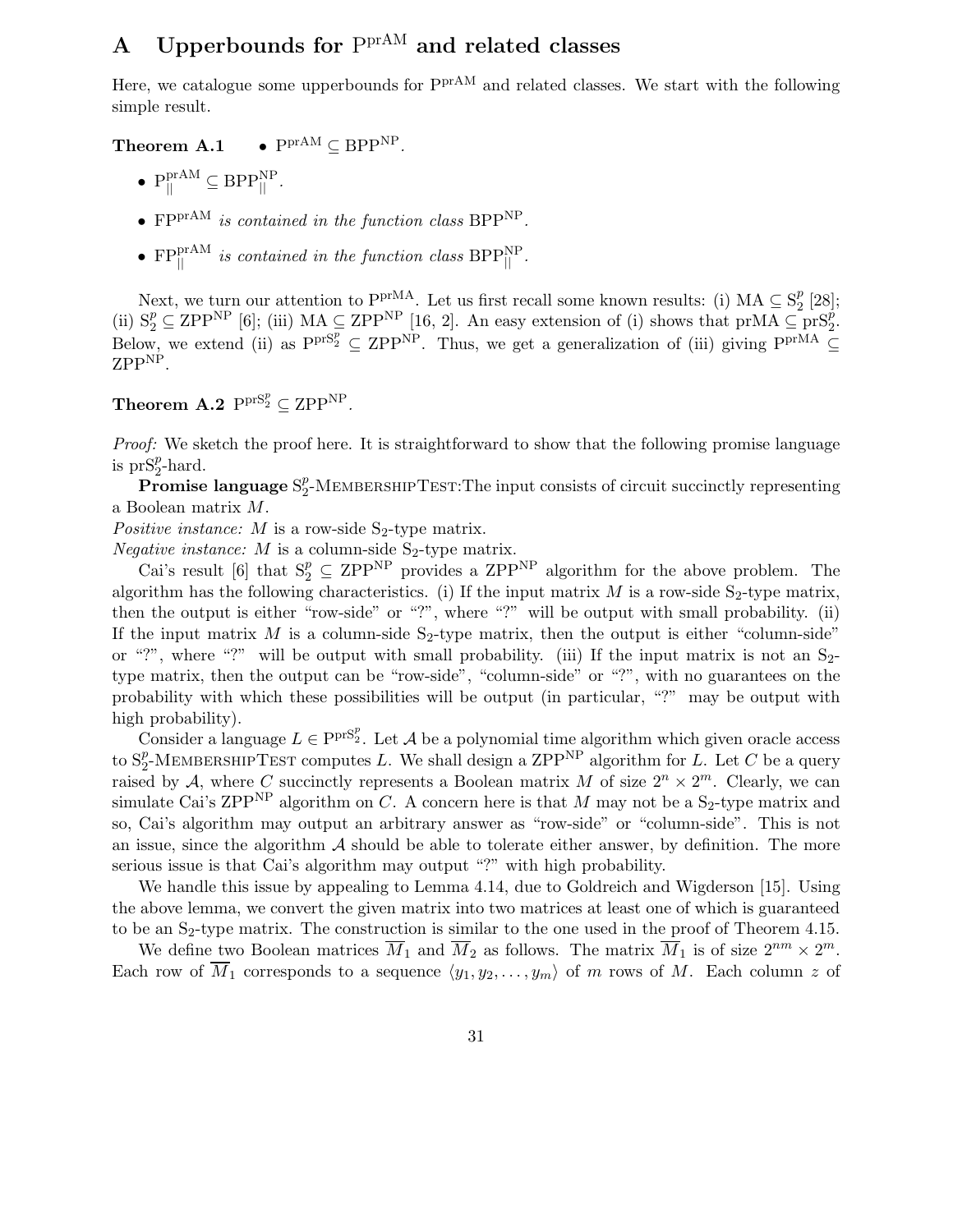$\overline{M}_1$  corresponds to a single column of M. The entries of  $\overline{M}_1$  are defined as below. For a row  $\langle y_1, y_2, \ldots, y_m \rangle \in \{0, 1\}^{nm}$  and a column  $z \in \{0, 1\}^m$ , the entry is defined as:

$$
\overline{M}_1[\langle y_1, y_2, \dots, y_m \rangle, z] = \begin{cases} 1 & \text{if some } y_i \text{ beats } z \text{ in } M \\ 0 & \text{otherwise} \end{cases}
$$

The matrix  $\overline{M}_2$  is defined analogously. Each row y of  $\overline{M}_1$  corresponds to a single row of M. Each column of  $\overline{M}_2$  corresponds to a sequence  $\langle z_1, z_2, \ldots, z_n \rangle$  of n columns of M. Thus,  $\overline{M}_2$  is matrix of size  $2^n \times 2^{mn}$ . The entries of  $\overline{M}_2$  are defined as below. For a row y and a column  $\langle z_1, z_2, \ldots, z_n \rangle \in \{0, 1\}^{mn}$ , the entry is defined as:

$$
\overline{M}_2[y, \langle z_1, z_2, \dots, z_n \rangle] = \begin{cases} 0 & \text{if some } z_i \text{ beats } y \text{ in } M \\ 1 & \text{otherwise} \end{cases}
$$

Observe that the following claims are true. (i) If M is a row-side S<sub>2</sub>-type matrix then both  $\overline{M}_1$ and  $\overline{M}_2$  are row-side S<sub>2</sub>-type matrices; (ii) If M is a column-side S<sub>2</sub>-type matrix then both  $\overline{M}_1$  and  $\overline{M}_2$  are column-side S<sub>2</sub>-type matrices; (iii) If M is not an S<sub>2</sub>-type matrix then  $\overline{M}_1$  is a row-side S<sub>2</sub>-type matrix or  $\overline{M}_2$  is a column-side S<sub>2</sub>-type matrix (or both) - this follows from Theorem 4.14.

We can construct in polynomial time circuits  $\overline{C}_1$  and  $\overline{C}_2$  that succinctly encode the matrices  $\overline{M}_1$  and  $\overline{M}_2$ , respectively. We run Cai's algorithm on both these circuits. Let  $s_1$  and  $s_2$  be the outcome of these two runs. Apply the following procedure to find an "unified" outcome s:

- Case 1: At least one of  $s_1$  or  $s_2$  is "row-side". In this case, set  $s=$  "row-side".
- Case 2: Neither  $s_1$  and  $s_2$  is "row-side", but at least one of  $s_1$  or  $s_2$  is "column-side". In this case, set  $s$ = "column-side".
- Case 3: Both  $s_1$  and  $s_2$  are "?". In this case, set  $s =$ "?".

If  $s=$ "?", then output "?" and stop simulating A. Otherwise, take s to be the answer to the query  $C$  and continue simulating  $\mathcal{A}$ .

It can now be argued that our algorithm is a ZPP<sup>NP</sup> algorithm for  $L$ . In particular, on any input, it would output "?" with only a low probability.  $\square$ 

Corollary A.3  $P<sup>prMA</sup> \subseteq ZPP<sup>NP</sup>$ .

The above theorems can be extended for function classes.

Theorem A.4 •  $FPT^{SP}_{2}$  is contained in the function class ZPP<sup>NP</sup>.

•  $FPT^{MA}$  is contained in the function class ZPP<sup>NP</sup>.

### B Proving SAT Does not Have Small Size Circuits

In [14], Fortnow, Pavan and Sengupta showed that if  $P^{NP[1]} = P^{NP[2]}$  then  $PH = S_2^p$ . This was shown by building on a key lemma that provides a mechanism for proving that SAT does not have small size circuits, if that is the case. Here we derive an alternative proof of this result as a corollary of Theorem 4.14, due to Goldreich and Wigderson [15].

Let C be a (possibly incorrect) circuit claimed to compute SAT at certain length  $n$ . Recall that C is nice, if C does not accept unsatisfiable formulas.